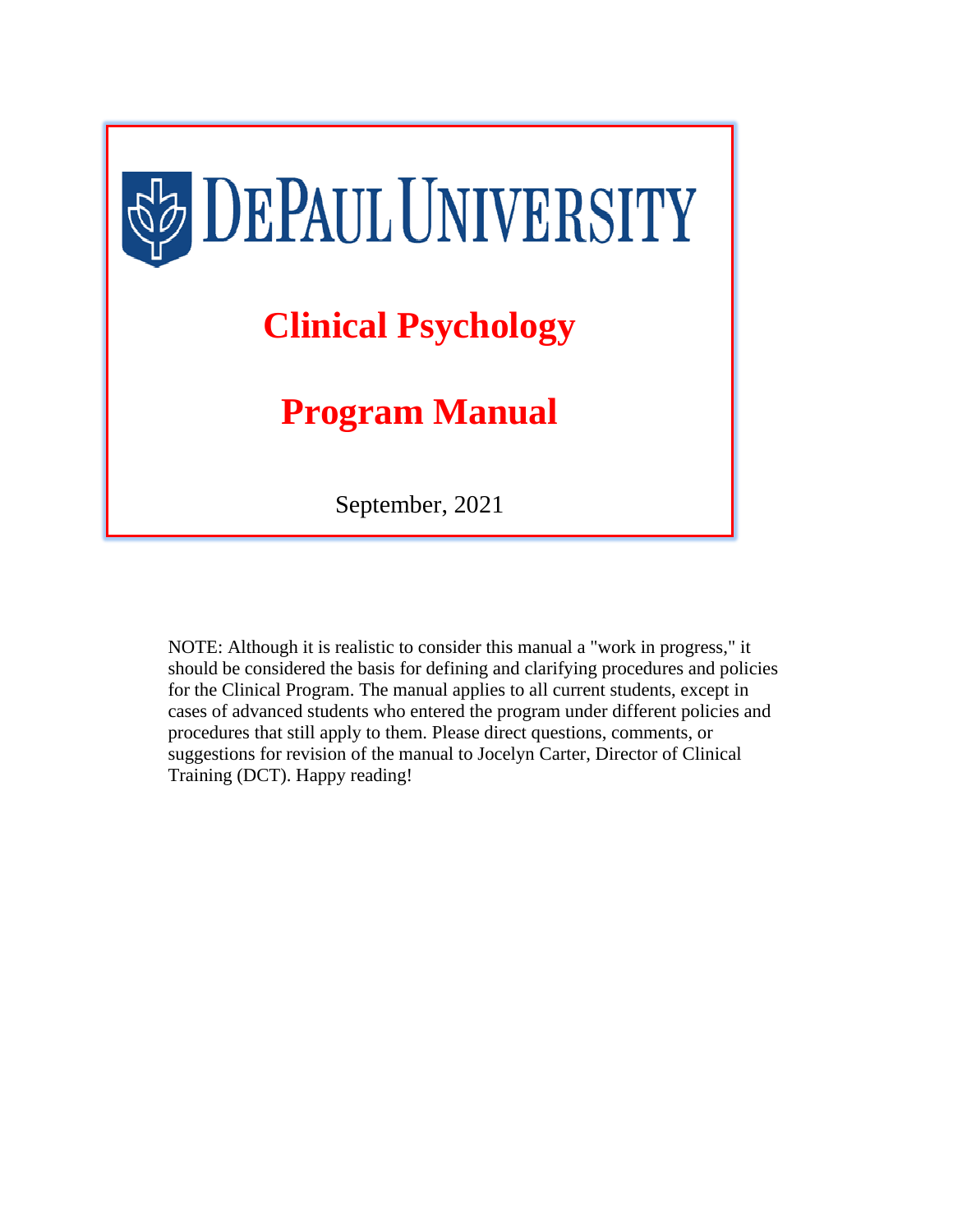## 1. CLINICAL PSYCHOLOGY PROGRAM OVERVIEW

The Clinical Psychology Program is one of four Ph.D. programs in the Department of Psychology at DePaul University. The other doctoral programs are Psychological Sciences (formerly Experimental), Industrial/Organizational (I/O), and Community Psychology. In May, 2011, the DePaul Board of Trustees approved the creation of a new college, the College of Science and Health (CSH). The Psychology Department is now a part of this college.

The American Psychological Association (APA) first accredited the Clinical Program in 1976, and it has held continuous APA accreditation since then. At the conclusion of its most recent accreditation review in 2017, DePaul's clinical program was awarded accreditation. The next self-study was submitted in June of 2020 with the next site visit originally planned for the fall of 2020, but was postponed to 2022 due to the COVID 19 pandemic.

DePaul University is a private, Catholic, urban educational institution operated in the tradition of St. Vincent de Paul. The University's mission is

"to strengthen the dignity of each individual and to impact societal systems for the betterment of a just and humane community…The Vincentian quality of DePaul opens the heart as well as the mind to the basic dignity of each person and the corresponding duty to respond to the needs of those least able to provide for themselves. DePaul's urban character makes it an active participant in the life of the community of greater Chicago, both drawing from and contributing to this larger community." (Meister, R. A strategic plan for DePaul University: 1995-2000. DePaul University, 1995, p. 2).

The 2009 edition of the DePaul Graduate Student Handbook articulates the university's continuing commitment to public service in its description of Vincentian Character:

DePaul takes its name from Saint Vincent de Paul, a French priest who lived in the 17<sup>th</sup> century. The "Vincentian" religious community founded by St. Vincent established the university and endowed it with a distinctive spirit: to foster in higher education a deep respect for the God-given dignity of all persons, especially the materially, culturally, and spiritually deprived; and to instill in educated persons a dedication to the service of others. The people of DePaul University have retained this unique spirit as a highly valued heritage and vital influence in every succeeding generation of the university's development.

The Clinical Program trains students within a scientist-practitioner model, emphasizing training in both research and practice. The Clinical Program has four broad program aims. First, we strive to educate students broadly and generally about psychology and instill a commitment to life-long learning. Second, we aim to prepare graduates with knowledge and skills to engage in and shape research and scholarship. Third, we aim to prepare graduates for diverse career paths in the practice of clinical psychology and more in-depth preparation in child and/or community applications and policy. Fourth, we aim to prepare graduates to work in the public sector, in an urban environment, with diverse ethnic and socio-economic populations, and with those who have been traditionally underserved by psychology. Specific competencies that support these aims include: ethical and legal standards, individual and cultural diversity, professional values and attitudes, communication and interpersonal skills, psychological assessment, psychological intervention, supervision, and consultation and interprofessional/interdisciplinary skills. Our program's diversity focus is intended to promote students' understanding about the societal and systemic/ecological forces that have contributed to current manifestations of inequality for poor, urban, and ethnically diverse populations and on how these conditions influence mental health, family/community processes, and access to adequate mental health services.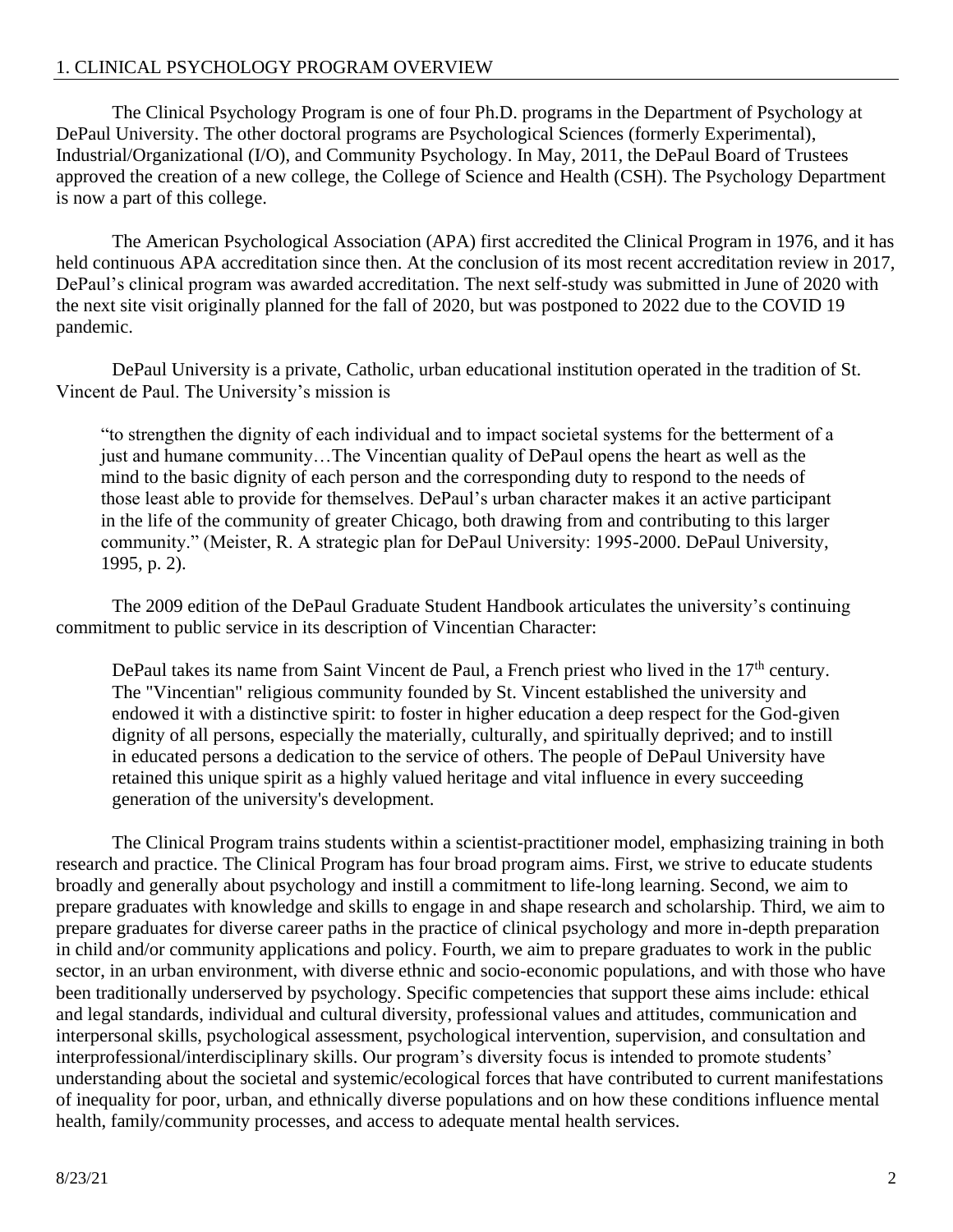Students in both the Child and Community tracks receive training to become clinical psychologists, and they are provided with clinical experiences to develop these skills such as training in testing, assessment, and psychotherapy. However, the two tracks have different emphases which are evident in the differences in their required courses. Child track students take courses in Family Therapy, Treatment Methods with Children, and Psychotherapy Research Methods. Community track students take Fieldwork, Grant Writing, Prevention and Intervention, and Consultation. Applicants select an area of emphasis at the time of admission and are admitted to one of the two tracks. The two areas of emphasis are complementary to one another and students often take courses across tracks as electives. It is the policy of the Psychology graduate programs not to accept Ph.D. or Psy.D. applicants who are interested in retraining from one psychological specialty to another.

In the fall of their first year, students are assigned a faculty advisor. Students in both tracks typically work with their research advisor in a mentorship model to develop their Master's research. Students often retain the same research advisor throughout their graduate program; however, all students are free to change advisors, based on their interests and compatibility.

All students in good standing receive funding from the psychology department during the first three years of graduate study. Funding packages include a full tuition waiver plus an academic-year stipend. Students work 20 hours per week as research and/or teaching assistants in return for financial assistance. Advanced (usually fourth year and beyond) students have the opportunity to teach undergraduate courses, work in the clinic, and/or receive Doctoral Research Fellowship money.

As of the fall of 2021, the Psychology Department has 27 full-time, tenured or tenure-track faculty positions. The Clinical Program has 10 full-time, tenured or tenure-track faculty members, 5 in the Community area and 5 in the Child area. This number includes one full-time, tenured research professor who mentors students in research but does not teach courses. Several adjunct faculty teach courses, supervise students in research and practica, and/or serve on thesis and dissertation committees. The Director of Clinical Training (DCT) provides administrative leadership to the Clinical Program. Much of the practicum training for students in the Clinical Program occurs in the DePaul Family and Community Services (FCS) Center, which is located in the same building as the Psychology Department. Several clinical faculty members, as well as FCS staff psychologists, supervise students in the FCS.

The Clinical Program is designed for students to be able complete all degree requirements in five years, including three years of full-time coursework, one year of dissertation research, and a one-year full-time internship. During the first year, students take foundational classes in discipline-specific knowledge and clinical skills. They also begin planning their Master's research. In the second year, students participate in the first of three years of required clinical practica. They also are expected to plan and carry out their Master's research, and they continue their required coursework. Students begin to take courses in Community and Child areas of emphasis in addition to general program requirements. Third year students are expected to complete their required courses, obtain advanced training in research and clinical skills, and, ideally, take comprehensive examinations. Assuming students are moving through the program on schedule, the focus of the fourth year is on completion of the dissertation. In addition, students continue to refine clinical and research skills. Advanced students with Master's degrees may elect to teach undergraduate courses under faculty supervision, both to enhance their teaching skills and as a source of financial support. For students meeting the recommended timeline, the fifth year involves the completion of a full-time paid internship in a setting that has been accredited by the American Psychological Association. Although the timeline allows students to finish all degree requirements in five years, the most common timeframe to complete the program is six years, which allows students to take advantage of additional research, scholarly, and/or practicum experiences. More details on recommended and required timelines of training, as well as the schedule of activities for the five- and sixyear models, are provided in later sections of this manual.

#### 2. CURRICULUM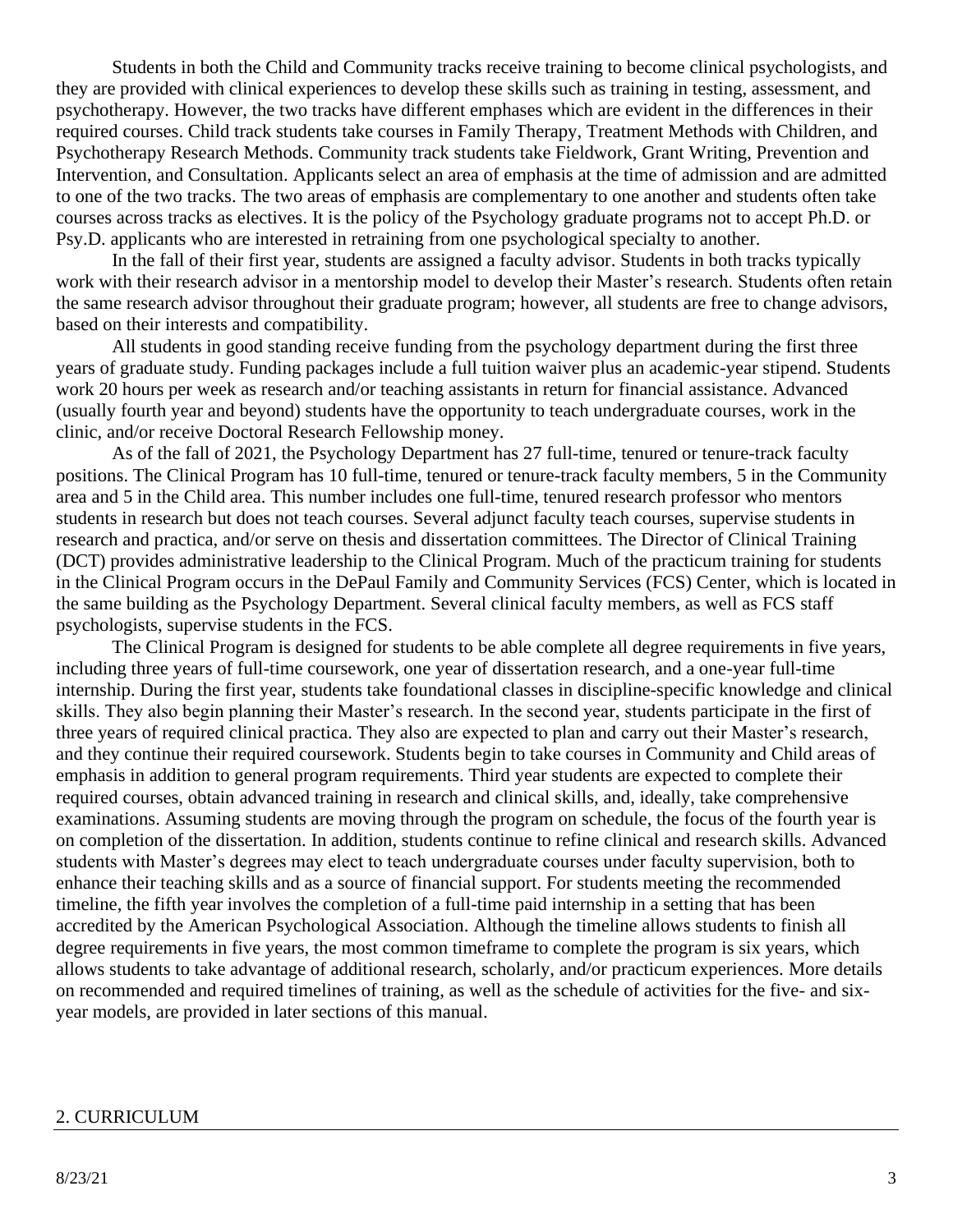The curriculum plan for the DePaul Clinical Psychology program adheres to the APA Standards of Accreditation for Health Service Psychology programs, which specify that all students obtain basic training in the breadth of scientific psychology which serve as the foundation for specialized training in practice and other professional activities [\(https://www.apa.org/ed/accreditation/about/policies/standards-of-accreditation.pdf\)](https://www.apa.org/ed/accreditation/about/policies/standards-of-accreditation.pdf). As one means of achieving this goal, DePaul students are required to take courses in affective, biological aspects of behavior, cognitive aspects of behavior, developmental, and social aspects of behavior. Students must also acquire and demonstrate competence in research, ethical and legal standards, cultural diversity, professional attitudes and behaviors, communication and interpersonal skills, assessment, intervention, supervision, and consultation and interdisciplinary skills. As one means of achieving this competence, students take courses in statistics, research methods, ethics, diversity, professional development, child and adult assessment, psychotherapy and behavior modification, and community psychology. Students also fulfill these requirements through practicum and research milestone requirements as well as through research and teaching assistantships. The faculty teach professional attitudes, behaviors, and values and communication and interpersonal skills by modeling and promoting continued professional development, participation in professional associations, scholarly presentations and writing, and peer consultation. DePaul ensures that students receive adequate and appropriate practicum experiences by requiring three years of supervised practica, including a structured sequence of clinical experiences.

In addition to meeting APA accreditation guidelines, DePaul's Clinical Program requirements are designed to prepare graduates to obtain licensure in Illinois and in many other states. Nonetheless, students planning to seek licensure in states other than Illinois should check licensure requirements in those states to ensure that they take coursework that would prepare them to be licensed. Information about licensure requirements across states is available through DePaul University's [licensure disclosure website](https://www.depaul.edu/about/Pages/accreditation.aspx) and the [Association of State and Provincial Psychology Boards.](http://psybook.asppb.org/) Students are encouraged to keep track of their practicum and internship experiences using a registry service that will facilitate licensure across state lines (e.g., [https://www.nationalregister.org/\)](https://www.nationalregister.org/).

### **Degrees, Credit Hours, Registration, and Enrollment Requirements**

Students receive a Master of Arts degree and a Doctor of Philosophy degree as part of the clinical doctoral program. The M.A. degree is not considered terminal, and students are not admitted for the M.A. program only. A minimum of 74 quarter hours including 4 quarter hours of thesis credit is required for the M.A. degree. The Ph.D. in Psychology entails a minimum of 92 quarter hours beyond the bachelor's degree. Degree requirements for the M.A. and Ph.D. are listed in the Appendix and in the [DePaul University Course Catalog](https://csh.depaul.edu/academics/psychology/graduate/clinical-psychology-ma-phd/Pages/degree-requirements.aspx)[.](https://csh.depaul.edu/academics/psychology/graduate/clinical-psychology-ma-phd/Pages/degree-requirements.aspx) Requirements are assigned according to the year of program entry. If the clinical program changes its requirements after the student enters the program, students are able to request a new requirement term by emailing the graduate coordinator. The graduate coordinator also maintains a document that allows each student to track their course progress as they move throughout the program: [Course History Checklist and Planning](https://docs.google.com/spreadsheets/d/10sfh7XOPlzVgeJ2HHr4pWWqoBTJIa-a-51IJhR-VsXQ/edit?usp=sharing)  [Guide.](https://docs.google.com/spreadsheets/d/10sfh7XOPlzVgeJ2HHr4pWWqoBTJIa-a-51IJhR-VsXQ/edit?usp=sharing) Students are required to update this document annually.

Beginning in the fall of 2015, the required curriculum for the Clinical Program changed by reducing the number of required hours to complete the Ph.D. program from 106 to 92quarter-credit hours. In addition, two requirements relating to a prevention and intervention course in the community track and completion of the history and systems requirement) were modified in the spring of 2011.

DePaul University is on a quarter system that includes three, 11-week quarters from September to June each year. No formal coursework is offered during the summer in the Clinical Program, but practicum placements often begin in July. The course load is the heaviest in year one, when students typically carry 16 hours per quarter. Most courses earn 4 credit hours each. Students begin practicum in year two, when they typically carry 8-12 hours per quarter plus practicum. The course load is the lightest in year three, when the total course load is 16 hours (0-8 hours across quarters) plus practicum. Students continue in practicum in year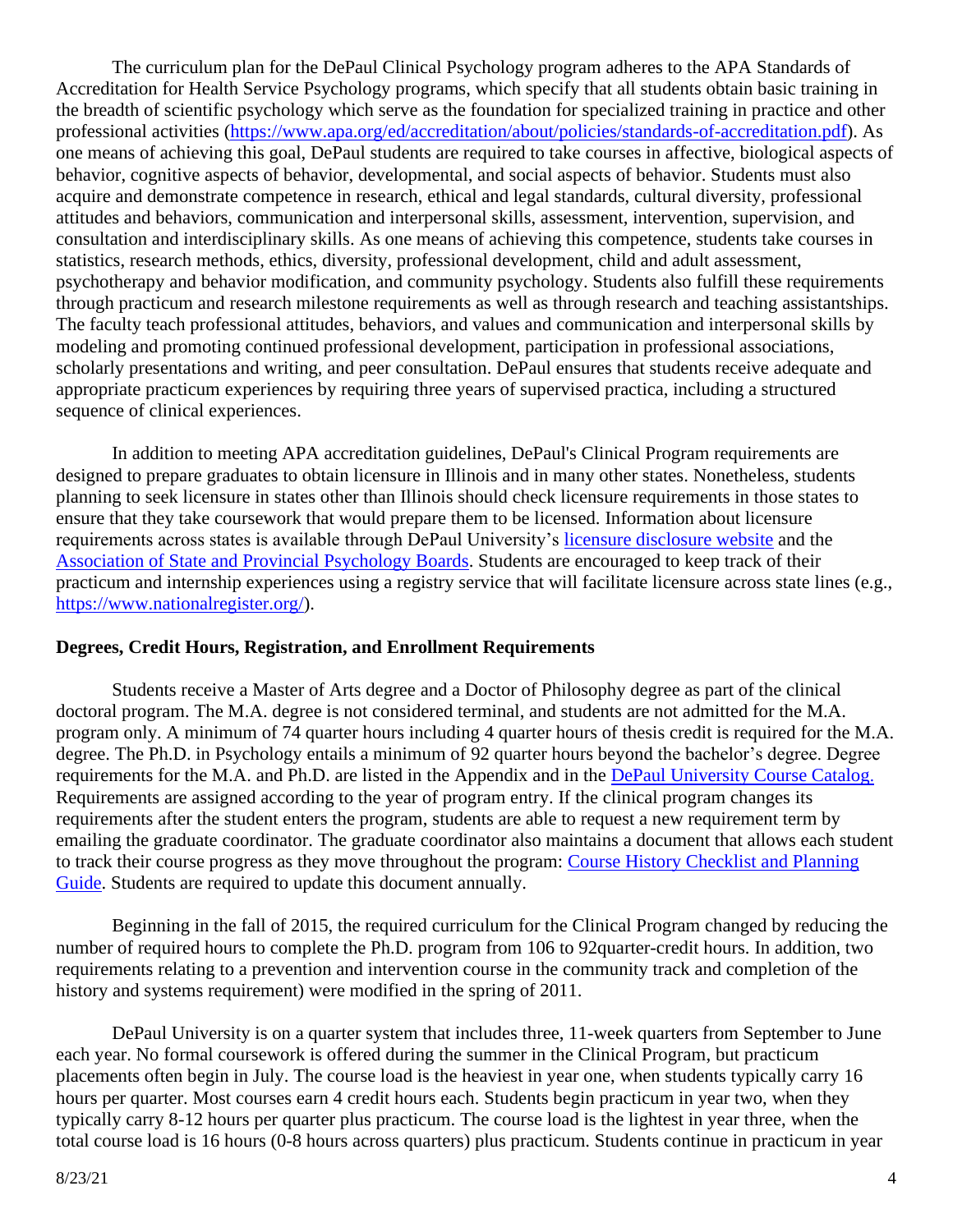four and take a required, 0-credit course to support their completion of requirements (Dissertation Seminar). In addition to courses, students complete 4 quarter hours of Master's thesis and 4 hours of dissertation. International students need to obtain information about and consult with the Psychology Department and the DCT regarding any restrictions or requirements relating to their academic and training activities.

Zero Credit Courses. In order to access university services and maintain active student status, students must maintain registration every Autumn, Winter, and Spring quarter until the Ph.D. is awarded. In addition, students are required to sign up for several zero-credit courses to document their involvement in degree-related research, practicum, and internship. The specific zero-credit courses required are as follows:

- Thesis Seminar (PSY 590, 0 credits) in the three academic quarters (Autumn, Winter, and Spring) in year 1.
- Introduction to Clinical Skills, Consultation, and Supervision (PSY 499) in the three academic quarters (Autumn, Winter, and Spring) in year 1.
- Practicum
	- Three quarters of Practicum (PSY 577, 578, and 579, 0 credits) are required in year 2, taken in Autumn, Winter, and Spring, respectively.
	- Three quarters of Practicum (PSY 582, 583, and 584, 0 credits) are required in year 3 taken in Autumn, Winter, and Spring, respectively.
	- Three quarters of Practicum (PSY 574, 0 credits) are required in year 4 taken in Autumn, Winter, and Spring respectively.
- Dissertation/Professional Development Seminar (PSY 598, 0 credits) in the three academic quarters (Autumn, Winter, and Spring) in year 4.
- Internship in Clinical Psychology (PSY 596, 0 credits) in the Autumn, Winter, Spring, and in whichever two sessions of Summer coincide with the internship start and end dates, respectively.

Students will register for additional zero-credit courses as needed to ensure the appropriate enrollment status (full-time (FT) = 8+ credits, part-time (PT) = 4 credits; financial aid eligibility requires at least PT status, although some funding bodies require FT status).

- 595 Graduate Research: as needed to maintain FT status until degree conferral (Master's or Doctoral). Satisfies 8 credit-hour equivalent financial aid requirement for students not enrolled in sufficient *creditbearing* courses
	- o International students must be enrolled in at least 8 credits (or their equivalent) during the *entire year* (main session + summer sessions)
	- o Domestic students must be enrolled in at least 8 credits (or their equivalent) during the main academic session (AQ, WQ, SQ)
	- o Domestic students *who are applying for financial aid over the summer* must also be enrolled in at least 8 credits (or their equivalent) during both summer sessions (I and II)
		- Although most loan-granting agencies require proof of enrolment only during the main academic session, some also require this proof during summer sessions, *regardless of whether students apply for summer aid*. It is the student's responsibility to ensure that they know and comply with their loan reporting requirements; this includes whether to enroll in PSY 595 during summer sessions.
- 702 Non-Resident Candidacy Continuation: as needed *after* completion all requirements except dissertation and dissertation defense, for students who have left the university *but are continuing to make progress on their dissertation*
	- o Cannot be taken at same time as 599 Dissertation Research
	- o Cannot be taken at same time as 595 Graduate Research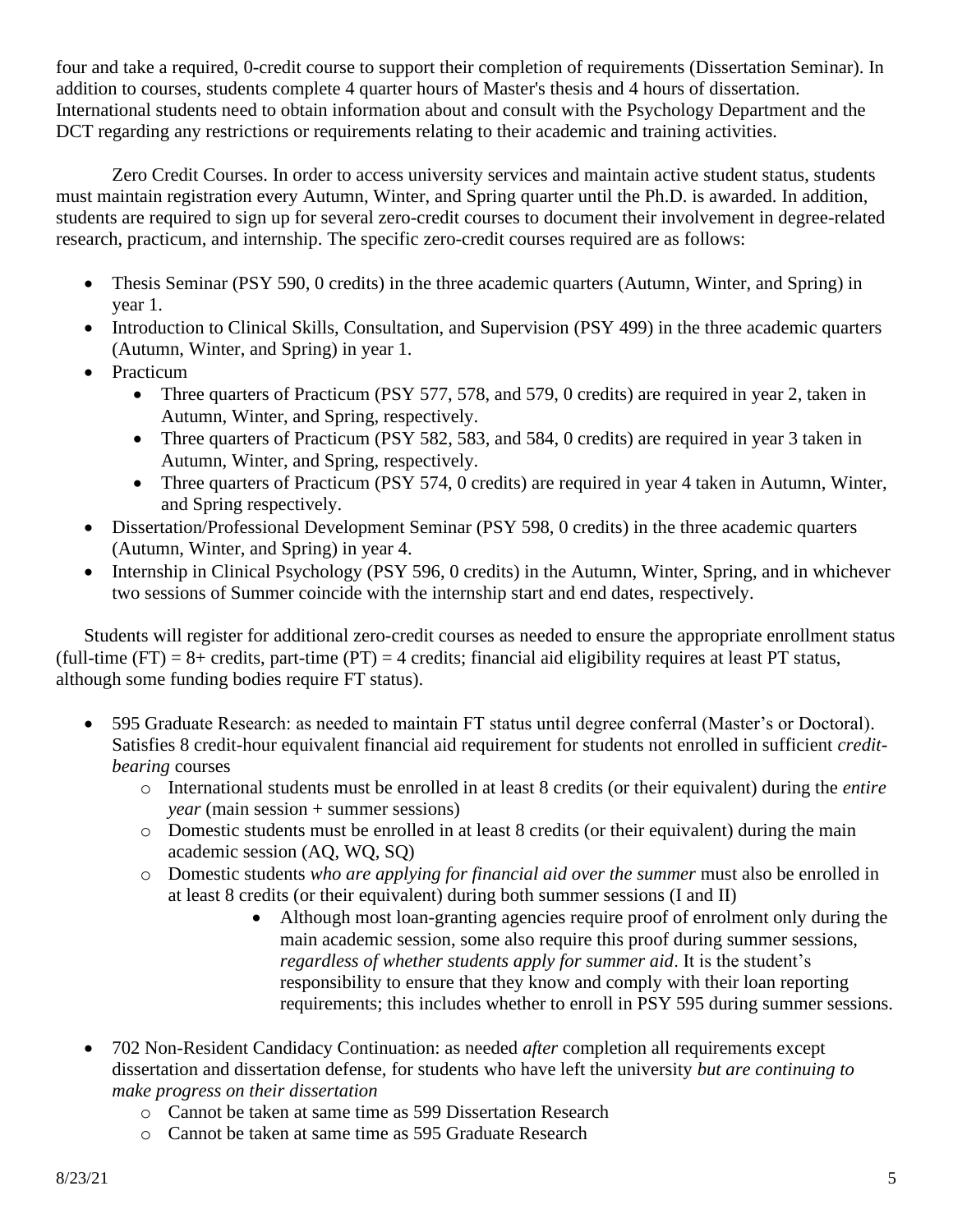Incomplete Grades. In order to take a full load in the Autumn quarter of any year, students must have no more than one incomplete grade in formal coursework (does not include research, fieldwork, or practicum incompletes) from the previous academic year. When students have more than one incomplete course, their quarterly course load is reduced by one course. For example, if a student has two incomplete courses, the student will take one less course than typical in the subsequent quarter. The student will have such a reduced load for each subsequent quarter until no more than one incomplete remains. Incompletes are considered completed once the instructor submits a change of grade request. For circumstances beyond a student's control, the instructor may request a waiver on behalf of the student. The waiver request will be made to the DCT, who will present the request to the clinical faculty for review. A majority vote of the clinical faculty will decide the outcome of the request.

Beginning in the fall of 2003, the university instituted a new policy regarding incompletes, which states the following: "At the end of the quarter following the term in which the incomplete grade was assigned, all remaining incompletes will automatically convert to 'F' grades (end of Winter quarter for Autumn quarter incompletes; end of Spring quarter for Winter Quarter incompletes; end of Autumn quarter for Spring quarter and Summer session incompletes)." This policy applies to Clinical Program students. Thus, students need to be vigilant in resolving all incompletes within one quarter of receiving them.

Withdrawing from Courses. The clinical program treats withdrawal grades in courses in the same manner as the incomplete grades described above.

Minimal Levels of Achievement and Competency-Based Education. The clinical program uses grades in courses and assignments within courses to assess students' minimal levels of achievement (MLA) in disciplinespecific knowledge and profession-wide competencies. In most cases, competency is demonstrated through obtaining a grade of  $B<sup>+</sup>$  or above which corresponds to 87%. Students who obtain assignment grades lower than B+ in any courses designated as demonstrating Discipline Specific Knowledge or Profession Wide Competencies will be required to meet with the DCT and the instructor to develop an intervention plan to develop competency and obtain the MLA. Students who are unable to obtain the coursework MLAs after intervention will be dismissed from the program. Full details regarding the demonstration of competency in courses can be found below and in a memo circulated to faculty on August  $2<sup>nd</sup>$ , 2019.

The mission of the Clinical Psychology PhD Program at DePaul University is trains students within a scientistpractitioner model, emphasizing training in both research and practice. To ensure exceptional education and training, the Program has adopted a competency-based model for graduate learning. Within this model, students are expected to obtain a high level of competence across research, clinical, and professional domains, with specific objectives identified within each domain, as well as specific knowledge, skill, and attitude competencies identified within each objective. The clinical psychology faculty at DePaul University have based their model for competency training based on a model provided by Northwestern University Feinberg School of Medicine Faculty.

In a traditional grade-based evaluation system, grades are static, reflecting a student's performance at the time of the assignment's completion without opportunity for change. Traditional grade-based evaluation systems are useful when the goal is to differentiate student performance or competency; however, the utility of this system is limited when the goal is for most, if not all students to obtain mastery of competencies. The Program's competency-based model diverges from traditional evaluation approaches by conceptualizing evaluation as a way of providing actionable feedback that affords additional opportunities for developing and demonstrating mastery of specific competencies.

The Program's competency-based model to learning is embodied by a developmentally graded competencybased evaluation system for clinical and research competencies (See the *Practicum Competency Evaluation*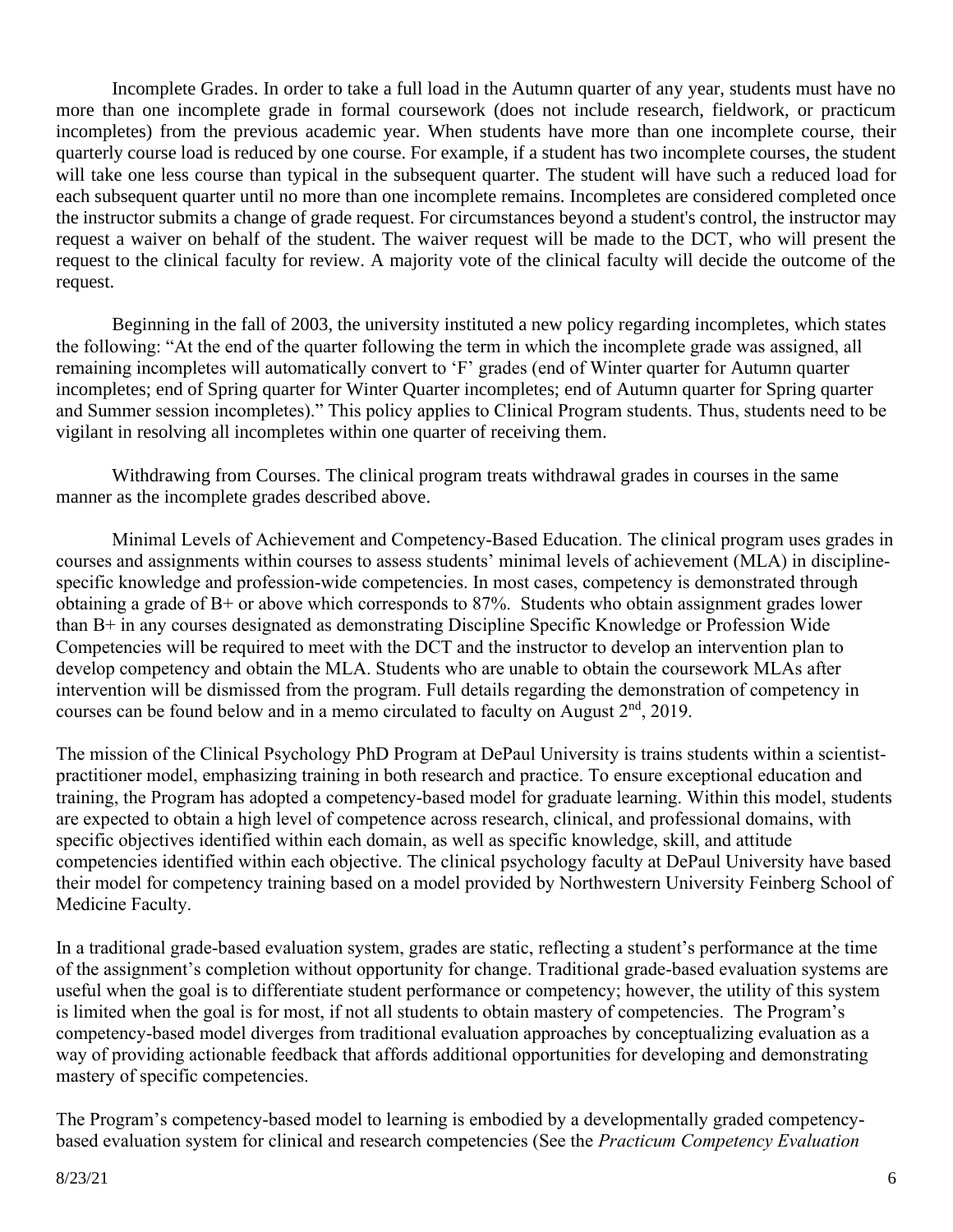*Form* and *Research Competency Evaluation Form*). For coursework, the use of a competency-based learning model results in substantial impacts to instructors' approaches to evaluation. When designing courses and presenting syllabi, for example, instructors are expected to clearly outline specific competencies that derive from the goals and objectives of their course. In turn, students are expected to work towards mastery of these course-specific competencies, as evidenced through performance on specific course assignments (e.g., quizzes, reports, papers, exams, observations, performance-based evaluations). Students are expected to meet the Program's established minimum threshold of basic competency for each assignment, which is defined as performance of 87% or greater.

If a students' performance on a specific assignment falls below 87%, the instructor and student are expected to work together to address the deficit knowledge or skill and bring it to a minimally acceptable level of competence. Specifically, students are expected to approach instructors to discuss the deficit and to obtain detailed feedback, ask for additional instruction or supervision, or inquire about forms of support to reach the minimal threshold for the specific competency. In addition to providing additional feedback, instruction, and support for the student to reach mastery of a specific competency, instructors are expected to provide an additional opportunity for the student to demonstrate their competency. Examples of common approaches for demonstrating competency include having the student:

- Retaking a different form of an exam
- Writing short essays on missed exam questions
- Conduct a short lecture on material to class
- Complete multiple revisions of essay, papers, and clinical reports
- Role-play clinical interactions to develop diagnostic or treatment skills

Ideally, students should be able to demonstrate competency within the standard framework of the course. Simple ways for an instructor to avoid the need for additional opportunities to demonstrate competency include providing ample opportunities for the student to demonstrate their knowledge or skill (e.g., multiple exams, papers, or quizzes), being available to meet and discuss course content outside of the classroom, and encouraging active learning opportunities (e.g., initiate classroom discussion, hold occasional journal clubs, limited use of student presentations, etc.). Under a competency-based learning model, instructors are encouraged to provide multiple and frequent opportunities for evaluation, and to avoid basing their evaluation/course grade on a single exam or assignment.

If students are unable to bring their performance up to par after an additional opportunity to demonstrate competency, or if a pattern of below-competency performance is identified, individual remediation plans will be developed for the student, with specific and actionable milestones identified (See the "Student Remediation" section of the Manual).

The goal of a competency-based model of learning is to assure that all students meet a high degree of competence at all levels of their training. By putting the competency-based model of instruction into action, instructors also demonstrate the Program's commitment to providing exceptional education and training.

*Independent Studies.* Students complete independent study forms to enroll in their master's research (PSY 597) and dissertation research (PSY 599) courses. Additional opportunities to enroll in independent study courses are available to fulfill elective requirements. Independent studies are not offered for courses that are currently being taught by DePaul faculty members. Students can take courses from programs outside the Psychology Department in the University as long as the course is offered for graduate credit, and it is determined by the approval of the DCT to fit with the training needs of the student. Students may be able to take courses outside DePaul University, provided the course is not offered at DePaul and both the Department Chair and DCT approve the course in advance. These courses can be considered for transfer credit if no more than eight quarter hours have already been accepted for transfer credit.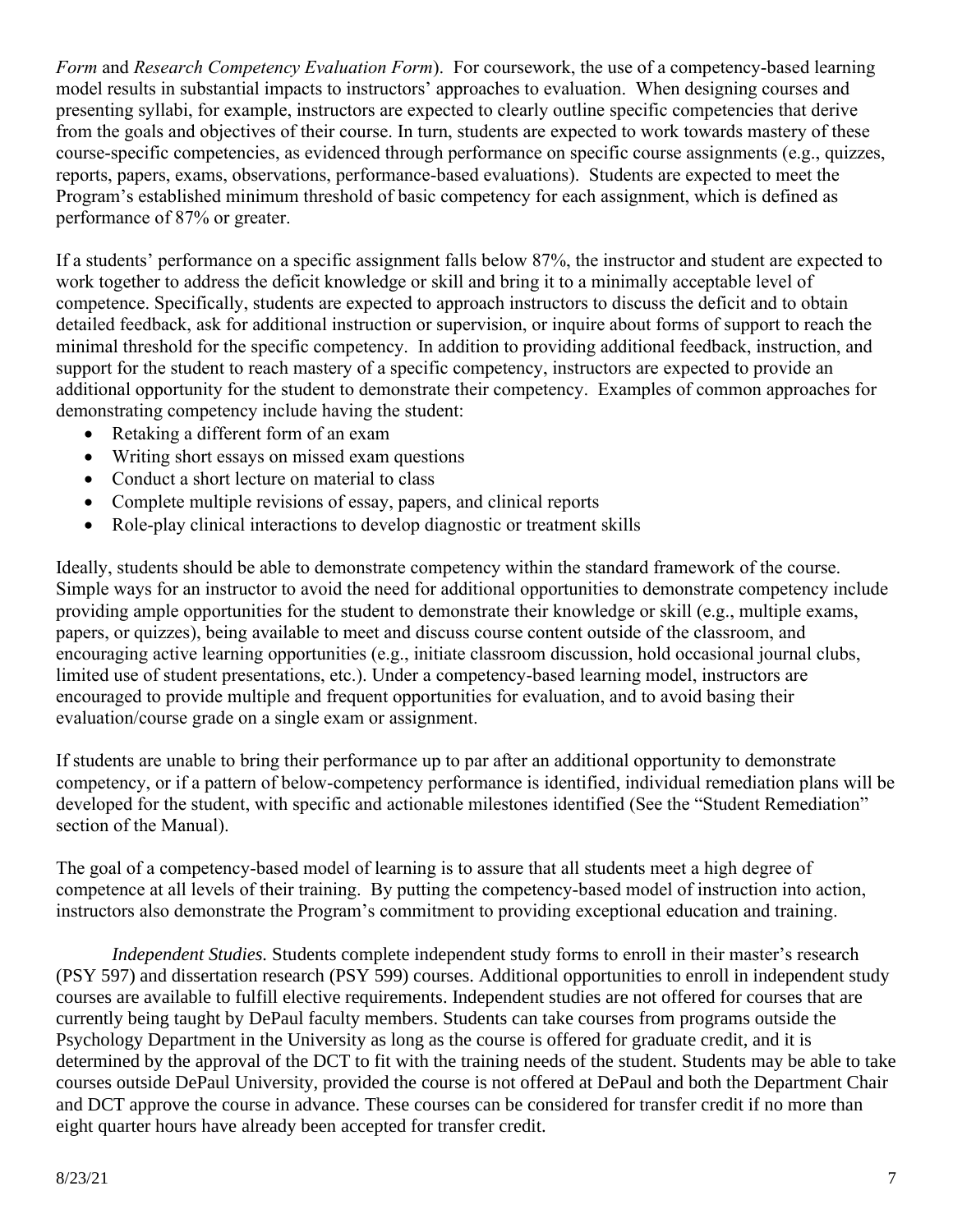*Guidelines on Accepting Previous Graduate Credit.* All requests for waivers and transfer credit in the Clinical Program must be put in writing and submitted to the DCT within the student's first year of enrollment in the program. Decisions about waivers and transfer credit must be documented in writing, signed by the DCT, and placed in the student's file. The program uses the Degree Progress Report and the BlueStar advising system to maintain electronic records of students' course requirements. Students are encouraged to consult the Degree Progress Report to view their course completion and contact the Graduate Coordinator and/or DCT if discrepancies exist.

*Course Transfers.* Students who have obtained a prior M.S. or M.A. degree are expected to begin the Clinical Psychology Program at the first year level. It is possible (although not usual) for a student to be given a maximum of eight quarter hours of transfer credit for previous graduate work that was successfully completed (with a grade of B minus or above) and that is directly related to requirements in the Clinical Program. According to university policy, transfer credit can only be given for graduate-level work that has not counted toward a degree. Whether or not this credit is allowed depends on a review of the syllabus, texts, and course content of the previously taken course(s). The instructor of DePaul's similar course will complete the review, in conjunction with the DCT. If the course(s) passes this review, the DCT then sends a request to the College of Science and Health (CSH) Graduate Division to review the course(s) for possible transfer credit. Final authority to grant transfer credit rests with the CSH Graduate Division.

*Course Waivers.* The requirement to complete certain courses in the program can be waived if the student has taken similar courses at a recognized university. Before requirements are waived, the instructor of the similar course at DePaul and the DCT will review the syllabus, evaluation methods, course content, and course grade. Waiving a course merely means that the student is not required to take that particular course at DePaul. It does not decrease the credit hours required for graduation; thus, there is no transfer credit. The credit hours from a waived course need to be replaced through an elective course, which can be of the student's choosing after consultation with their academic advisor. During the first quarter of the first year, a student may apply to have these courses waived. The student also can apply for a course waiver later; however, it is recommended that students apply for a possible waiver early, in order to facilitate planning for a replacement course if one is waived.

*Master's Thesis Waivers.* The Clinical Program, as well as other DePaul psychology programs, require a data-based, research Master's thesis. If a student has earned a Master's degree elsewhere that included a databased research project related to the appropriate area of psychology, the student can petition that the Master's thesis requirement be waived using the **Previous Thesis Waiver Form** (found in the forms appendix). In order for the previous research project to be reviewed, the student will form a research committee of two faculty. These can be of the student's choosing, provided the selected faculty consent. The committee will review the written product of the previously completed research project for its relevance to the psychology area and whether it meets the traditional standards of a Master's thesis in the program. The committee will then recommend to the DCT one of three possibilities: (1) The project is accepted as is, and the requirement for a Master's thesis is waived: (2) A new Master's thesis is not required; however, the student is required to do additional research-related work; or (3) The research project is considered to be inadequate in meeting the research requirements of the program, and the student must complete the required Master's thesis. Students who receive a waiver for their Master's thesis will need to replace the four hours of Master's thesis credit with other coursework or independent study hours.

#### Required Coursework

All clinical students have a set of general clinical courses that are required. Each track has another set of required courses. In addition, students can select from several electives to complete their 92 credit hours. The Clinical Program Course Schedule by Year as of 2020-2021 (see Appendix) lists the courses required for each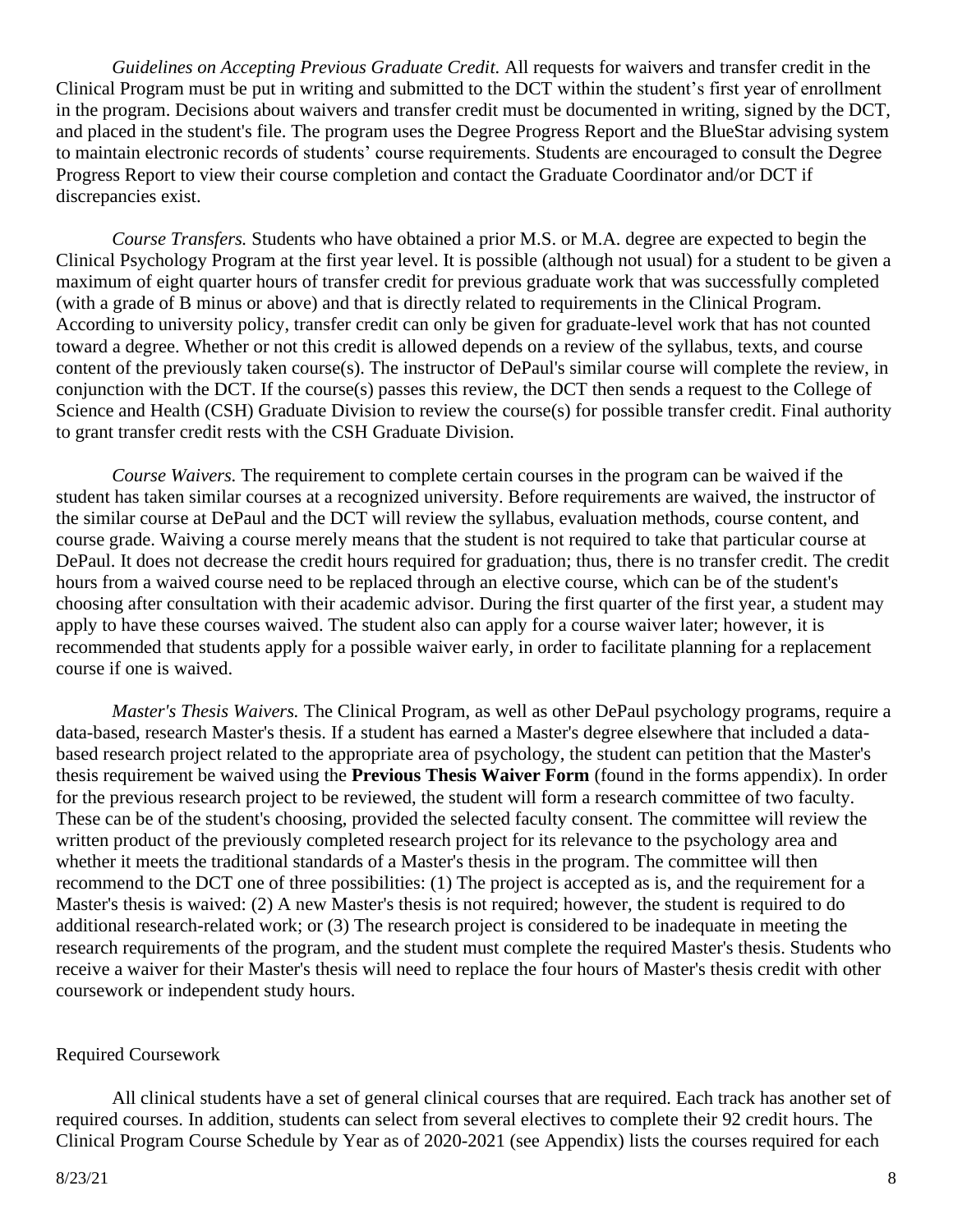track and typical years and quarters courses are typically taken. To maintain active student status, please refer to prior paragraphs about continuing enrollment registration issues.

In addition, courses in advanced statistical techniques, courses offered in the Community Program, and courses taught by faculty in the Industrial/ Organizational Program (e.g., courses on group dynamics, leadership, management) and Psychological Science (e.g., on social and emotional development) may also serve as electives. With approval from the DCT, students may fill their electives by taking courses in other departments and schools within the university, including the School of Nursing, Master's Program in Public Health, Master's Program in Social Work, the School of Education (e.g., courses on learning disabilities), the Modern Languages Department (e.g., Spanish), the Sociology Department (e.g., courses on juvenile delinquency), the Masters of Public Health Program (e.g., courses on urban poverty), and the School of Law (e.g., family law course). Please note that course outside of the College of Science and Health may incur an additional cost and are subject to approval by the department chair.

The clinical psychology program requires a minimum of three full-time academic years of graduate coursework and residency, a Master's thesis and dissertation, comprehensive exam/project and completion of an internship prior to awarding the doctoral degree. The program's residency requirement is addressed through the requirement that students complete their coursework in face-to-face classes during the first three years in the program and complete their required graduate assistantship and teaching assistantship roles. Students are required to complete the internship before the degree is awarded. The COVID 19 pandemic impacted the residency requirements in the following manner:

During the 2019-2020 academic year, all spring quarter courses were moved to a virtual format.

During the 2020-2021 academic year, autumn, winter, and spring quarter courses were moved to a virtual format. Students who entered the program during the 2019-2020 academic year ( $2<sup>nd</sup>$  year students) had a completely virtual first year of practicum at DePaul Family and Community Services. Students who entered the program during the 2020-2021 academic year were required to complete in-person practice assessments to fulfill their Child Assessment (481) and Adult Assessment (482) competencies.

During the 2021-2022 academic year, all courses are expected to be held in a face-to-face format. However, at the time of this writing, the Delta variant of COVID 19 continues to spread and may require flexibility with virtual and hybrid options.

Recommended Sequence of Study. The course sequence that students follow in years one, two, and three is summarized in the Clinical Program Course Schedule by Year as of 2021-2022, contained in the Appendix. The sequence of activities for completing master's and dissertation research projects is described in the next section. A summary of major requirements and projected times of completion in order to move through the program in a timely manner (i.e., 5 years) is provided below. Evaluation procedures, deadlines, and consequences for failing to meet required deadlines are detailed later in the section on Student Evaluation.

| Year in |                                                                                                                  |
|---------|------------------------------------------------------------------------------------------------------------------|
| Program | <b>Recommended Activities</b>                                                                                    |
|         | • Full course load Autumn, Winter, and Spring quarters                                                           |
|         | Master's Thesis Seminar (0 credits) in Fall, Winter, and Spring quarters                                         |
|         | • Graduate assistantship responsibilities                                                                        |
|         | Finalize Master's thesis research proposal in Summer                                                             |
| റ       | Full course load and practicum Autumn, Winter, and Spring quarters                                               |
|         | Begin practicum placement in Family and Community Services (FCS)                                                 |
|         | Master's thesis presentation to 1 <sup>st</sup> & 2 <sup>nd</sup> year classes and Clinical Program<br>$\bullet$ |
|         | faculty in early Fall                                                                                            |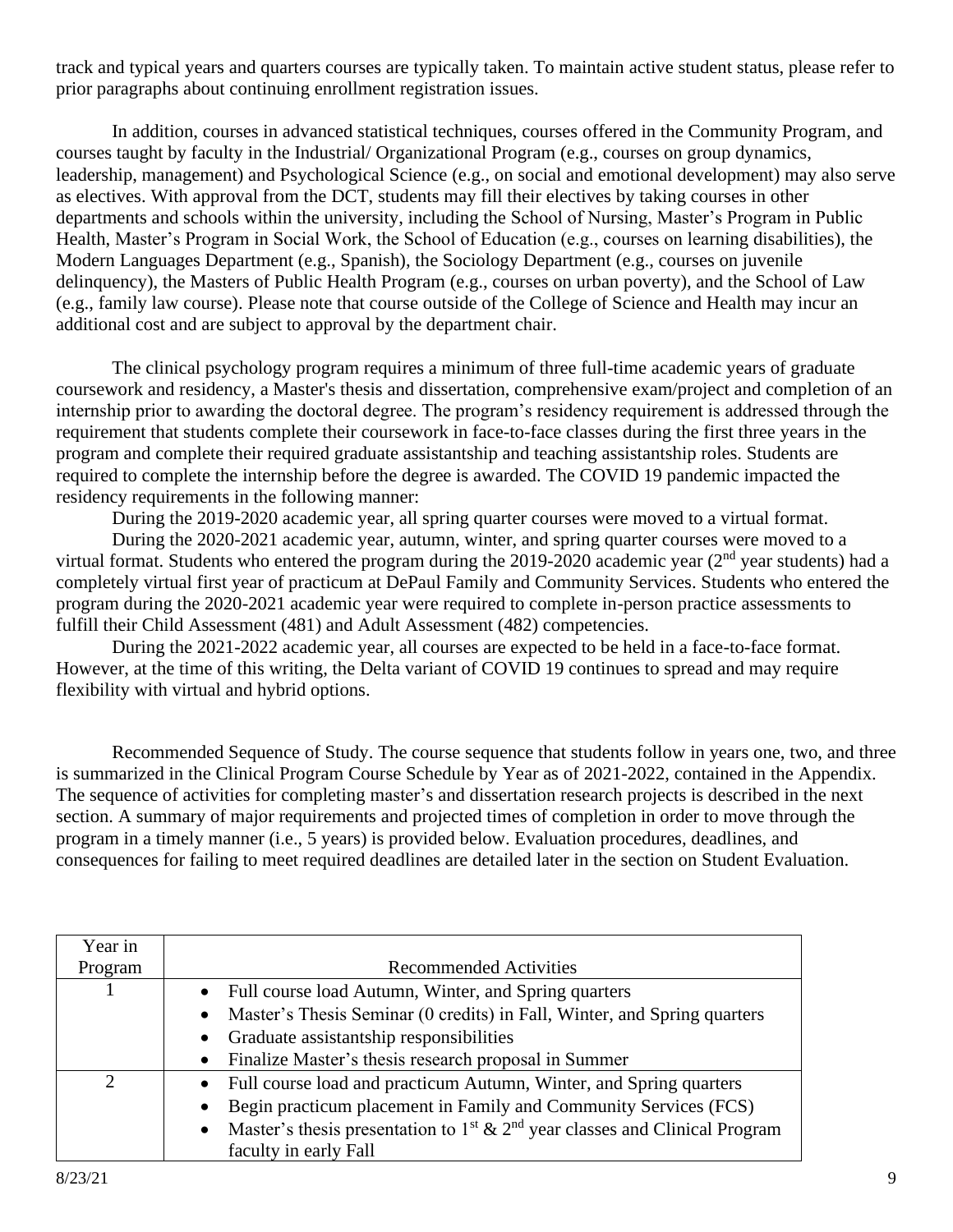|                | Defend Master's thesis proposal by November 1st<br>$\bullet$                        |
|----------------|-------------------------------------------------------------------------------------|
|                | Graduate assistantship responsibilities                                             |
|                | Conduct Master's thesis research in Winter, Spring, and Summer<br>$\bullet$         |
| 3              | Full course load and practicum Autumn, Winter, and Spring quarters<br>$\bullet$     |
|                | Practicum in FCS or an external practicum site<br>$\bullet$                         |
|                | Defend completed Master's thesis by February 1<br>$\bullet$                         |
|                | Take Comprehensive Exams in spring                                                  |
|                | Graduate assistantship responsibilities                                             |
|                | Complete all coursework (and any incompletes) by end of Spring quarter<br>$\bullet$ |
|                | Begin development of dissertation research project as soon as Master's              |
|                | thesis completed                                                                    |
|                | Begin teaching seminar sequence (if planning to teach)                              |
| $\overline{4}$ | Defend dissertation proposal (provided Comprehensive Exams<br>$\bullet$             |
|                | successfully passed) at least 2 weeks before internship applications due (in        |
|                | order for DCT to write a letter of readiness for internship applications)           |
|                | Practicum in FCS or an external practicum site                                      |
|                | Conduct dissertation research                                                       |
|                | Optional teaching experiences                                                       |
|                | Apply for internships for year 5 (provided dissertation proposal approved)          |
|                | -- most applications due October-November                                           |
|                | Indicate preferences for internship according to APPIC schedule (match              |
|                | day in February)                                                                    |
|                | Defend completed dissertation before leaving on internship (not required            |
|                | but highly recommended in order to finish program in five years)                    |
| 5              | Full-time 1-year internship at APA-accredited internship site (most sites<br>٠      |
|                | begin between July 1 and September 1)                                               |
|                | Conferral of degree after internship is successfully completed<br>٠                 |
| 6 and          | If needed, complete all remaining activities<br>$\bullet$                           |
| beyond         | Register each quarter until graduation<br>$\bullet$                                 |

#### 3. MASTERS AND DISSERTATION RESEARCH

Master's Thesis: Specific Guidelines

Thesis Seminar. The first-year class will meet in a seminar format with one of the clinical faculty. Students sign up for PSY 590, a 0-credit course, in the Fall, Winter, and Spring quarters of the first year. The specific goal of the seminar is to provide structures that prompt students to complete their thesis in a timely manner.

Thesis Credit Hours. Students complete an independent study form in order to register for the 4-credit Thesis Research course (PSY 597). This course can be taken at any time in the 2<sup>nd</sup> year depending on the scheduling of clinical program electives.

Masters Thesis Presentations. The timing for masters thesis presentations was modified for the 2020- 2021 academic year and the procedures will be adapted for a virtual setting to adjust to the COVID19 pandemic. First year students will present their proposed thesis research to the other first year students, clinical faculty, and other interested parties. These presentations will be recorded and shared with the subsequent year's incoming class. It is the responsibility of the research advisor to help the student prepare for this presentation.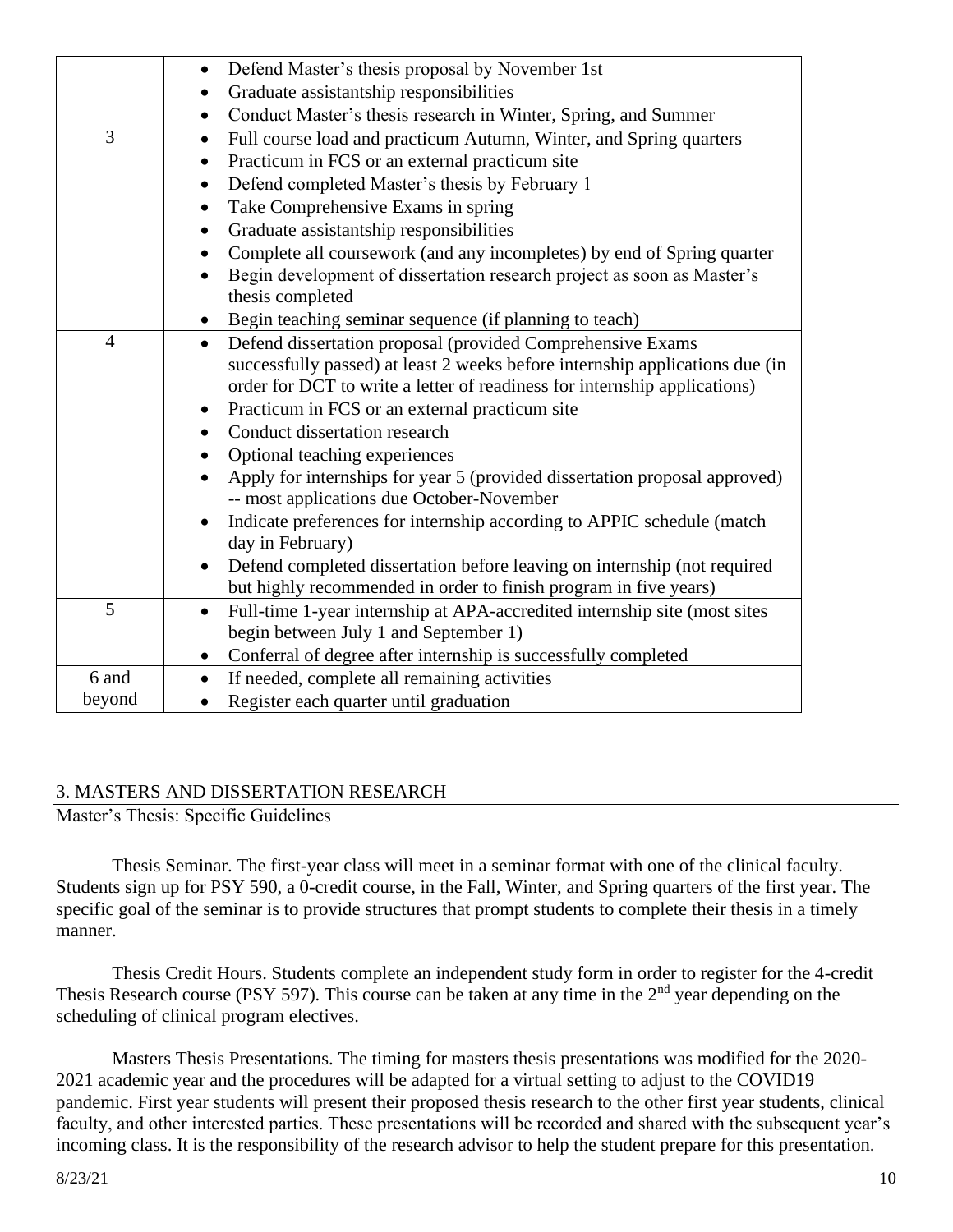The goals of these presentations are: (1) to provide students experience with making an oral research presentation in a comfortable, noncompetitive environment, (2) to provide constructive feedback on the proposed project (which might be used to finalize one's proposal), (3) to expose first year students to samples of thesis research and prompt them to think about their own research project, (4) to give greater exposure within the program to the variety of research projects that are conducted each year, (5) to involve first year students in thinking critically about the research of their fellow classmates, and (6) to encourage and support the timely completion of a thesis proposal. These presentations serve to unite the clinical program around its research agenda. Because many students' Master's theses are related to faculty projects, it is likely that everyone will be further exposed to ongoing faculty research as well.

All first year clinical students are required to attend these presentations. Students in other years are welcome to attend. The entire clinical faculty, and, when feasible, other members of the student's thesis committee if they are not clinical faculty members also attend the presentations.

Students do not need to wait for this particular timeline in order to proceed on a thesis proposal. It is quite acceptable and even encouraged for a student to obtain formal approval of the thesis proposal before November 1st of the second year. All first-year students will present their theses during the spring presentation series. Students who have already received formal approval of their thesis proposals will present their project as proposed, and, as available, report on any data collection and analyses or conclusions.

For those students who enter the program having completed a satisfactory Master's thesis at another university, the faculty approved several options for what students may present. These include (1) their MA thesis, which could focus on the original analyses or a publication version of thesis data; (2) a pre-dissertation project currently underway, providing it reflects the student's ideas and is sufficiently well developed conceptually to represent a substantive research plan; or (3) an alternative comprehensive review paper, again providing it is sufficiently well developed conceptually. The decision about selecting one of these options rests with the student in collaboration with the advisor, given the variability in projects.

For students who have already completed their thesis proposal or who entered the program with a completed thesis that was accepted from another university, constructive feedback can be provided to inform the writing of the final thesis (for students who have already defended the proposal but not the final product), preparation of a manuscript to be submitted for publication, formulation of a dissertation project, or formulation of an alternative comprehensive review paper. In addition, these presentations provide additional information to all students about research methodology and relevant issues encountered in conducting research.

The Research Presentation Rating Form is used during the group Thesis Presentations. The faculty will rate individual student presentations according to the Research Presentation Rating Form: [http://depaul.qualtrics.com/jfe/form/SV\\_b2UGgrjpdcWktBr.](http://depaul.qualtrics.com/jfe/form/SV_b2UGgrjpdcWktBr) Requirements for demonstrating training levelappropriate competencies are detailed on the Rating Form.

**Master's Thesis Deadlines and Consequences.** Students must successfully defend their Master's thesis proposal, have the signatures of the faculty thesis committee on the Approval of Proposal for Final Project Form, and submit these materials to the Psychology Department graduate coordinator by November 1<sup>st</sup> of the second year. In the event that a student does not meet this deadline, the following consequences apply:

• If the thesis proposal is not formally approved by November  $1<sup>st</sup>$  of the second year, the student's grade for thesis credits will be reduced by one letter grade (e.g., a student earning an "A" will receive a "B," and a student earning a "B" will receive a "C"). This grade cannot be upgraded regardless of the ultimate quality of the thesis project.

• If the thesis proposal is not formally approved by the last day of final exams during the Fall quarter, the student will not be allowed to register for more than eight quarter hours of coursework during the Winter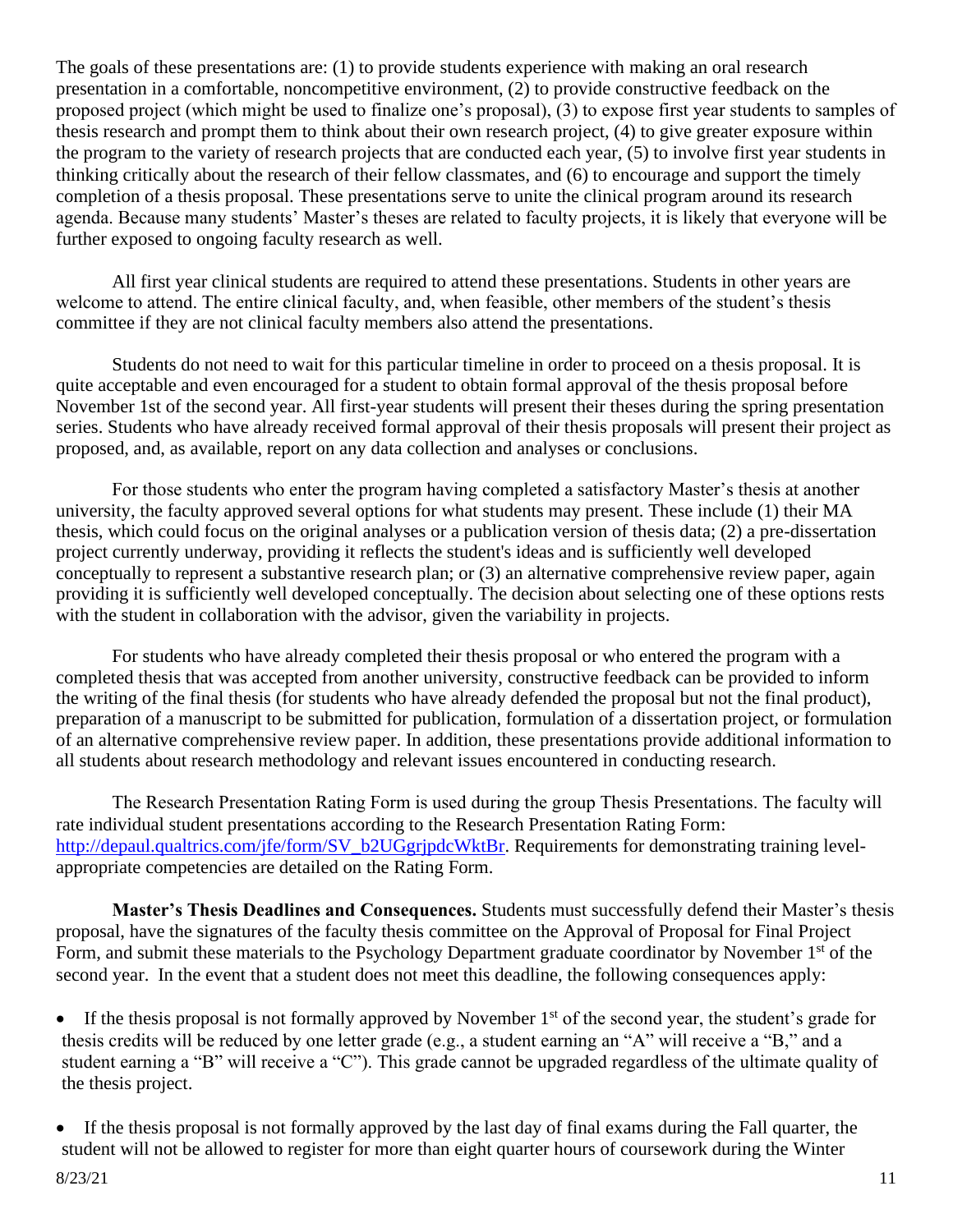quarter of the second year. This reduced load of courses will allow for more time to be available for completing the proposal.

- If the student does not have the thesis proposal formally approved by the last day of classes (not counting final exams period) in the Winter quarter of the second year, the clinical faculty will meet to determine whether the student shall continue in the program. If the student is allowed to remain in the program, a very specific contract will be drawn up among the DCT, chair of the thesis, and the student, which covers expectations for work to be done on the thesis during Spring quarter, culminating in a proposal defense meeting as soon as feasible. The student will not be allowed to register for coursework in the third year until the thesis proposal is formally approved.
- The clinical faculty will use flexibility in handling exceptional circumstances that may arise for a specific student who does not meet the expected timeline. It is recognized that there are events that occur out of the student's control, such as significant health problems, which might necessitate exceptions to the procedures that generally apply. In such cases, the clinical faculty will be informed of the circumstances and vote on any alternative plan. The DCT will be responsible for monitoring any exceptions to the above procedures.
- Students should have successfully defended their thesis by the last day of the final exams during the Spring quarter of their third year. The successful defense includes the signature of the committee members on the Final Projects Approval Form and submission of this form and other required documents to the Psychology Department graduate coordinator. If they have not successfully defended their thesis by the last day of final exams during the Spring quarter of the third year, they will not be considered to be in good standing in the clinical program and will be put on a remediation plan.

## Dissertation: Specific Guidelines

Timeline for Completing the Dissertation. The Curriculum section of this manual provides a recommended sequence of study, which includes a general timeline for when to complete the dissertation. Completing steps at or ahead of this schedule is strongly encouraged, except where regulations prohibit it. In particular, students who enter with a Master's degree and a completed thesis should function approximately one year ahead of this schedule with regard to planning their dissertation research. Generally, we strongly encourage students to be in the Chicago area while completing their dissertation. Although long-distance research is possible, it poses many more difficulties.

Exception to Timeline for Students with a Master's Thesis Waiver. Students must pass all parts of the doctoral Comprehensive Exams before they can officially defend their dissertation proposal. For students who enter the program with a confirmed Master's degree and whose Master's thesis has been reviewed and judged to fulfill the Master's thesis requirement, there is a procedure whereby they can initiate dissertation research prior to admission to doctoral candidacy. Students must complete at least one year of the training program before proceeding with the dissertation.

Dissertation Seminar. This seminar is typically taken in the fourth year of the program and offers a forum for students to discuss their dissertation progress, prepare for internship, and prepare for careers beyond graduate school. The seminar includes both in-class and on-line components. Beginning in 2016-2017, students do not register for this course unless they are participating in the course's face-to-face and/or online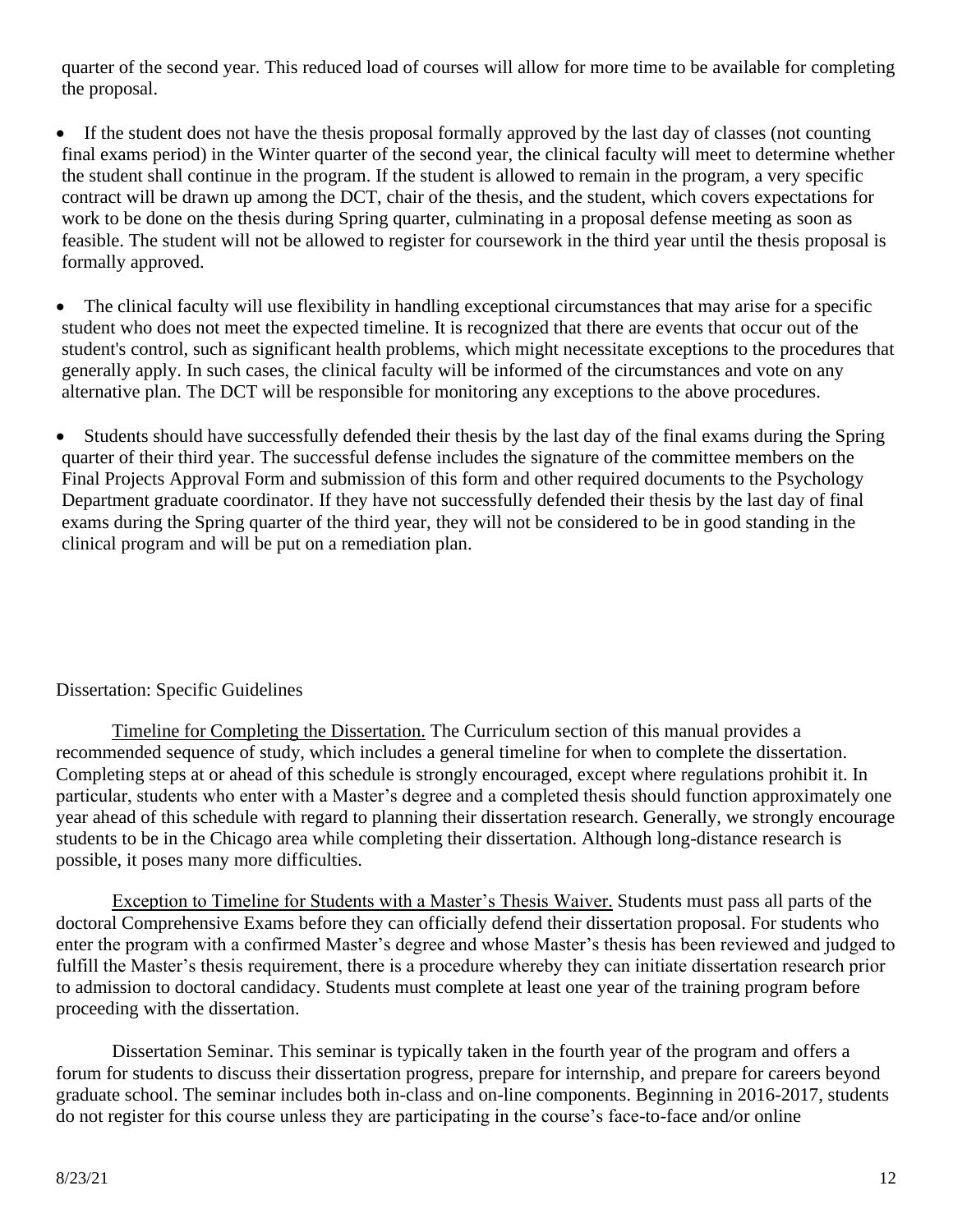components. This course is no longer linked to financial aid status. PSY 595 Graduate Research is the course that denotes full-time enrollment in the absence of taking 8-credit hours in a given quarter.

All students are required to complete at least one year of the seminar (face-to-face and on-line components).

- Once students have completed a year of the seminar, additional participation in the professional development series is optional for students who are on track (as determined by annual evaluations).Students who fall behind may be required to attend additional years of the professional development seminar at the discretion of their faculty advisor and/or the DCT.
- The seminar meets 4 times during the course of the academic year (September through May). Students are expected to attend all 4 in-person class sessions. If one class is missed due to an excused absence, students may request to make up the class by doing additional assignments, as arranged with the instructor. If more than 1 class is missed, the student will be required to participate in the course the following the year. In addition to the 4 in-person meetings, there are online assignments that are required throughout the year, as this is a hybrid course. All online work is conducted through the course website in D2L (Desire 2 Learn) and completion of all assignments is required to pass the course.

Dissertation Credit Hours. Students cannot take dissertation credits until they have passed their Comprehensive Examinations and been admitted to doctoral candidacy. Therefore, the sooner students take their Comprehensive Exams, the sooner they will be able to take dissertation credits. A student must sign up for a total of 4 dissertation hours by way of an independent study form in order to fulfill the requirements for the Ph.D. Students can register for 1 to 4 hours per quarter although students typically register for 4 hours during one quarter. Dissertation credits are typically taken during the fourth or fifth year of study and are not automatically covered by the tuition waiver that students receive in their first three years in the program. The psychology department is typically able to cover the cost of these credit hours, but students should notify the graduate student coordinator of their intent to register for dissertation credit and ask for a determination of whether the department will be able to pay for these credits.

At the time of the oral defense of the dissertation, the committee will rate individual student product and presentation according to the Research Presentation Rating Form [http://depaul.qualtrics.com/jfe/form/SV\\_b2UGgrjpdcWktBr.](http://depaul.qualtrics.com/jfe/form/SV_b2UGgrjpdcWktBr) Requirements for demonstrating training levelappropriate competencies are detailed on the Rating Form. One copy of the form will be submitted to the student's file by the chairperson.

Dissertation Deadlines and Consequences. University regulations indicate that no more than five years can pass between the completion of doctoral comprehensive examinations (i.e., admission to doctoral candidacy) and the completion of the dissertation. In addition, the Clinical Program has instituted the following deadlines applicable to students entering the program in the 2017-2018 academic year (students entering the program earlier than 2017-2018 should reference the version of the manual that was in effect at their time of entry to determine the dissertation deadlines and consequences to which they are held).).

Students must:

- Successfully defend the dissertation proposal by June  $1<sup>st</sup>$  of their fifth year or earlier. The successful defense of the proposal includes the signature of all committee members on the proposal of final projects form and submission of that form to the Psychology Department Graduate Coordinator.
- Successfully defend the final dissertation, complete internship (except the final summer months of internship), and complete any remaining requirements for graduation by June  $1<sup>st</sup>$  of the seventh year. The successful defense of the dissertation includes the signature of all committee members on the Final Requirements Form and submission of that form and all additional required material to the Psychology Department Graduate Coordinator and CSH Graduate Coordinator.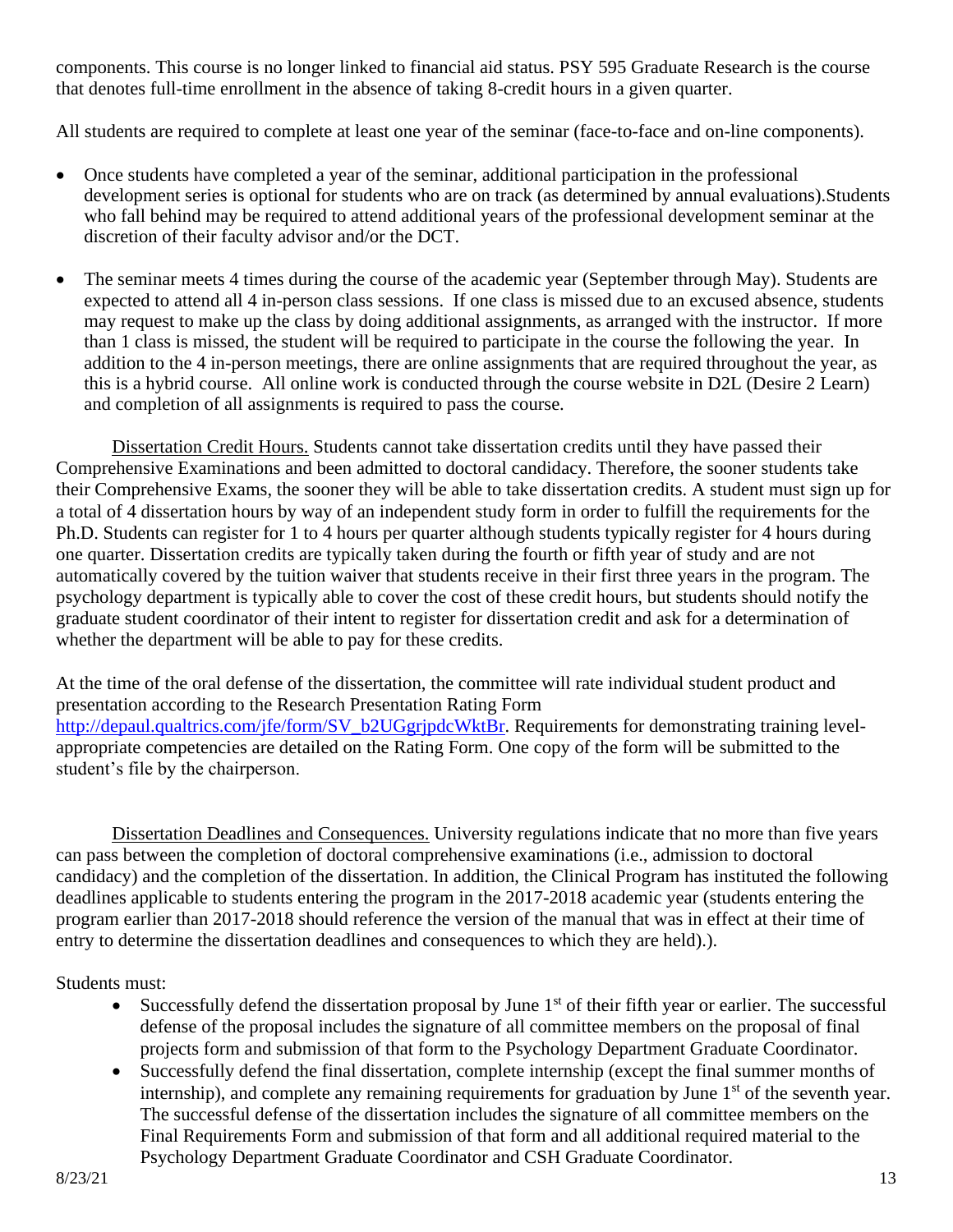Consequences for failure to complete these requirements are as follows:

- Failure to defend the dissertation proposal by June  $1<sup>st</sup>$  of the fifth year will result in placement on *academic probation* until the defense of the proposal.
- Failure to defend the dissertation proposal by June 1<sup>st</sup> of the sixth year will result in *dismissal* from the program.
- Failure to defend the final dissertation by June 1<sup>st</sup> of the seventh year will result in *dismissal* from the program.
- Failure to complete all requirements for graduation (except the final summer months of internship) by June 1st of the eighth year will result in *dismissal* from the program.

The Clinical Psychology faculty are committed to assisting students with their dissertation proposal and final project so they are able to meet all of the stated deadlines. In rare instances when extenuating circumstances arise, the student (with approval of the dissertation chair) may petition the clinical faculty for a one-time extension. This must be in the form of a written request that is signed by the dissertation chair and is submitted to the DCT. The entire clinical faculty will discuss the requested extension and give the student a written reply.

General details about the psychology department's thesis and dissertation guidelines are available in the "Graduate Study in Psychology" course found on d2l.depaul.edu. College level resources including forms needed for degree conferral are available at: [https://csh.depaul.edu/student-resources/advising-student](https://csh.depaul.edu/student-resources/advising-student-services/graduate-advising/forms/Pages/default.aspx)[services/graduate-advising/forms/Pages/default.aspx.](https://csh.depaul.edu/student-resources/advising-student-services/graduate-advising/forms/Pages/default.aspx)

## 4. COMPREHENSIVE EXAMINATIONS

The purpose of doctoral comprehensive examinations is to evaluate the student's ability to integrate research and theory in addressing relevant questions across the various areas of the profession of clinical psychology. Preparing for the examinations provides an opportunity to consolidate and refine information learned in the program, as well as to build depth in the general knowledge base of clinical psychology and the emphasis area. These examinations must be successfully completed before the student can hold a dissertation proposal meeting. Students in some other psychology doctoral programs take comprehensive examinations, and many of the procedures are identical across programs. The information described below articulates how the process works for students in the Clinical Program. Students with logistical questions about a particular comprehensive examination should direct them to the Psychology Department faculty member who serves as Comprehensive Examination Coordinator.

#### General and Emphasis Areas

The general comprehensive examination, which all doctoral students in the Clinical Program must take, is based primarily on the readings and course content of the clinical core courses: Child Assessment, Adult Assessment, Advanced Psychopathology, Principles of Human Diversity, Principles of Psychotherapy and Behavior Modification, Principles of Community Psychology, and the Professional Ethics component of the Ethics and History of Psychology Course. The exam consists of four essay questions, of which the student must answer three. The clinical faculty compose original questions for each examination date, based on material covered in the reading lists from the most recent syllabi for required core courses.

In addition, students are examined on either the Child or Community area of emphasis. The Child and Community faculty construct and grade the respective area examinations. In the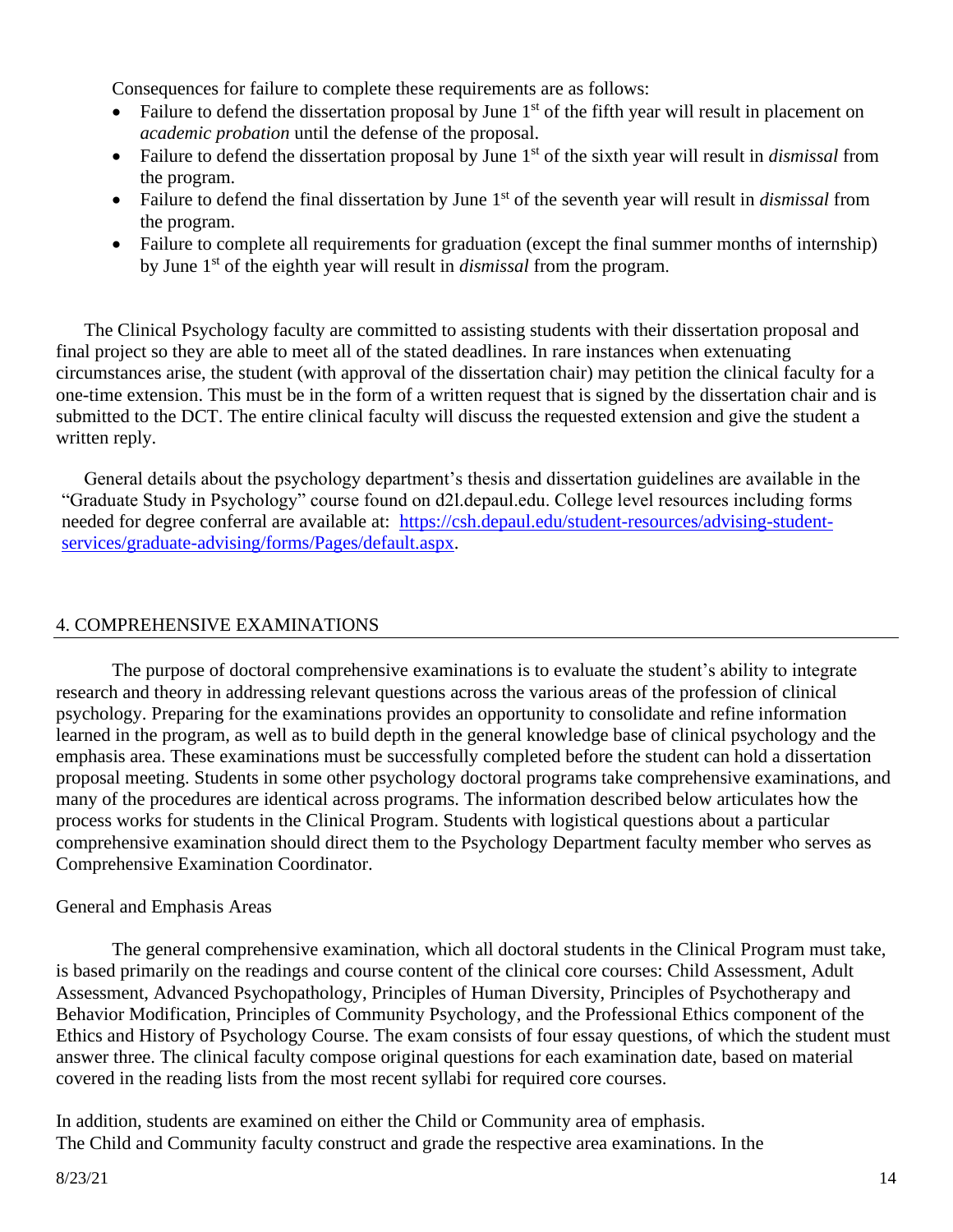case of the Child track, the examination is based primarily on the readings and course content of required clinical courses in the Child track: Treatment Methods with Children, Seminar in Psychotherapy Research, and Seminar in Family Therapy. In the case of the Community track, students will incorporate their knowledge of the field based upon course content of the required courses in the Community track: Principles of Consultation, Seminar in Program Evaluation, Grant Writing, and Prevention and Intervention. Students in the Community track may choose one of two options to complete the requirement for their area of emphasis: 1) they may complete a supplemental paper related to their PSY-585 fieldwork project (see below) in their third year, or 2) they may take an examination based on the readings in required courses. Students who elect to complete the supplemental paper on the PSY-585 fieldwork project are still required to take the general comps examination.

Clinical-community students who opt to complete the fieldwork paper option will write an APA-style paper that draws connections between their fieldwork experience and relevant community psychology literature. Papers must be a minimum of 6 pages and a maximum of 8 pages (double-spaced) in 12 point font with 1" margins. See Appendix for the grading rubric. relevant literature from the community psychology curriculum (i.e., program evaluation, consultation, prevention, grant writing, fieldwork) to inform their work with their community partners. Students must also earn a passing grade (B- or higher) in all three quarters of PSY-585. Students should select a fieldwork project that will provide an enriching community psychology experience and will promote their ability to reflect on the prompts below. Generally, fieldwork projects meeting the PSY-585 course requirement and approved by the instructor are acceptable. However, the PSY-585 instructor may consult with the student's clinical-community faculty mentor to ensure the scope of the proposed fieldwork project is appropriate for meeting the community area comprehensive requirement. Required elements for the paper are as follows:

- Students will begin the paper with a brief section providing an overview of their community partner and fieldwork project (1-2 paragraphs).
- Students will describe how the principles, values, theories, and/or conceptual frameworks from the community psychology literature influenced the design and implementation of their fieldwork project, citing relevant literature throughout.
- Students will cite examples of specific decisions they made in designing and implementing their fieldwork project and provide their rationale and supporting literature for making these decisions. In doing so, students may also reflect on the challenges they faced in completing the fieldwork project, and describe how and what they drew from the community psychology literature in deciding how to address these challenges.
- Students will identify a minimum of two Competencies for Community Psychology Practice (see Appendix) they gained through their fieldwork experience and how the competencies were achieved.
- Consistent with APA style, a references list must be provided. References and title page do not count toward the page limit.
- The paper should predominantly draw on literature assigned in required courses within the community psychology curriculum, but some outside references are acceptable.

Papers are to be submitted to the Comprehensive Examination Coordinator via email no earlier than May 1st and no later than June 1 of the third year.

## Eligibility and Deadlines

Although it is recommended that students take all required courses prior to this examination, students have the option of taking the examination prior to completing all required courses. Comprehensive exams must be taken and passed within four years of admission to the doctoral program in order to maintain good standing. This means that students must complete the comprehensive exam and/or alternative project by June 1<sup>st</sup> of their fourth year.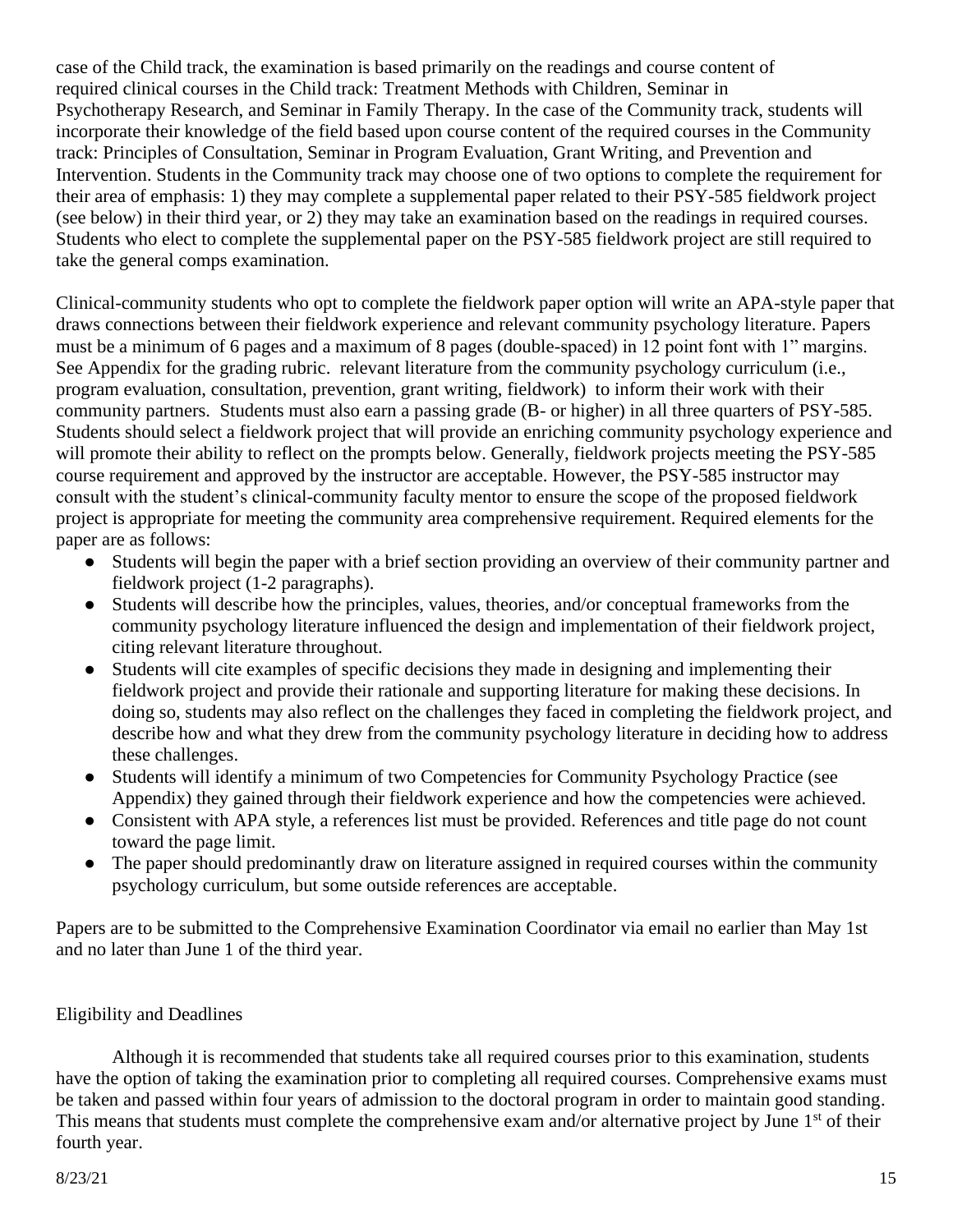Final orals for the Master's thesis must be successfully completed by the following dates to be eligible to take the exam:

- Fall comps: July 15
- Spring comps: February 1

Extensions typically will not be granted beyond these deadlines. In extraordinary circumstances (e.g., advisor's foreign travel, death in family, severe illness), requests for extensions may be submitted for formal review and possible approval by the clinical faculty.

The deadline to apply for Spring comps of the current academic year or Fall comps in the summer following the current academic year is February 1. The comps application is emailed to all graduate students in January.

## Exam Dates

The fall exam typically is given on the Wednesday and Friday mornings of the week immediately preceding the first week of the Autumn quarter. This schedule is subject to change to accommodate religious holidays or other scheduling issues. If so, candidates will be notified shortly after the final application date for the exam. The spring exam is typically given on Monday and Wednesday mornings of the week immediately following the first Friday of the Spring quarter. The Psychology Department's Comprehensive Examination Coordinator supervises the examination process. The specific examination schedule is as follows:

| $\bullet$ | First morning  | General Major Exam |
|-----------|----------------|--------------------|
| $\bullet$ | Second morning | Emphasis Area Exam |

## Application Process

In order to apply, the student completes an electronic application form from available on the "W" drive, D2L, or by request from the Psychology Comprehensive Examination Coordinator or Graduate Coordinator by the deadlines specified above. Community track students completing the fieldwork paper option must still apply to sit for the general exam following the deadlines above and must denote whether they plan to take the community area exam or complete (d) the fieldwork paper option.

Clinical-community students who opt to complete the fieldwork paper option must submit a separate electronic application form to the Psychology Comprehensive Examination Coordinator by November 1 of the year they are enrolled in PSY-585. The form to indicate this option will be emailed to students enrolled in PSY-585 during Autumn Quarter.

## Special Accommodations

When the student applies for the comprehensive exam, the student should consider whether they intend to request special accommodations for taking the exam. Special accommodations could be requested due to visual or health conditions, learning disabilities, or for other reasons. Students who are seeking accommodations must be registered with the Center for Students with Disabilities and select the "I need testing accommodations through CSD" box on the application form. The comprehensive exam coordinator will work with CSD to arrange for accommodations. Students should indicate that they need accommodations on the application form even if they are not sure that they will use them during the exams.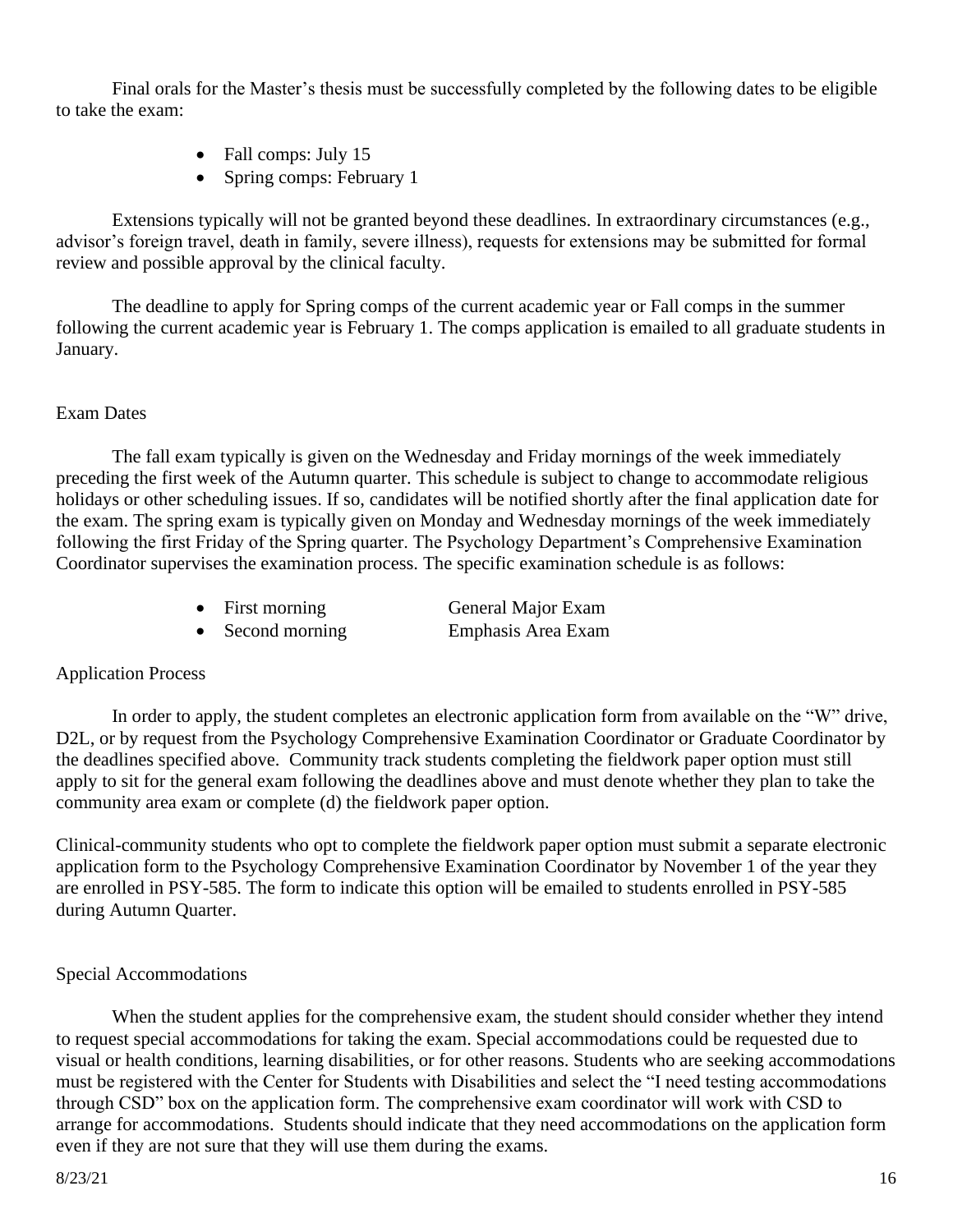#### Withdrawal

Students who have submitted an application and later decide not to take the exams must notify, in writing, the DCT as well as the Comprehensive Examination Coordinator. Notification of withdrawal must occur at least three weeks prior to the scheduled exam date.

#### Reading Lists

Copies of recent syllabi for required courses are available on the Clinical Psychology Teams site. In order to ensure that students are studying the most current material in the field of clinical psychology, the comprehensive exam is based on the most recent syllabus for the required courses.

#### Testing Location and Distribution

Depending on how many students are taking the exam, the Comprehensive Exams may be held in one of the computer labs in Byrne (Room 358 or Room 602), the computer lab in the 990 Fullerton Building (Room 3100), or another computer lab on campus. Candidates will be notified which room will be used for the exam they will be taking. Students should arrive 10 minutes before the scheduled starting time, find a functioning computer, and bring up MS Word. The Comprehensive Examination Coordinator will distribute the examination questions and proctor the exam. At the end of the exam period, students will e-mail their answers to the Comprehensive Examination Coordinator who will then distribute to the DCT for grading.

#### Grading and Notification of Results

For the general and emphasis area examinations, a minimum of three Clinical faculty members is assigned by the DCT to grade each question. Students receive a score from 1 to 5 (1=very poor, 5=excellent) for each question. An average score across all readers of 3.3 is needed to pass the exam. In evaluating the examination, the following areas are considered: accuracy of information, comprehensiveness of answer, integration and synthesis of material, organization and clarity of writing. The most crucial criterion is that students address the important points of the questions. In addition, well organized and well written answers with appropriate reference citations are evaluated more positively. A sample of the Comprehensive Examination Evaluation Form is included in the Appendix.

For clinical-community students who opt to complete the fieldwork paper option, the paper will be graded by two faculty graders. As with the comprehensive examination scoring system, a grade of 3.3 or higher is passing. See Appendix for grading rubric. Students will be notified of their results by June 15.

Once all the grading is complete, the DCT will contact all of the students who took the exam individually to ask whether they would prefer to receive the news about whether or not they passed the exam in person, via telephone, or via e-mail. The DCT will then notify each student of his/ her results. Notification takes place three weeks after the exams have been completed. Following notification about whether or not students passed, the Assistant to the DCT will type up all faculty comments, so that these will be available for students to review and/ or keep if they would like.

#### Retakes

Students who are retaking all or part of the exams need to submit only the application form to the Comprehensive Examination Coordinator. Students retake the exam on the regularly scheduled day and time for the spring or fall Comprehensive Exams, and retakes should occur within one year. (Exceptions to these procedures must be approved by the DCT.) Clinical-community students who do not receive a passing grade in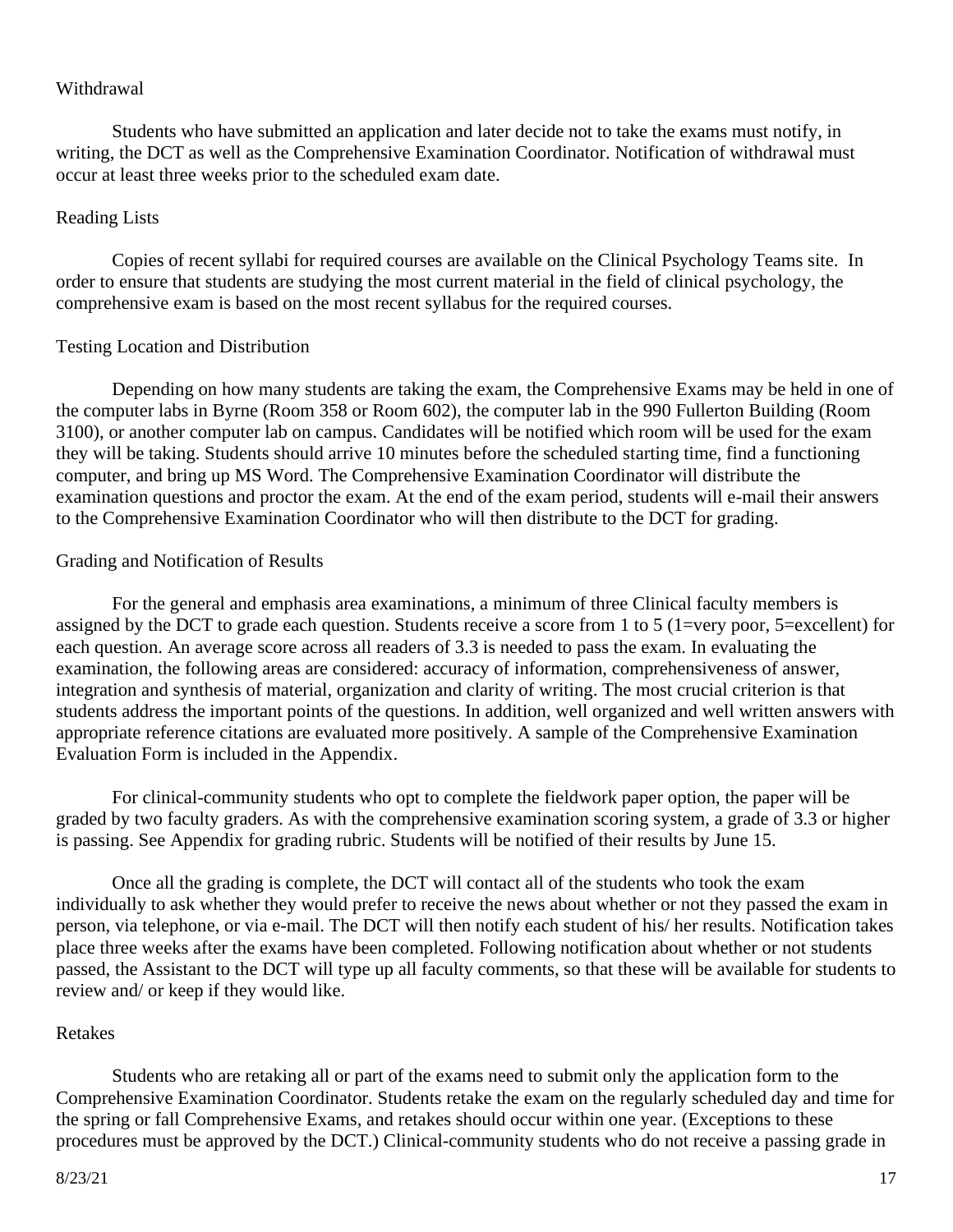PSY-585 by July 1 (i.e., summer between third and fourth year) and/or do not receive a passing grade on the fieldwork paper option will be required to take the community area exam. A student is allowed one retake of the general and one retake of the emphasis-area exam. A second failure is likely to lead to dismissal from the program.

#### Alternative Project

Graduate students in the doctoral program in Clinical Psychology at DePaul may elect to complete an Alternative Project to meet the Comprehensive Exam degree requirement. The Alternative Project replaces the general and area exams for clinical-child students, and it replaces the general exam and the area exam (or fieldwork paper for clinical-community students).The Alternative Project consists of an APA-style major comprehensive review paper based on the literature within an area relevant to the field of Clinical Psychology. (including community psychology and mental health services research). The review paper cannot constitute the introduction to the student's thesis or dissertation but may be in an area related to the dissertation work, and the student may choose to have his/ her Thesis or Dissertation Chair as the chairperson of the committee that will evaluate the project. The focus of the review, however, should be large enough in scope that completion of the review will demonstrate comprehensive understanding of a significant area within the field (e.g., the effects of stressors on child and adolescent mental health). In addition, the review should provide a significant contribution to the field. Thus, students should not select a topic that has recently been reviewed in the literature (unless that review was deficient). This major work must be submitted for publication in a peerreviewed Clinical Psychology journal (e.g., *Psychological Bulletin, Clinical Psychology Review*).

Before choosing the Alternative Project, the student should consider carefully the strengths and weaknesses of this assignment with particular attention to his/ her career goals. The Alternative Project represents a more time-consuming option than the traditional comprehensive exam and does not offer as effective a method for consolidating the learning done in program coursework. On the other hand, it can provide the foundation for a research agenda, and might be the ideal option for someone considering an academic career.

To be eligible for the Alternative Project, the following conditions must be met: 1) the student is in good standing in the program, 2) the student has successfully completed the master's thesis by June1st of their second year, 3) the student has discussed this option with their advisor and both agree the alternative project would be the best choice for their professional development goals, 4) the student is able to secure a chairperson for the topic of interest and at least one other program faculty as reader to form a Comprehensive Committee; and 4) the Comprehensive Committee (and DCT) approve the proposal.

Within three months of defending the Master's Thesis, the student must inform the DCT whether they plan to complete the Alternative Project. The student then selects a project chair and at least one other program faculty as reader. The student writes a 3-5 page proposal for this project, which they submit, to the committee and the DCT. The proposal should include: 1) a rationale for why this review is needed and its expected contribution to the field, 2) the specific research questions the review will address, 3) the inclusion criteria that will be used to select articles for the review and the number of articles that are expected to meet these criteria. Note: Students should consult methods sections of review articles published in journals such as *Psychological Bulletin* and *Clinical Psychology Review* to inform the methods they include in their proposals. The comprehensive project proposal must be submitted to the student's Comprehensive Committee and the DCT within three months after defending the Master's Thesis, and by September 15th of the student's third year at the latest.

Within two weeks of receiving the proposal, the Comprehensive Committee and DCT will approve/not approve the Alternative Project or ask for additional information in order to make a unanimous decision. Once approved, the Comprehensive Exam Alternative Project Form – Proposal must be signed by the student, project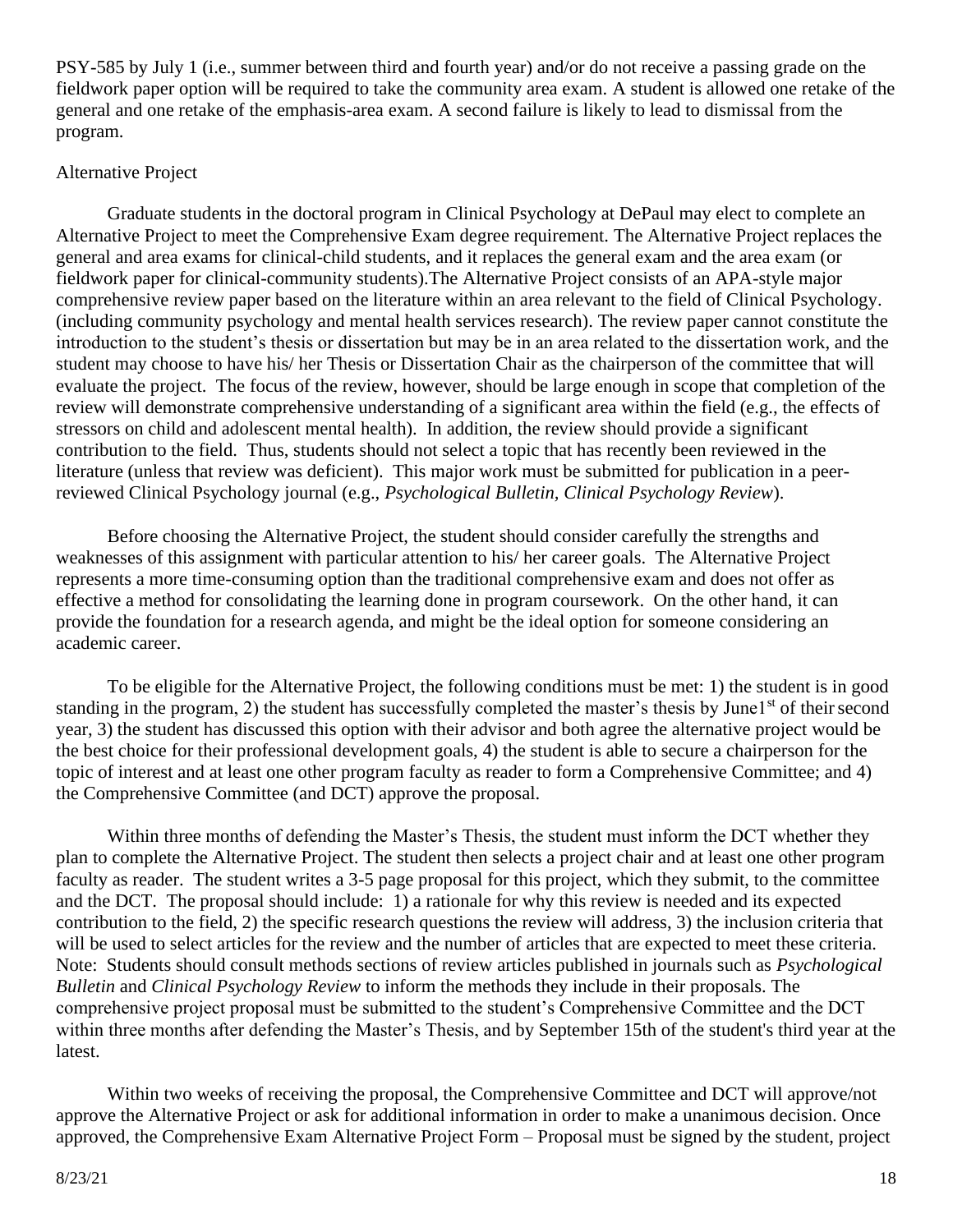chair, reader, and DCT and placed in the student's file. The student is responsible for ensuring that the form is signed and given to the DCT or Graduate Student Coordinator to be placed in his/ her file.

The student has until June 1st of the end of their third year, or up to one year after the proposal was submitted, whichever comes later, to complete the Alternative Project by satisfactory approval of the faculty chair and project reader. If the student does not complete the Alternative Project by that date, the student then generally will be required to complete the traditional Comprehensive Examination. If, however, the student encounters a delay and foresees that it will not be possible to meet this deadline, s/he may petition the faculty for an extension. Petitions will be considered if the student is making good progress in all areas and if the student's Comprehensive Committee supports the extension. The petition, which should be submitted *before the deadline for completion*, should describe the student's progress to date, the reasons for a request for extension, the tasks left to be accomplished, and a timeline with concrete steps for completing the project. As part of the request, students should indicate how the revised timeline will affect their plan for completing the doctoral program in a timely fashion. The petition should be submitted in writing to the DCT, with copies to the student's Comprehensive Committee, and be accompanied by written documentation of the committee members' support for the extension.

*The review paper must be submitted for publication prior to being considered complete and receiving a "pass."* It is the student's responsibility to have the committee (chair and reader) as well as the DCT sign the form demonstrating approval of the final project (see Comprehensive Exam Alternative Project Form - Completion in the Appendix). The student will turn in signed copies to the DCT and Graduate Student Coordinator to place in their file. The student should also forward the DCT and Graduate Student Coordinator an email or other notification that the manuscript has been received by the journal for consideration for publication.

# 5. CLINICAL PRACTICA, INTERNSHIP, AND OUTSIDE EMPLOYMENT

# Clinical Practica

The following are the general guidelines for clinical practicum for a student in the DePaul program:

- All students are required to engage in three years of clinical practica while registered as a doctoral student at DePaul University.
- Students register for practicum hours PSY 577, 578, and 579 in year 2; 582, 583, and 584 in years 3; and 574, 0 credits) each quarter during years 2 through 4. These courses provide documentation on students' transcripts of the completed practicum activities.
- Second year students are required to participate in the practicum provided in DePaul Family and Community Services (FCS). This fulfills the first year of the three years of required practica.
- During the student's third and fourth year, it is expected that a Ph.D./Psy.D. licensed clinical psychologist serves as the primary supervisor. Any exceptions to this should be cleared with the DCT and the student's advisor, who may choose to consult with the entire clinical faculty if needed.
- Occasionally a student might confront problems on an externship placement. In such cases, the DCT and/or practicum instructor should be notified of any difficulties, so that (if necessary) the clinical program can advocate for the student with regard to the externship site. The DCT can be particularly helpful in getting expectations clarified and establishing a remediation contract if necessary.
- Three years of successfully completed clinical practica are required for the degree and are to be completed prior to going on internship. Students who enter the program with previous practicum experience must still complete three years of clinical practica at DePaul. In situations in which a student has not been successful at completing a year's practicum, another year will be required to make up for the lost year. A "year" is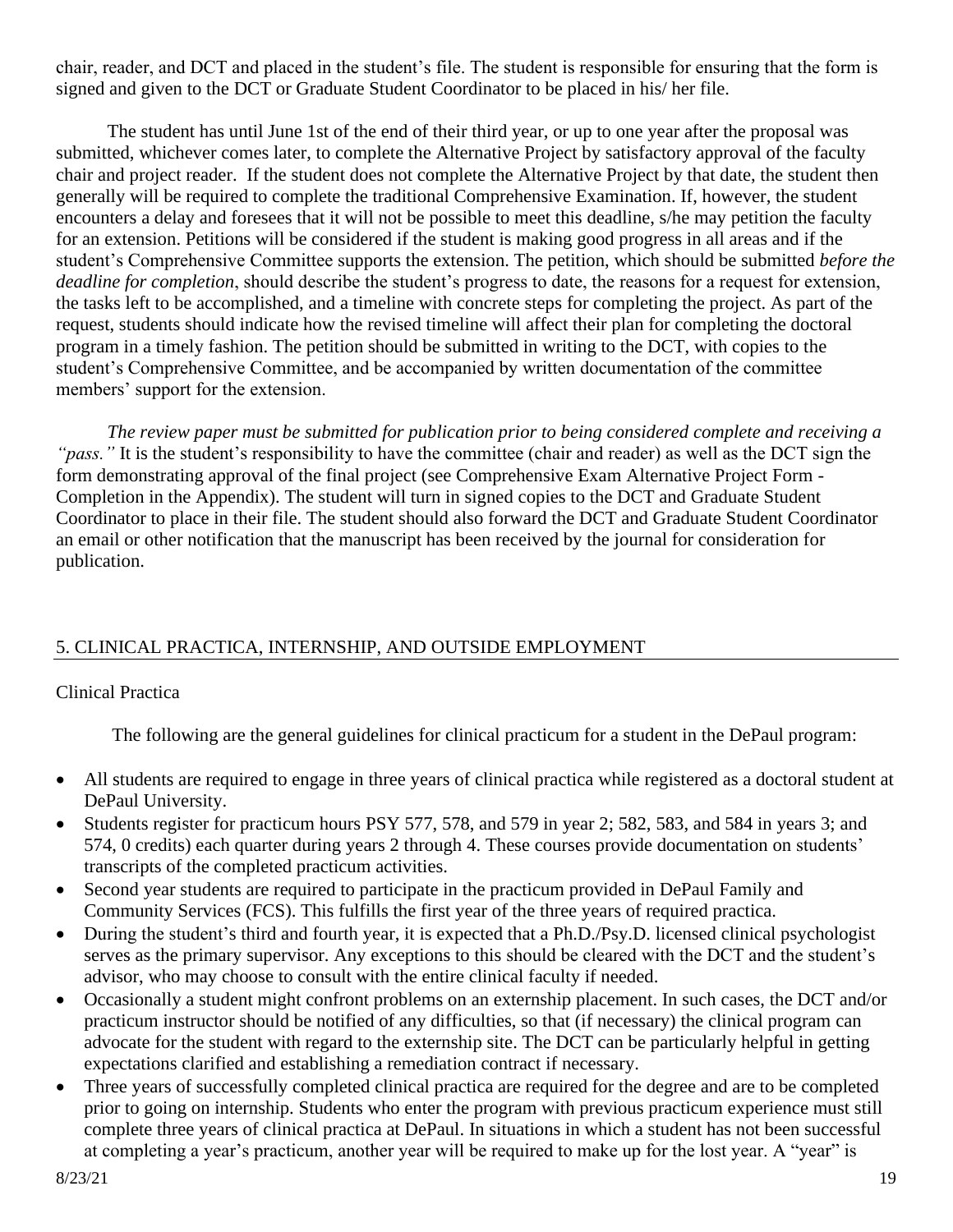defined as a 9-month or 12-month experience that is continuous in time. That is, one may not put together three, 3-month experiences to equal one year of practicum.

Scope of Practicum Activities. It is recommended that second, third, and fourth year students do a *minimum* of two complete testing batteries (including administration of tests, scoring and interpretation, and write-up of a report) each year. One hour a week of individualized supervision is considered the minimum amount of supervision when a student is working with clients. Additional group or individual supervision is customary. At least two hours of clinical activities should be observed by a supervisor during each practicum year in order to comply with the Standards on Accreditation from the American Psychological Association. More details on the observation requirement can be found on the practicum contract. A variety of activities should be available on practicum. These might include psychotherapy, assessments, interviewing, intakes, consultation, and psychoeducational groups. Therapy can be conducted with children, adults, and groups, and it can include, for example, early intervention and behavioral programming. Students should participate in professional training and didactic activities (e.g., in-service, workshops, staffings) on a regular basis while on practicum.

Practicum Ethics and Compliance. Students should not function or be expected to function at a level for which they are not prepared unless they are provided with very close supervision. This guideline is intended to protect the student and the client, as well as the practicum setting. Students are expected to document their work with clients in accordance with agency regulations and professional ethics. Students may be required to undergo a criminal background check prior to being accepted for practicum at FCS and many other sites. The program does not pay for these background checks or vaccine requirements. Students and agency personnel are expected to follow all APA Ethical Guidelines and the Illinois Mental Health Code. All students are covered for malpractice insurance by DePaul University when taking a required practicum (within years 2 through 4) (also see below for coverage during later practicum activities). While the use of medical marijuana is permitted in Illinois and other states, marijuana remains classified as a controlled substance under federal law and its use, possession, and/or cultivation at educational institutions remains prohibited. Students are advised that individual practica sites may have particular drug testing requirements.

Practicum Insurance. DePaul University provides proof of malpractice insurance to students whose externships require it. The process for requesting this insurance was modified during the 2020-2021 academic year. Instead of requesting the certificate of insurance themselves, students must submit a copy of the "Practicum Agreement" to the DCT who will then submit it to the CSH office for counter-signature. Once this signature has been obtained, the DCT will request a certificate of insurance. Please note that the signature of the agreement may take several weeks to several months depending on whether the site has a master agreement already in place with DePaul University or a master agreement needs to be developed.

Students who are not enrolled in the practicum courses, but are completing additional types of clinical experiences (through Program-Sanctioned and/or Employment Outside the Program) are not covered by DePaul's insurance policy. They must arrange for coverage at their site or purchase individual coverage. A lowcost policy is available through the American Psychological Association. Students are covered by DePaul's malpractice policy while on internship and registered for the internship courses (PSY 596), as internship is required for their degree.

Practicum Site Evaluation. In January of each year, students enrolled in practica at both FCS and external sites will be asked by the DCT to complete the Clinical Practicum Site Evaluation in the Appendix. Completion of this survey is required to receive a passing grade in the practicum course. This form is also available online: [http://depaul.qualtrics.com/jfe/form/SV\\_1WSiZ7n9sgXHAXz.](http://depaul.qualtrics.com/jfe/form/SV_1WSiZ7n9sgXHAXz)

Practicum Competency Evaluation. Written evaluations of the student by the supervisor are required at least twice yearly (mid-year, end of year) for internal and external practica. The form was revised to be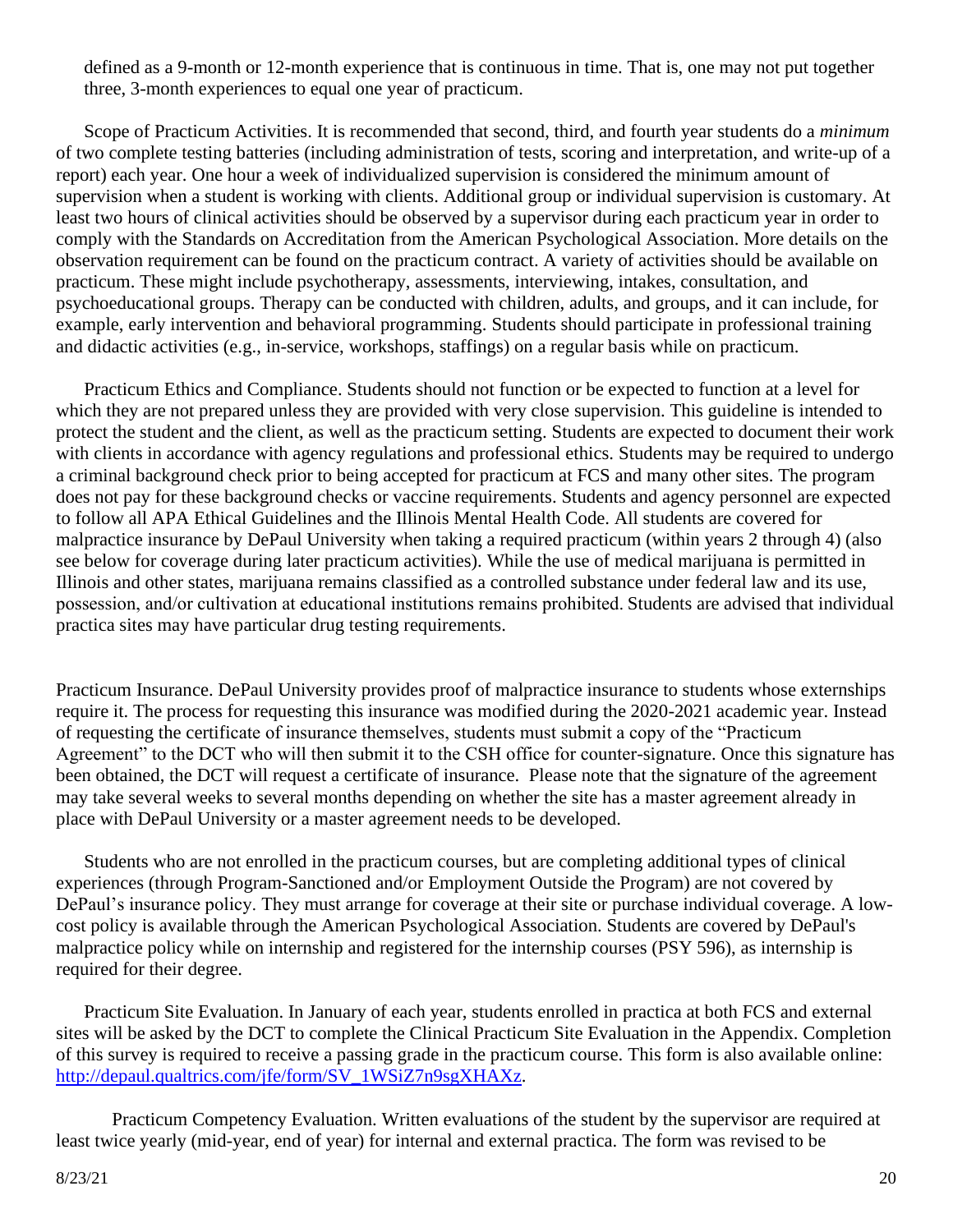consistent with new APA accreditation standards in the 2018-2019 academic year. The Practicum Competency Evaluation Form (included in the appendix) must be completed by the student's supervisor, cosigned by the supervisor and student, and returned to the DCT. This form may also be completed online: [http://depaul.qualtrics.com/jfe/form/SV\\_3Pr06K6TkdsxxM9.](http://depaul.qualtrics.com/jfe/form/SV_3Pr06K6TkdsxxM9.)

Level-appropriate requirements are detailed on this form. Of note, all students should receive all ratings of "4 - Achieved minimum competency (advanced practicum level; level of competency indicates that student is ready for internship). Supervisor provides overall management of trainee's activities in this domain; depth of supervision varies according to the complexity of the clinical needs" before continuing on to internship. The rating of "4" represents the program's MLA for relevant Profession Wide Competencies.

Practicum Hours Documentation. Students should obtain a copy of the Application Form for Psychology Internship early in their graduate career. The form is available online from the Association of Psychology Postdoctoral and Internship Centers (APPIC) website: [www.appic.org.](http://www.appic.org/) This form was updated in 2020 and includes several key changes (e.g., telehealth hours, intake interviews from intervention to assessment category). Perusal of the form will alert students to the types of documentation of their various clinical activities that will be required in order that the internship application form can be accurately completed in later years.

The clinical program provides institutional access to the Time 2 Track software to track clinical hours. Please note that the DCT regularly reviews the tracking of clinical hours and carefully reviews these records before certifying students' internship applications. Students are no longer permitted to use an alternate tracking system as the 2020 APPI form requires that students upload their hours through the Time 2 Track software. In addition, the revised "Yearly Progress Checklist" requires cumulative accounting of assessment batteries and hours as well as intervention and supervision hours. Please review the instructions below to set up an individual account through Time2Track. Please note that the authorization key will be distributed via email in advance of September 1<sup>st</sup> each academic year with instructions to log-in. If you already have an account, you will not be able to renew your subscription until the current subscription has ended.

Practicum Sites. All students complete their first year of practicum (in their second year in the program) in DePaul Family and Community Services (FCS). Many students spend one or more of the following years also at FCS. Other students elect to do an organized practicum at a site other than FCS. These external practica are called externships. Both the practicum experiences in FCS and externships are described in more detail below. Students register for practicum hours each quarter during years 2 through 4, whether the practicum is in FCS or in an external site. Students who elect to complete additional practicum beyond the required three years should also enroll in practicum in order to maintain eligibility for DePaul's malpractice insurance (see above).

#### Practicum in DePaul Family and Community Services (FCS) Center

Allsecond year students are required to participate in the Practicum provided in the DePaul FCS, located on the third floor of Byrne Hall. Second year students should complete the application to provide the information needed for training assignments: [https://depaul.qualtrics.com/jfe/form/SV\\_78QLbiB4ycybVwF](https://depaul.qualtrics.com/jfe/form/SV_78QLbiB4ycybVwF). Third and fourth year students are invited to remain in FCS for additional training and should also complete the Qualtrics application to indicate their preferences for training assignments.

The training experience in FCS is adapted to meet the needs of students with varying degrees of experience and attempts to meet the interests of students, within the constraints of service needs. FCS is both a training site supporting the clinical psychology program at DePaul and a state-funded community mental health center that serves children under the age of 17 years and their families. Detailed information on the nature and activities of the FCS practicum experience is included in the Training Section of the DePaul Family and Community Services Center's Policies and Procedures Manual. This Manual, along with a Practicum Calendar specific to a particular year, is provided to all students upon entering the FCS practicum. A general description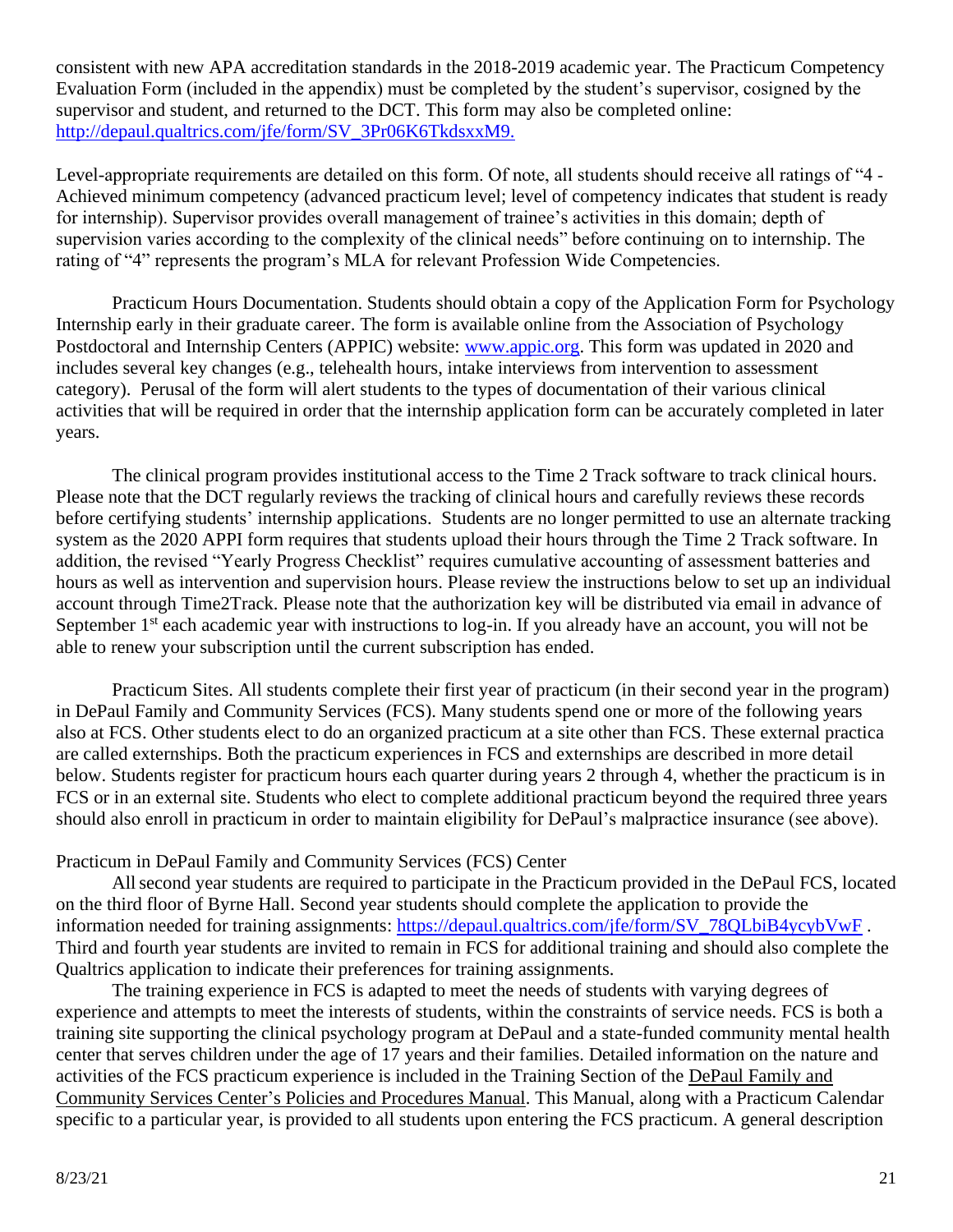### Practicum in Externship Sites

Students who have specialized interests that cannot be well met in the FCS practicum may apply for an externship during their third or fourth year. In order to be eligible for external practica, students must be in good standing in terms of milestones, courses, and professional/ethical conduct. **Students who are interested in applying for externship must complete the following application at least two weeks before the first externship application deadline:** [http://depaul.qualtrics.com/jfe/form/SV\\_0vQRTbbUtjLdmS1.](http://depaul.qualtrics.com/jfe/form/SV_0vQRTbbUtjLdmS1) This form requires students to upload their CV and cover letter before it can be submitted. **Students must receive approval from the DCT to apply for an externship.** In addition, students in their fifth year and beyond who are not on internship might elect to do an additional externship while they are completing other program requirements. Externships that meet program requirements (as one of three required years of practicum) and those that are elective (those in the fifth year and beyond) are discussed here. International students should check the conditions of their visa to be certain that they can meet the conditions of externship sites (e.g., in terms of number of hours, etc.).

The Chicagoland area has many organized clinical practicum experiences that are available to serve as an externship. A listing of the most widely used sites is available on the [Graduate Study in Psychology](https://d2l.depaul.edu/d2l/le/content/530759/Home) D2L page under "clinical program" and "practicum and externships). Additionally, the DCT and other clinical faculty are glad to talk with specific students about their particular training interests and what sites might be most appropriate. Students who wish to apply to practicum that are not currently "approved" by the program, must submit an application form requesting that the DCT and/or practicum instructors evaluate the quality of the training site to ensure that it complies with both APA standards and IL licensure laws. **Students who are not on track to complete their master's thesis by the end of the second year are strongly discouraged from completing an externship in their third year.** It is the student's responsibility to contact sites to determine the application requirements (these vary greatly across sites), specific training opportunities available, time commitments, etc. The typical externship requires approximately 20 hours/week for 9-12 months. As graduate courses are primarily offered on Tuesdays and Thursdays, outside practica schedules need to be arranged accordingly. **Course schedules will not be re-arranged to meet the demands of student's externship sites.** Below is a rough chronology of events and responsibilities for a student seeking an outside practicum (externship).

- In the early fall, students are encouraged to review the list of practicum sites for the current year on the Teams site. Many sites are now following standardized notification and interview timelines which can be viewed in the appendix.
- As soon as the information is available, the clinical program assistant will update the site list with any new information received about externships available for the upcoming year and the processes for applying to them.
- Students contact sites of interest to get specific information about application requirements, deadlines, training experiences offered, etc.
- Beginning in January, students send applications and go on interviews where requested. Dates of application have been moved up from prior years, so check the websites for places of potential interest to identify the application deadlines for the current year. Letters of reference should be solicited well in advance (4 weeks advance of due date) of the deadline. If work samples are required, the FCS has a specific set of procedures to follow that is designed to protect the confidentiality of clients. See the Office Staff in FCS for assistance with this. DO NOT COPY MATERIALS FROM CLIENT FILES YOURSELF! Decisions regarding offers are typically given to students by March (or possibly earlier) of each year. Unlike admission to graduate school or offers for internship, there is no uniform date on which externships make their offers. Although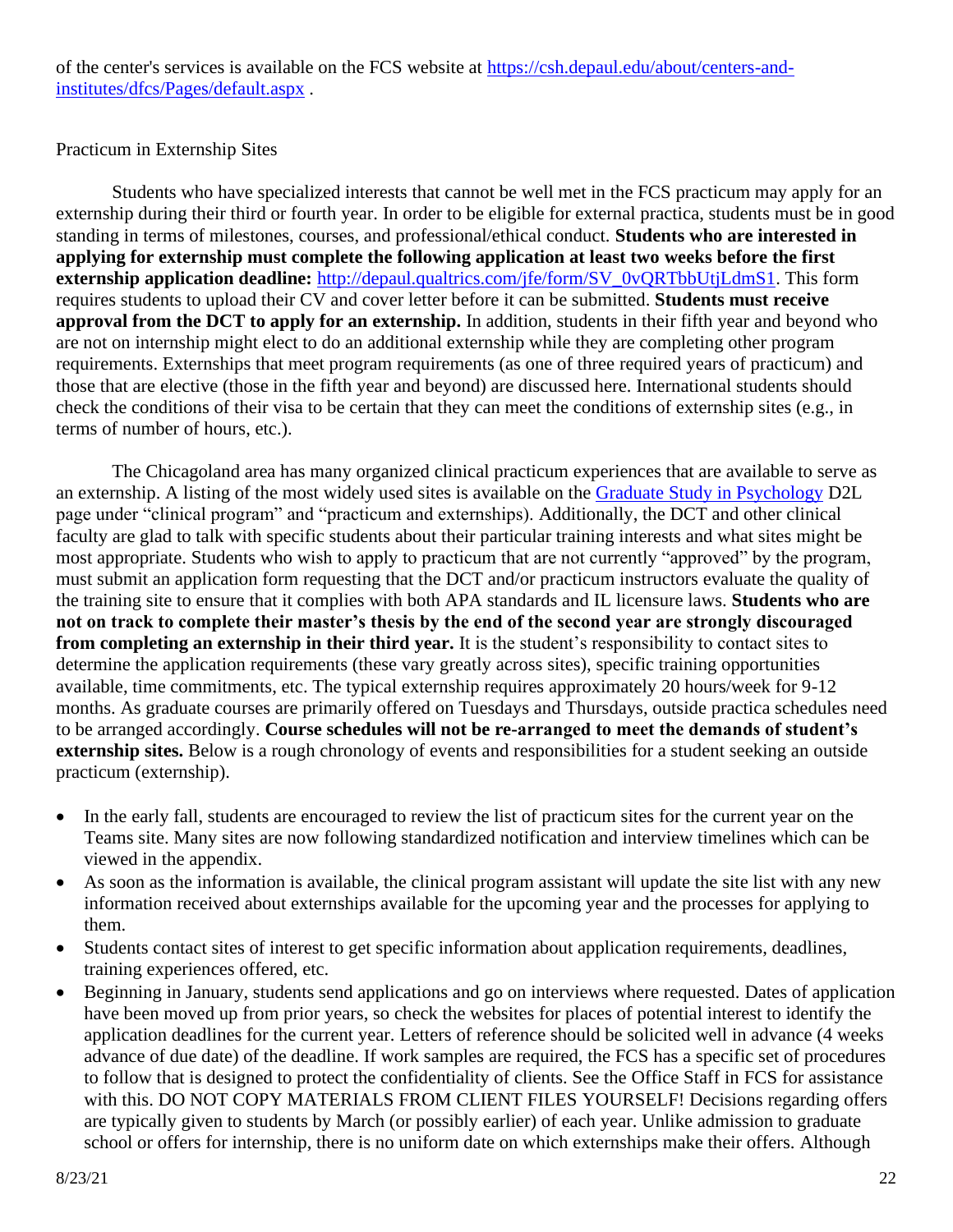some schools (mainly Psy.D. programs) in the Chicagoland area follow the Association of Chicagoland Externship and Practicum Training Sites (ACEPT) guidelines regarding dates of application and offers for externships, DePaul students are not required to adhere to those guidelines.

• No later than 2 weeks before the start of the externship, the student should have negotiated the practicum contract with their site supervisor and have given this contract to the DCT for approval. The contract should contain the name of the primary supervisor, site address, and phone number/email address of this supervisor. Verification of liability coverage is required at this time for students who are doing a practicum not covered by DePaul University's policy. A copy of the DePaul University Clinical Psychology Training Program Practicum Agreement is in the Appendix.

In selecting externship sites to which to apply, several things should be considered:

- All externship sites are expected to provide supervision by a licensed clinical psychologist according to Illinois state law [https://www.idfpr.com/renewals/apply/forms/psy.pdf.](https://www.idfpr.com/renewals/apply/forms/psy.pdf) When this is not the case, the student must arrange for such supervision, and this arrangement must meet the approval of the DCT.
- All externship sites are expected to follow the existing laws and ethical and professional standards of operation specific to the State of Illinois, the Illinois Mental Health Code, and the American Psychological Association.
- Students are strongly discouraged from doing externships at private practice settings as these do not typically provide the opportunities for didactics and multiple experiences that characterize ideal practicum sites.
- Students must not misrepresent themselves in terms of their expertise and, when engaged in practices for which they do not yet have developed skills, must be provided close supervision and guidance.
- The externship site must agree to regular communications (both written and oral) with the program about the status of the student's training. As noted above, written evaluations are required at mid-year and end-of year periods.
- A practicum contract is required which joins the student, the clinical program at DePaul, and the externship site in clarifying the expectations for the practicum year.
- Please note that some practicum sites have additional eligibility requirements for placement in their sites. For example, many practica require documentation of immunizations and TB tests. Practica at Veteran's Administration hospitals often require documentation of sex assigned at birth, registry for selective service, health insurance coverage, and TB tests. Sites often ask the clinical program to document these requirements. Thus, students who are interested in applying to these sites must be willing to provide documentation of these requirement to the DCT. More documentation about the TCQVL verification process and forms are available in the appendix.
- International students should check their eligibility for off-site practicum placements and the use of Curricular Practical Training (CPT) for practica. The International Student office at DePaul is familiar with our training and can assist with completing this paperwork. Most international students prefer to use CPT for practica and internship and reserve the Optional Practical Training (OPT) for post-doctoral work.

Students are advised to seek practica that provide a balance of experiences rather than specialize in a focused area. Therefore, over the three years, students should have practica experiences that include assessment (including psychological testing) and various methods of interventions. A mixture of clientele, modalities, and theoretical perspectives is also encouraged.

Program-Sanctioned Hours. Applications for internship require candidates to divide hours into "practicum" and "clinical work experience." The former must be subdivided into defined categories, and are considered (at least by some internship programs) to carry more weight in the calculation of applicants' training experience, since a practicum experience specifically involves a clinical training mission, whereas a clinical work experience might not. Obviously, all of the hours accumulated in formal practica for which students are enrolled fit this designation. In addition, APPIC specifies that students may count supervised experience that is "program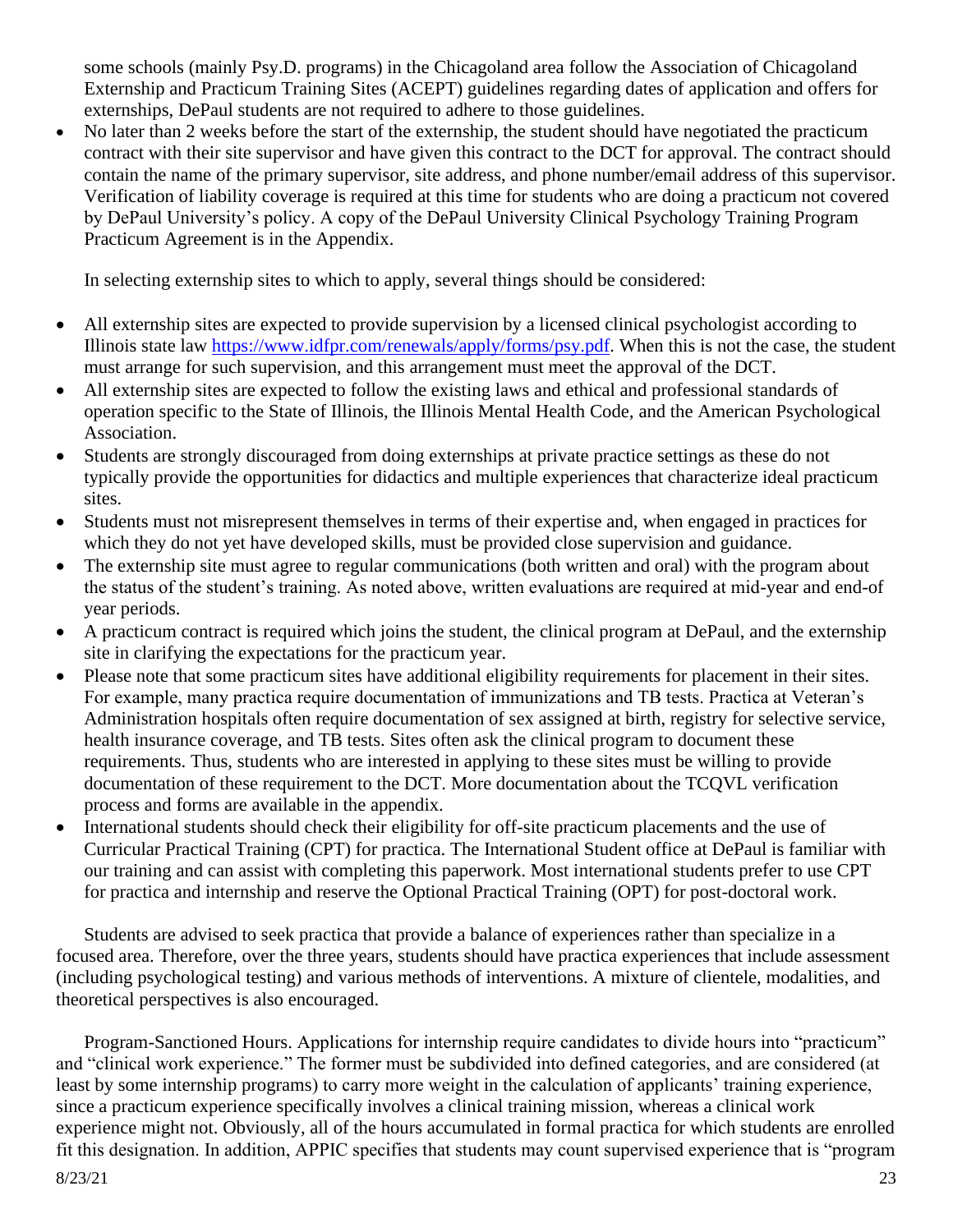sanctioned" as equivalent to practicum training. DePaul University's clinical program policy is that students may petition to have additional clinical experiences (outside the three required years of enrollment at official practicum sites) sanctioned by the program as training experiences. The petition should outline the nature of the position (hours, activities, population) and the type and amount of supervision received, as well as additional relevant information (such as previous experience at the same or similar sites and whether the site has served as a formal practicum in the past).

A number of indicators will contribute to the decision to recognize activities as "program sanctioned" practicum experience. In general, it should be evident that the position is not solely service-oriented, but involves substantial components of training and supervision. Activities that are particularly likely to qualify as practica include: experience accrued in the same setting after an official practicum has ended; experience comparable to that obtained at the same site by other enrolled students (past or present); formal traineeships that have not sought ongoing affiliation with DePaul University as official practicum sites; unique training opportunities that are comparable to those available at established practicum sites. In some instances, paid clinical work may qualify for sanctioning; however, it should be clear that the position sought is not "merely" a clinical job more appropriately noted under the "clinical work experience" category on internship applications. (As noted in other sections of the manual, program approval must also be sought before taking any psychologyrelated position outside the Department of Psychology or official practicum sites; approval of such employment does not constitute program sanctioning of these jobs as "practica hours.")

Petitions should be developed through consultation with the student's advisor and should include his or her signed endorsement (see Appendix). Petitions are then submitted to Director of Clinical Training for approval or rejection. Applicants will be informed of the outcome, which will also be recorded in students' files for reference at the time of internship application. Appeals of the decision can be brought to the clinical program faculty as a whole for reconsideration.

## Clinical Internship

It is expected that all students apply for and obtain full-time, paid, APA-accredited internships. The DCT, in coordination with the integration committee, and professional development instructors, assists students in preparing their application materials. Students who do not match in either phase of the APPIC internship match, are permitted to complete non-accredited internships following petition and approval by the clinical faculty. This petition must be developed in consultation with the primary advisor and/or DCT and include the following information about the internship:

- **a.** the nature and appropriateness of the training activities;
- **b.** frequency and quality of supervision;
- **c.** credentials of the supervisors;
- **d.** how the internship evaluates student performance;
- **e.** how interns demonstrate competency at the appropriate level;
- **f.** documentation of the evaluation of its students in its student files.

Students typically apply for internship in their fourth or fifth years of the program. Students applying for internship must have successfully completed the following program requirements before the DCT will sign off on their internship application:

- All required course work. No incompletes in required courses with the exception of the PSY 597 Internship course and an R grade for PSY 599 Dissertation Research (other than "R's" in research).
- Master's Thesis. Successfully defended, with grade and final copies submitted to the CSH Graduate Division.
- Comprehensive Exams. All parts of the comprehensive exams must have been successfully completed.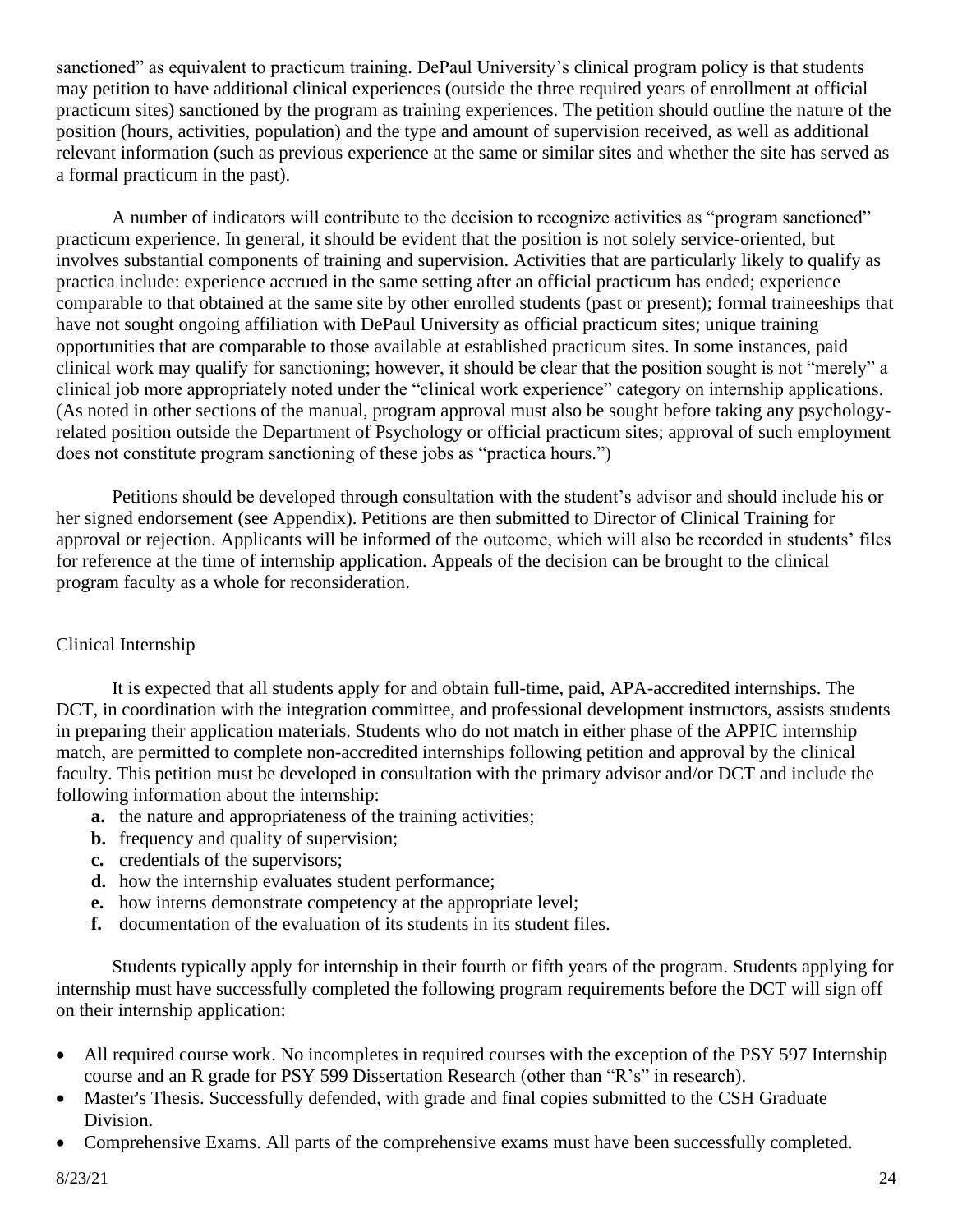• Approved Dissertation Proposal. The dissertation proposal must have been successfully defended at least two weeks before the date application materials are to be mailed for internships.

APPIC, which is the national organization that monitors the internship application process, uses a standardized online application form. A copy of the signed Approval of Dissertation Proposal form must be submitted to the DCT at least two weeks prior to the earliest date the application materials are to be submitted. Most internship application deadlines are in October and November of each year. As the application process is time-consuming, the student needs to plan ahead, allowing several months to complete the application process.

Although it may vary slightly from year to year, the typical calendar of important events for internship is as follows:

- Summer before internship applications. Download internship materials from web sites and determine to which sites to apply.
- Summer before internship applications. Verify completion of all requirements with Psychology Office staff.
- Late Summer or Early September. Ask supervisors/professors and others that you will be using as references for their consent to serve as a referee and write a letter.
- Late Summer or Early September. Start working on completing the standardized online internship form. This will require securing writing samples (note that FCS has a specific procedure to follow when requesting client documents), computing hours of various types of professional activities, and getting the DCT to complete the verification of eligibility and readiness portion of the application.
- Mid to Late September. Provide those who will write letters of reference with a list of sites, including name of site, name of internship director, a brief description of the nature of the internship, and deadline for application. Recommenders will submit their letters online and must use the Standardized Reference Form (SRF) available through APPIC.
- October and November. Deadlines for various sites will occur.
- December and January. Student will be invited to interview on site with internship personnel.
- Late January/Early February. The student and internship sites submit their computerized ranking of preferences through the APPIC procedures.
- Mid February. Students will learn with which site they have been matched. If a student submits a computer ranking list and does not withdraw before the specified date, the student is making a commitment to abide by the match process.
- July-September. Internships begin.

Please note that some internship sites have additional eligibility requirements for placement in their sites. For example, many internships require documentation of immunizations and TB tests. Internships at Veteran's Administration hospitals often require documentation of sex assigned at birth, registry for selective service, health insurance coverage, and TB tests. Sites often ask the clinical program to document these requirements. Thus, students who are interested in applying to these sites must be willing to provide documentation of these requirement to the DCT. More documentation about the TCQVL verification process and forms are available in the appendix.

International students should check their eligibility for internship and the use of Curricular Practical Training (CPT) for internship. The International Student office at DePaul is familiar with our training and can assist with completing this paperwork. This office has a letter on file documenting the need for students to take CPT out of the city of Chicago. Most international students prefer to use CPT for practica and internship and reserve the Optional Practical Training (OPT) for post-doctoral work.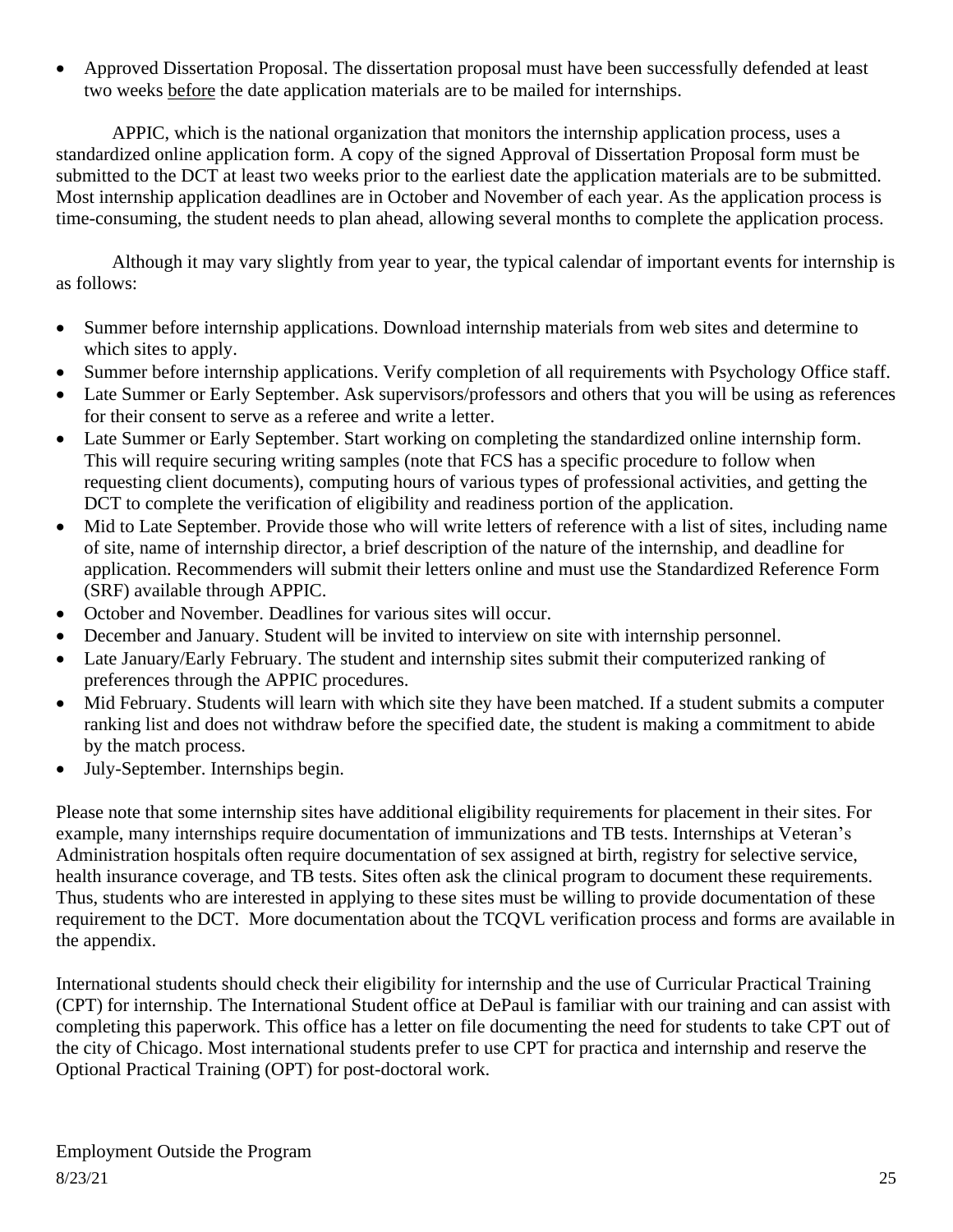Students are strongly discouraged from accepting employment outside the program as such experiences can interfere substantially with timely completion of program requirements. In addition, there are important rules that govern outside employment by students who are in the clinical program. Students can work a maximum of 25 hours per week (including assistantship hours, grants, or outside employment) in order to maintain their standing as a full-time student. International students have specific restrictions regarding their employment and should consult with International Student and Scholar Services [\(http://offices.depaul.edu/global-engagement/student-resources/student-services/Pages/default.aspx\)](http://offices.depaul.edu/global-engagement/student-resources/student-services/Pages/default.aspx).

Students are required to keep the DCT informed if they are engaged in outside employment, whether of a non-psychological or psychological nature, by sending a written memo or email to the DCT. At a minimum, the student should inform the DCT at the beginning of the academic school year and whenever their job status changes on the Outside Employment Form (in Appendix). For those work activities that are non-psychological in nature, a student only needs to inform the DCT of the outside employment. For those work activities that are psychologically-oriented (research, consultation, testing, therapy, counseling, or other interventions), not only must the student inform the DCT about the employment, but the student must provide specific information to the DCT regarding:

- Name, address, phone number of site of employment.
- Specific nature of activities performed on the job.
- Name, address, phone number of primary supervisor.
- Credential and licensure of supervisor.
- Frequency and type of supervision.
- Arrangements for liability coverage.

Students engaged in psychologically oriented activities for which they get paid and that are not required for the degree are not covered by DePaul University's liability policy. Therefore, the student must ensure that the employer has made arrangements to cover the student under the agency's policy or purchase their own insurance through APA. Students must not engage in work activities of a psychological nature for which they are not properly trained, unless there is an adequate supervision process in place.

Notification of the DCT regarding outside work activities is necessary because, while a student is registered, the Clinical Program is responsible for how this student represents him/herself in the field of psychology. All clinical students are expected to conduct themselves at all times in accordance with APA ethical standards and in compliance with the Illinois Licensing Act. Furthermore, employers of clinical students are expected to comply with these standards as well.

Notification allows the DCT to monitor the quality of supervision that students receive, ensure that students are not expected to practice or are practicing in ways that are inappropriate for their level of training, ensure that practice is consistent with state licensing regulations and APA ethical standards, and help the program avoid potential legal liability actions. As with other program activities, international students should check on the restrictions or conditions for outside employment allowed by their visa.

Consistent with Illinois licensing standards, it is illegal for anyone to practice independently as a clinical psychologist without being licensed in the state. Therefore, no student should be offering independent psychological services. Employers should provide appropriate supervision and recognize the limitations of a student in training. Students who are found to be in violation of ethical and legal standards are subject to sanction by the clinical faculty and/or the Psychology faculty. Serious infractions could lead to dismissal from the program.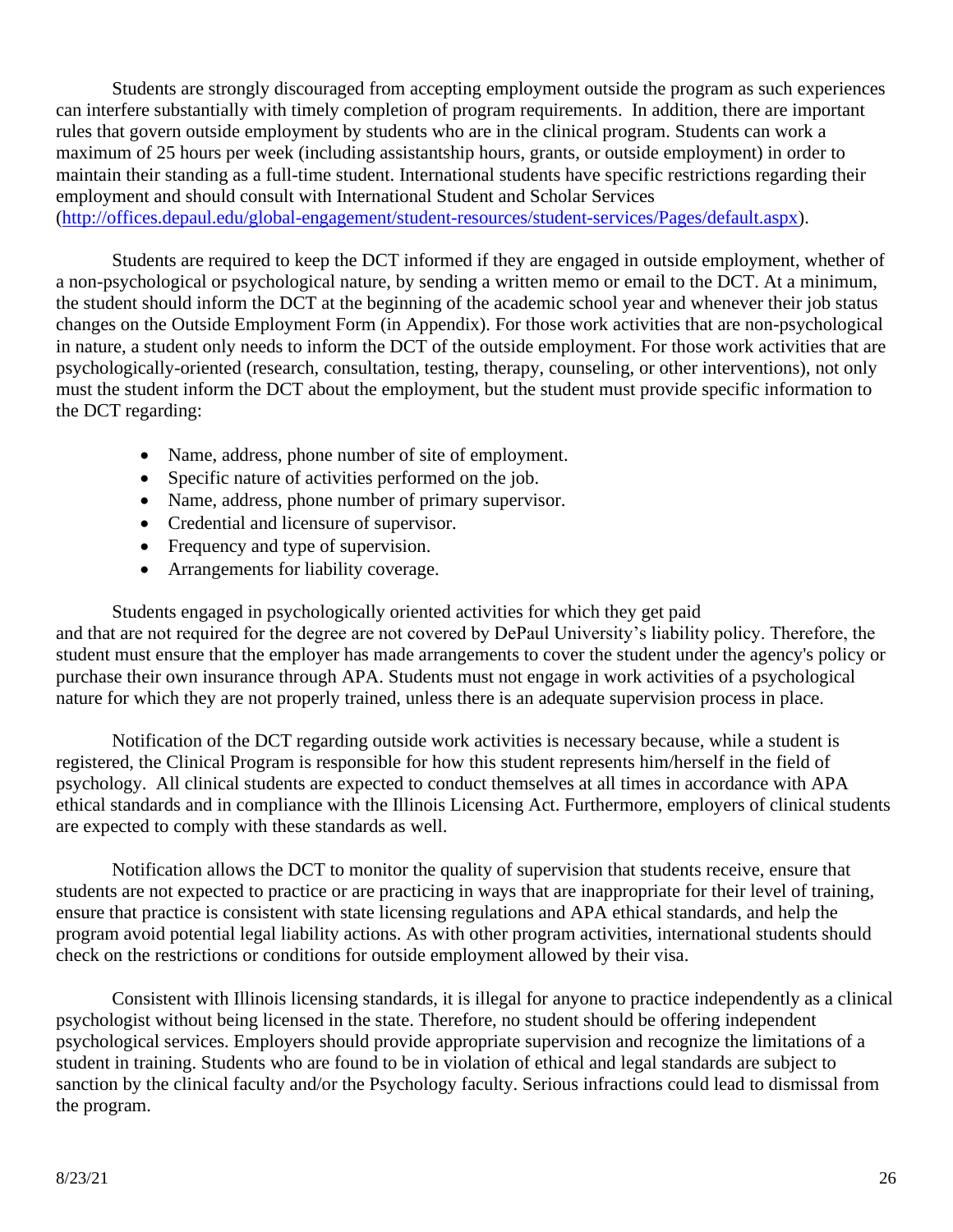#### The clinical faculty have endorsed the following statement of the Chicago Association of Academic Training Directors:

It is incumbent upon graduate level psychology training programs to ensure the optimum training experience for their students and to provide this training in a way that protects the best interests of the consumer. Expectations of students that are consistent with the ethical principles and legal obligations of professional psychologists are also the purview of graduate level psychology training programs. Consistent with training program goals, it is deemed inappropriate for doctoral students to engage in professional activities that may infringe upon a primary commitment to training, impact negatively on quality of consumer mental health services, or are inconsistent with ethical and legal standards. Students' participation in outside work activities should also uphold and be consistent with the ethical and legal standards of the profession. Engaging in independent practice in psychology is viewed as inconsistent with these training objectives and thus is viewed as inappropriate for doctoral level students.

Participation in a doctoral level training program indicates commitment to the development of more advanced professional practice skills. Even for students with prior training and experience, this requires acquisition of further knowledge and skills as well as integration of new information with previously held abilities. This development occurs over time through participation in courses and closely supervised clinical experiences. Course attendance in and of itself does not ensure competence in any particular skill, nor does a single supervised practicum experience. During this period of integration, previously held skills are necessarily re-evaluated and modified. Supervision is essential to ensure successful integration, and one's ability to function as an independent professional is thus necessarily limited.

The Illinois Clinical Psychology Licensing Act prohibits independent practice in clinical psychology by nonlicensed individuals. Whatever previous credentials are held, participation in a psychology training program indicates that the student is committed to developing a professional identity as a psychologist and to shaping their professional skills within a psychological framework. The process of developing this identity is an ongoing one throughout the course of graduate level training. It is appropriate for graduate students, whatever their previous experience, to view themselves as psychologists-in-training and their work as psychological in nature. Engagement in any related professional activities should be done in such a way that reflects and respects the above outlined commitments and integration. Thus, graduate students in clinical psychology should not be involved in independent practice.

#### 6. STUDENT EVALUATIONS

Evaluation of student performance occurs throughout the clinical program. The major times and methods of evaluation are described below.

#### Admission Procedures

The evaluation process begins with careful consideration of applicants for admission to the program. The following steps govern that process:

- It is the responsibility of the applicant to ensure timely submission of a complete application, which includes completed forms, college transcripts, reports of Graduate Record Examination results (except during the 2021-2022 admissions cycle in which GRE scores are not being accepted), personal statement, and three letters of reference. Incomplete applications will not be reviewed except under extraordinary circumstances. If the applicant notifies the Clinical Program of extenuating circumstances that have delayed completion of the application, the faculty may, at its discretion, evaluate the available materials. Students must indicate to which track (Child or Community) they are applying when submitting their application materials and their preference for a primary advisor. Students are only permitted to apply to one track.
- Applicants with previous graduate credit must submit the usual application materials.
- Clinical Child faculty review applicants to the Child track. Clinical Community faculty review applicants to the Community track.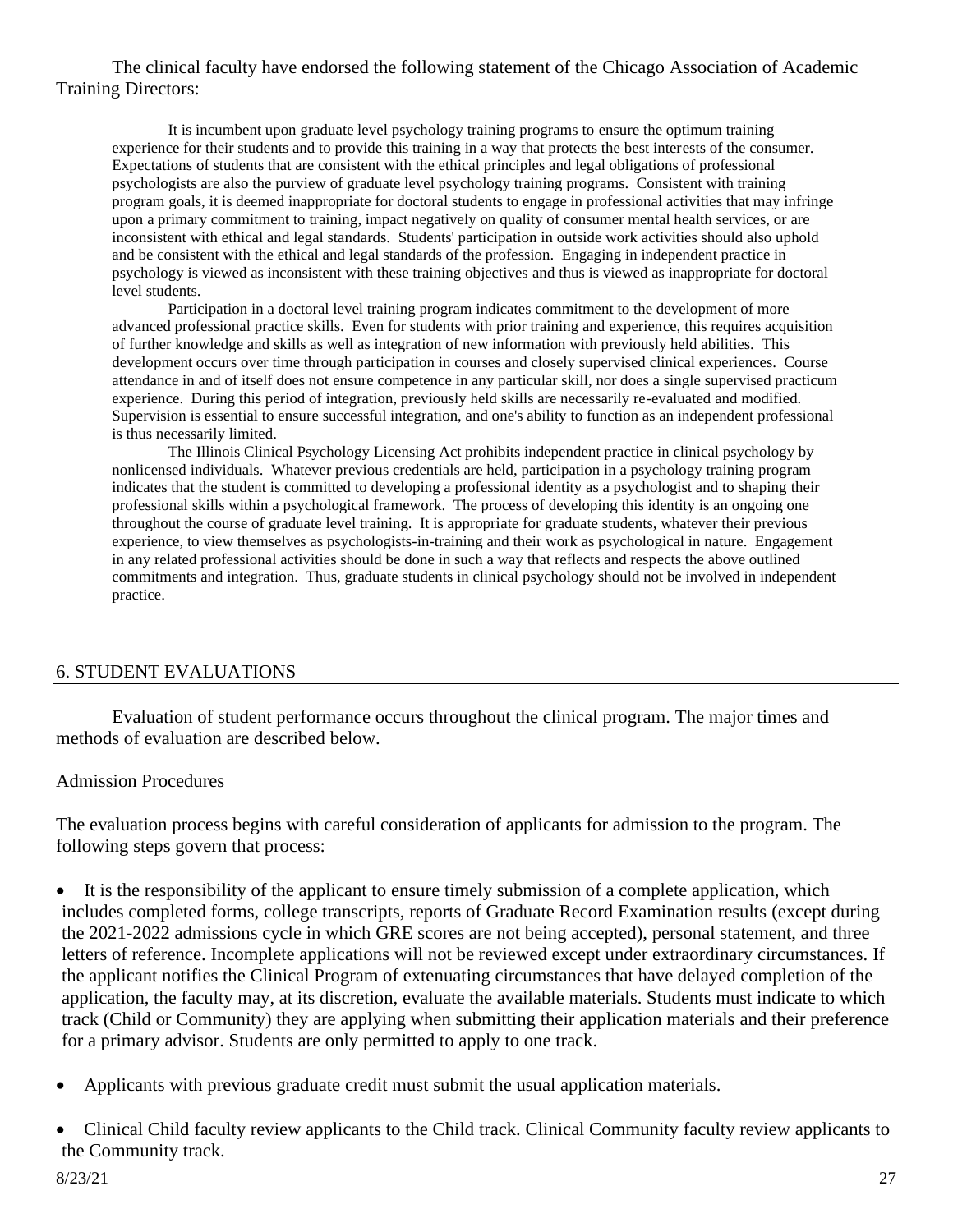• Clinical faculty initially evaluate all applicants to determine whether or not they are acceptable for the program. Evaluations by the Clinical faculty that an applicant is acceptable may result in an invitation to the applicant to be interviewed. Although not absolutely necessary, the in-person interview is a highly desirable part of the admissions process and is conducted by at least one faculty member of the Clinical Program. Applicants deemed unacceptable are notified that their application has been denied.

• Upon the completion of the interviews with invited applicants, the clinical faculty in each track meet to review the applications of those whose credentials were deemed acceptable. Recommendations then are made as to whether the applicant can be accepted, deferred, or denied admission. Final decisions regarding accepting an applicant rest with the CSH Graduate Division.

## Annual Evaluation Procedures

The program's approach to the evaluation of student competencies is holistic and developmentally appropriate for each student's level of training as they progress through the program. This holistic, developmental approach allows the program to determine whether students are on track for demonstrating each competency by the time of degree completion. Each competency is evaluated with respect to multiple elements using multiple data points from multiple sources over time. While the data points and sources vary by competency, the program generally uses a combination of (1) student performance in courses; (2) supervisor evaluations of student performance in the practicum and research activities; (3) faculty evaluation of student performance in research activities; and (4) completion of research milestones to conduct formative and summative evaluations.

The entire clinical faculty meets at the end of the spring quarter annually to discuss and evaluate the progress of each student in the program using the evaluation tools discussed below. Prior to this meeting, the Director of Clinical Training collects and distributes outcomes of current students for faculty review. These outcomes include the four elements listed above as well as a copy of the transcript, student's CV, and student progress checklist. The checklist serves to document student clinical hours and timely progress towards degree as well as document incomplete and other problematic grades. The student progress checklist is completed by the student in May of each academic year and finalized by their faculty advisor during the evaluation meeting. Students are rated by practicum supervisors twice per year – once in December/January and again in May/June. Students are rated by research advisors twice per year – typically once in December/January and again in May/June. The second rating occurs before the evaluation meeting, and the rating may be modified by the clinical faculty based on additional input from faculty during the meeting. Copies of these ratings are then provided to the students. Research advisors meet with students to discuss evaluation data and they both sign the form indicating that they have discussed it before a copy is given to the student and a copy is placed in the student's record.

These annual evaluation procedures were revised during the 2017-2018 and 2018-2019 academic year to be responsive to the American Psychological Association's *Standards on Accreditation*. The standards specify profession wide competencies (PWCs) that all students must obtain during their clinical training. Three new forms were developed in order to facilitate the collection and review of this data: (1) Yearly Summary Form, (2) Research Competency Evaluation Form, and (3) Practicum Competency Evaluation Form and (4) Research Presentation Rating Form. These forms allow us to measure student attainment of PWCs. as they progress through the program (proximal outcomes) and at time of program completion (minimum levels of achievement).

1. Research Competency Evaluation (RCE). Faculty should complete the Research Competency Evaluation with all 1st - 3rd year primary in December or January of each academic year. This form may be completed via hard copy or through an electronic version here: [http://depaul.qualtrics.com/jfe/form/SV\\_9z6aSHls5XNuAxT](http://depaul.qualtrics.com/jfe/form/SV_9z6aSHls5XNuAxT)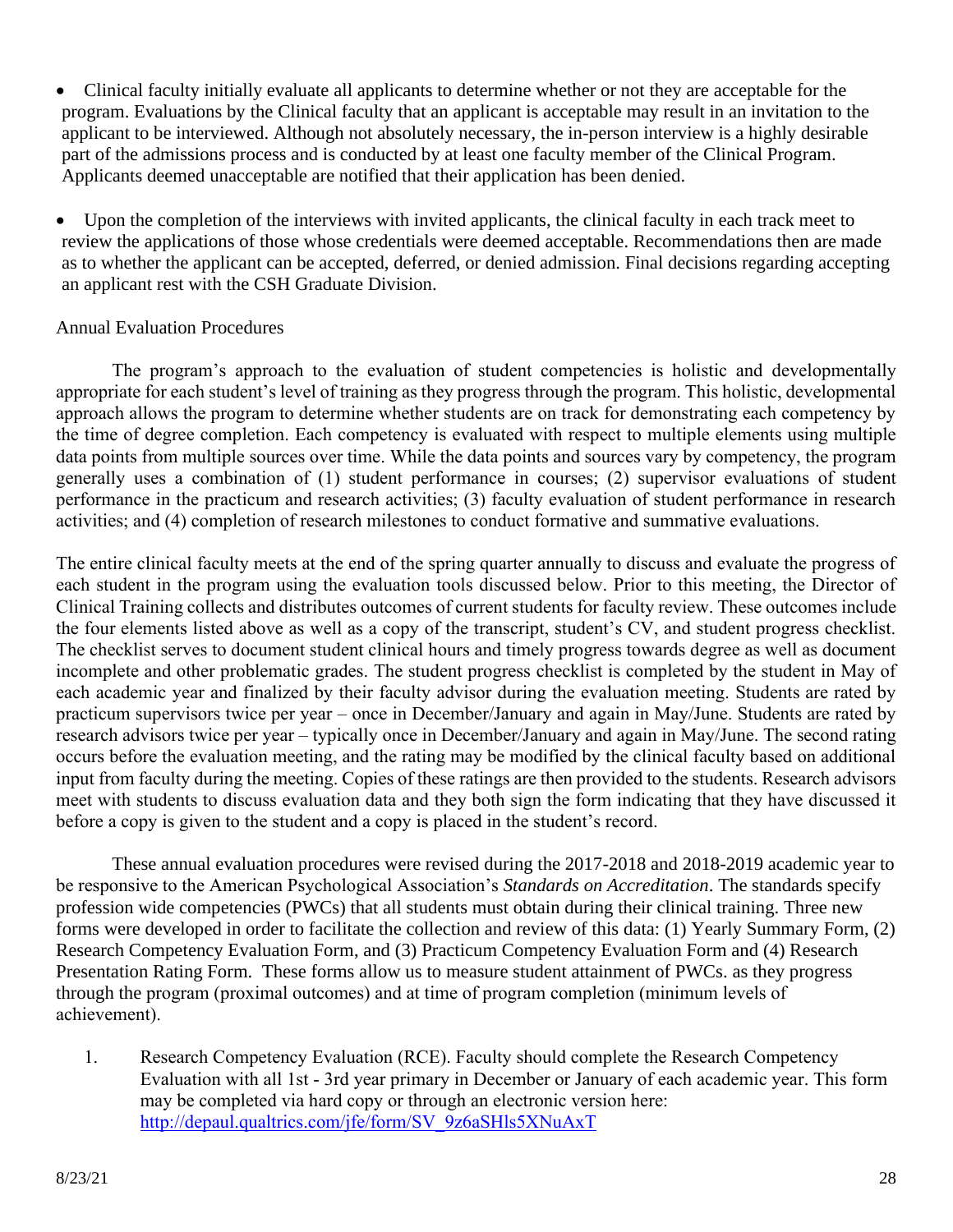Primary research advisors complete the Research Competency Evaluation Form twice a year to evaluate the developmental progression of trainee competence in the following areas:

- research;
- ethics;
- diversity;
- professional values/attitudes;
- communication/interpersonal;
- supervision; and
- consultation/interprofessional/interpersonal.

Students are required to complete three years of research assistant training for a total of at least six ratings. The program designed the Research Competency Evaluation Form to reflect the expectation that trainees respond appropriately in increasingly complex situations with a greater degree of independence as they advance in their training. At the end-of-the-year student evaluation meeting, the entire core clinical faculty (currently 12 faculty members) review the initial ratings made by the research advisor and determine whether any ratings should be changed based on demonstration of competence in other research contexts outside of the primary research advisor's lab. The program provides these ratings to students and students discuss them in a feedback meeting with their primary advisor. During this meeting, the advisor and student sign the bottom of the form indicating that they reviewed the ratings together. A copy is given to the student and a copy is placed in the student's file.

2. Research Presentation Rating Form (RPR). Beginning March 1st, 2019, all students' theses and dissertation projects will be evaluated using the Research Presentation Rating Form. As discussed in the February 2019 program meeting, committees may decide to schedule extra time to complete this rating form during the committee deliberation portion of the meeting. Committees may also decide to complete a draft of this rating form during the proposal meeting. Only one rating form will be turned in per student for each milestone defense. This form is currently available as a hard copy and through the Qualtrics link: [http://depaul.qualtrics.com/jfe/form/SV\\_b2UGgrjpdcWktBr](http://depaul.qualtrics.com/jfe/form/SV_b2UGgrjpdcWktBr)

Faculty members use the Research Presentation Rating Form during the required presentations associated with students' research milestones to assess the following competencies:

- research;
- ethics;
- diversity;
- professional values/attitudes; and
- communication/interpersonal.

Faculty utilize the Research Presentation Rating Form three times throughout the program (Thesis Presentation, Thesis Defense, and Dissertation Defense).

The program expects formative MLAs for students to vary as they progress through their research presentation training. These MLAs are described with respect to each milestone below.

First, the Research Presentation Rating Form is used during the group Thesis Presentations, which students give to the entire clinical faculty, and which is advertised and open to any member of the university. At the time of the Thesis Presentation, the core clinical faculty (currently 10 faculty members) provide ratings. The formative MLA for the second year of the program is that students obtain a mean score of "2" (development marginally lags expectations for student at current training level; can be addressed within the advising relationship) on all 16 items averaged across the core clinical faculty members who observe the Thesis Presentation. Additionally, no items in any competency domain can be rated at the level of "1" by more than 1 faculty member. If the mean score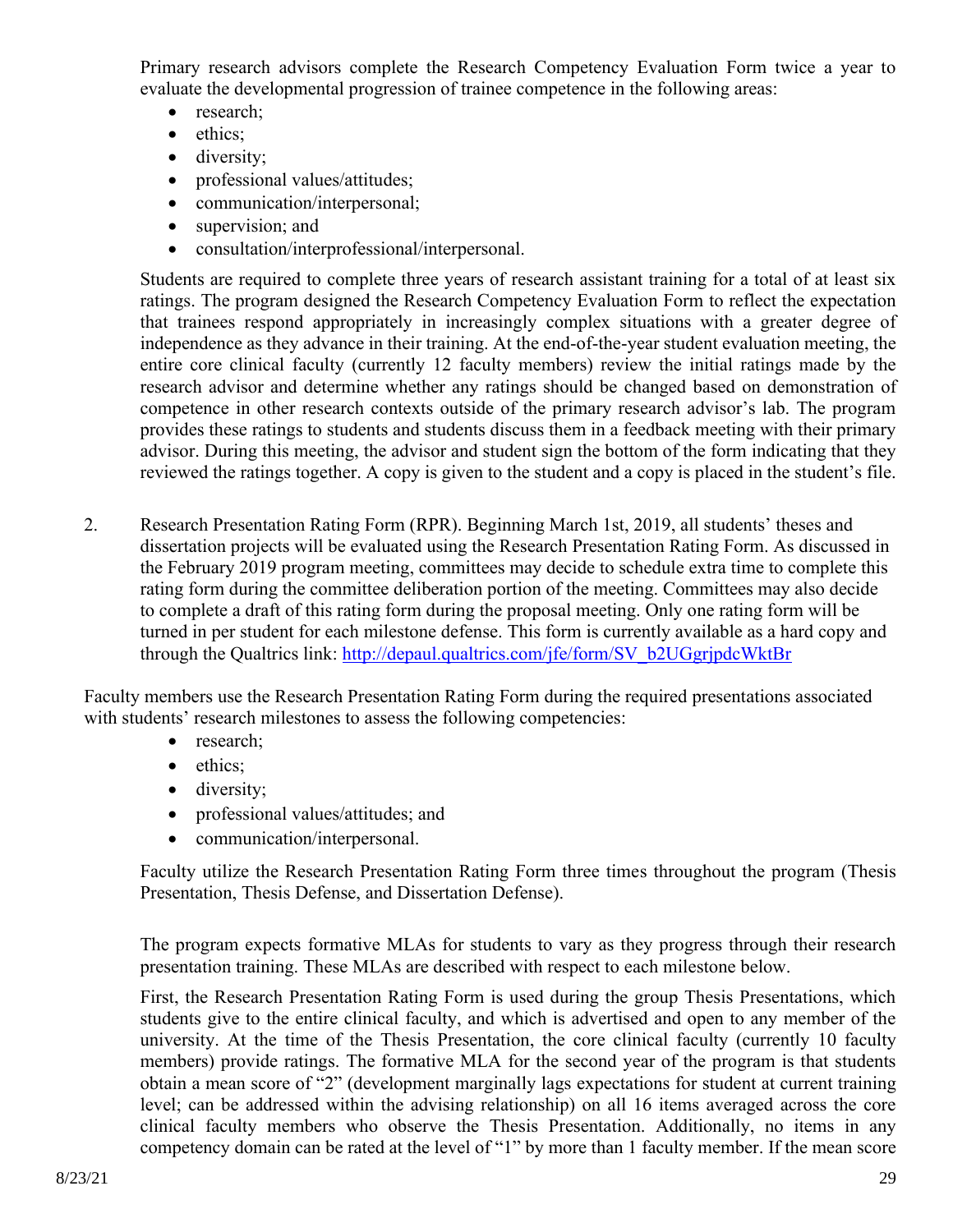is lower than "2," or more than 2 faculty members provide a "1" rating on a single item on this form, the program will develop a remediation plan that is appropriate for the competency that needs to be attained. This plan will be developed, implemented, and completed according to the procedures outlined in the Clinical Program Manual.

Second, the Research Presentation Rating Form is used at the Thesis Defense by the 2-member (minimum) thesis committee that includes a core clinical faculty member as the chair and a psychology faculty member as the other committee member. The formative MLA for the Thesis Defense (required to occur by the end of the third year of the program) is that students obtain a score of "3" (development as expected for student at current training level; working towards minimum competency) on all 16 items as rated by consensus of the committee members during the Thesis Defense meeting. If desired, the committee can begin completing this form at the stage of the Thesis Proposal meeting and update it at the Thesis Defense.

Third, the Research Presentation Rating Form is used at the Dissertation Defense by the 5-member (minimum) committee that includes a core clinical faculty member as the chair, 2 psychology faculty members, and 2 DePaul faculty members external to the psychology department. The Dissertation Defense is advertised and open to any member of the university. The summative MLA for the Dissertation Defense (required for program completion) is that students obtain a score of "4" (achieved minimum competency (knowledge, skill, attitude, or behavior) consistent with what is expected at the doctoral level) on all 16 items as rated by consensus of the committee members during the Dissertation Defense meeting. If desired, the committee can begin completing this form at the stage of the Dissertation Proposal meeting and update it at the Dissertation Defense.

3. Practicum Competency Evaluation (PCE). Practicum supervisors will complete the end-of-year evaluations of all students' clinical competencies using this form beginning in May of 2019. This form may be completed via hard copy or through an electronic version available here: [http://depaul.qualtrics.com/jfe/form/SV\\_3Pr06K6TkdsxxM9.](http://depaul.qualtrics.com/jfe/form/SV_3Pr06K6TkdsxxM9.)

Clinical supervisors use the Practicum Competency Evaluation Form to evaluate trainee competence in clinical practice and related activities. Clinical Supervisors complete the form twice during each practicum training year (mid-year and end-of-year). The program requires students to complete three years of practicum for a total of at least six ratings. Consistent with the APA's Direct Observation Requirement (Standard II.B.3.d and IR C-14 D), the ratings on this form are required to be based on direct observation completed by the primary supervisor who is the appropriately trained and credentialed individual responsible for the clinical services. The supervisors indicate the nature of the direct observation at the beginning of the Practicum Competency Evaluation Form.

The program expects formative MLAs for students to vary as they progress through their practicum training. The program uses the end-of-year evaluations to determine whether students are eligible to progress to their next training experience. Second-year students are required to have ratings of "2" on at least 75% of the items to progress to their next clinical training experience. Second-year students who receive a rating of "1" on any individual item will have a remediation plan to address these competency deficits during their next training experience.

Third-year students are required to have ratings of "3" on at least 75% of the items to progress to their next clinical training experience. Third-year students who receive a rating of "1" on any individual item will have a remediation plan to address their competency deficits during their next training experience.

 $8/23/21$  30 Fourth-year students are required to have ratings of "4" on all items to progress to internship training (see summative evaluation in the following paragraph). If a student has not obtained ratings of "4" on all items in the fourth year, the program will institute a remediation plan to address competency deficiencies. Remediation plans are developed between the student, advisor, and director of clinical training according to the guidelines laid out in the Clinical Program Manual. Students will not have completed their remediation plans until they attain ratings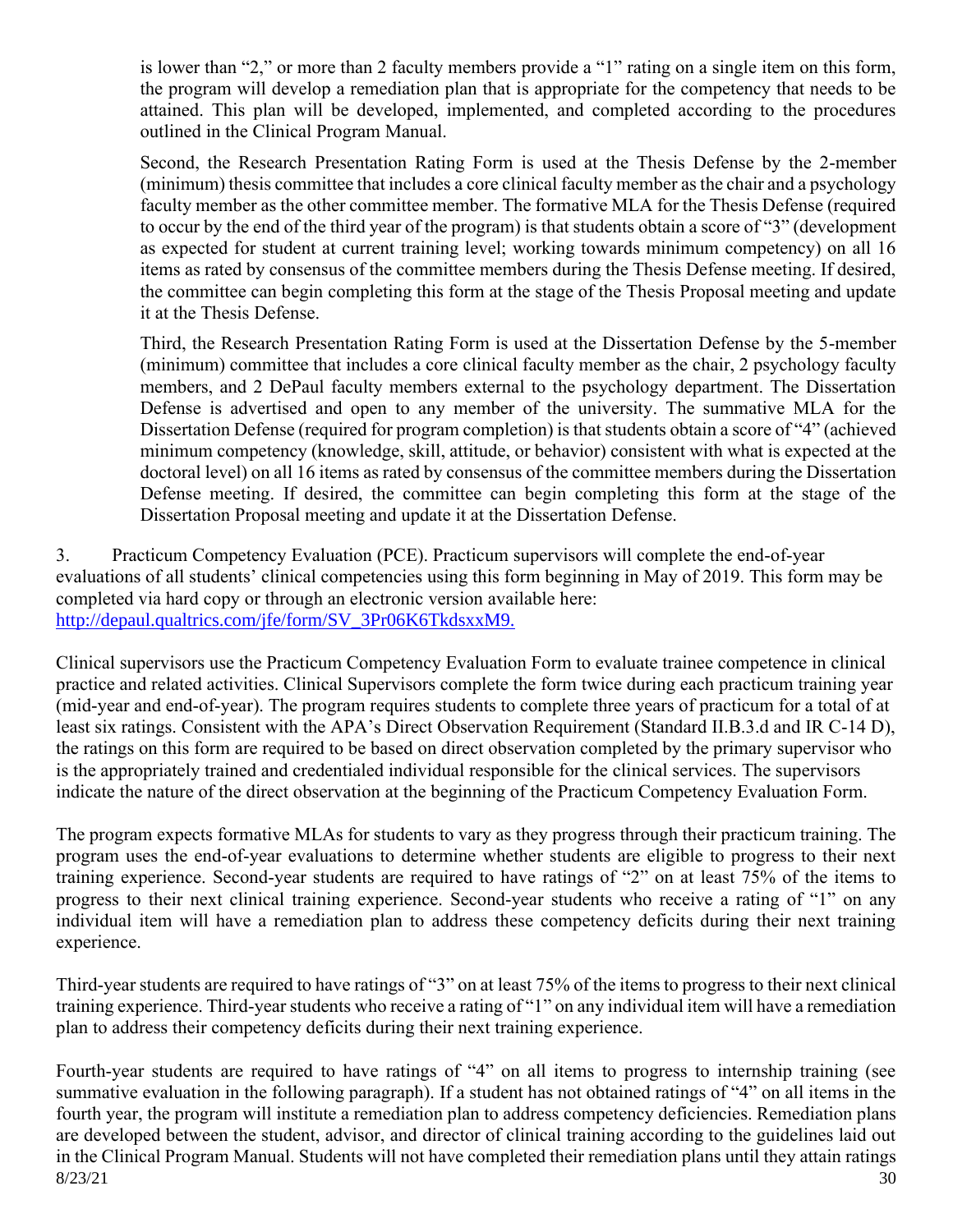consistent with their training level on the competency items that were the focus of the remediation plan. In other words, the remediation plan must be successful for the student to continue in the program as a rating of "4" on each item is the required MLA.

In terms of summative evaluation, in the fourth and/or final year of practicum training, the program requires that all students have all items rated as a "4" or higher to continue to their internship. Additionally, while the student is on internship, the program maintains contact with the internship site. The doctoral program reviews students' internship evaluations and confirms that the internship sites rate students as ready for entry-level practice before the program awards a grade in the PSY 596: Internship course that is required for graduation from the doctoral program. Consistent with Implementing Regulation C17-D, the program requires students to complete high-quality, APA-accredited internships. While these accredited internship programs may use different rating scales than those used by the doctoral program, it is expected that they include a rating scale with an anchor to entry-level practice that corresponds to the program's rating of "5" on the Practicum Competency Evaluation Form.

### **Remediation**

Students receiving ratings below the expected level of achievement on any forms, not making satisfactory progress on research or clinical requirements, receiving incomplete, failing, or withdrawal grades, or continuing remediation plans will receive remediation/personalized training plans. Faculty may initiate a review for possible remediation at any time during the academic year in addition to the regularly scheduled annual evaluations.

A student will be informed of the need for remediation in a timely manner. As soon as possible, the DCT and advisor will jointly meet with the student to discuss the evaluation and develop a plan for remediation. Students who disagree with their evaluations can use the appeal procedures described in the Rights and Responsibilities section, under Appeal Procedures.

Once the remediation meeting has been conducted, the advisor prepares a written remediation plan, which includes a timeline for completion of all remediation activities/actions with target dates and specific expectations. The remediation plan template is included in the appendix. This plan is given to the student, the DCT is given a copy, and a copy is put in the student's departmental file. The advisor then monitors the student's progress on the remediation plan, and follow-up meetings are held between the student and advisor to assure that the timeline is being met. Upon completion of the activities/actions specified in the remediation plan, the advisor drafts a completion report, which details the extent to which corrective actions were or were not successful in addressing the issues of concern. This report is shared with the student and the DCT, and a copy is placed in the student's file.

At the student's next annual program evaluation, the advisor is responsible for reviewing and updating the full clinical faculty on the student's progress on the remediation plan. If the remediation plan has not been completed by the time of the student's next annual review, the advisor drafts a remediation plan progress report, which details the extent to which corrective actions were or were not successful in addressing the issues of concern. This progress report is shared with the clinical faculty members during the annual evaluation meeting. Based on the updated evaluation, the faculty members collectively decide on whether or not to make alterations to the remediation plan. The student receives a copy of the remediation plan progress report after the annual evaluation, along with the letter and ratings on the Annual Evaluation form, and a copy is placed in the student's department file. For students receiving anything less than a satisfactory rating on an individual area in this evaluation, the DCT and advisor again jointly meet with the student to discuss the evaluation and develop another plan for remediation, as described above. It is the student's responsibility to follow through on developing and completing activities on the remediation plan to remain in good standing in the program.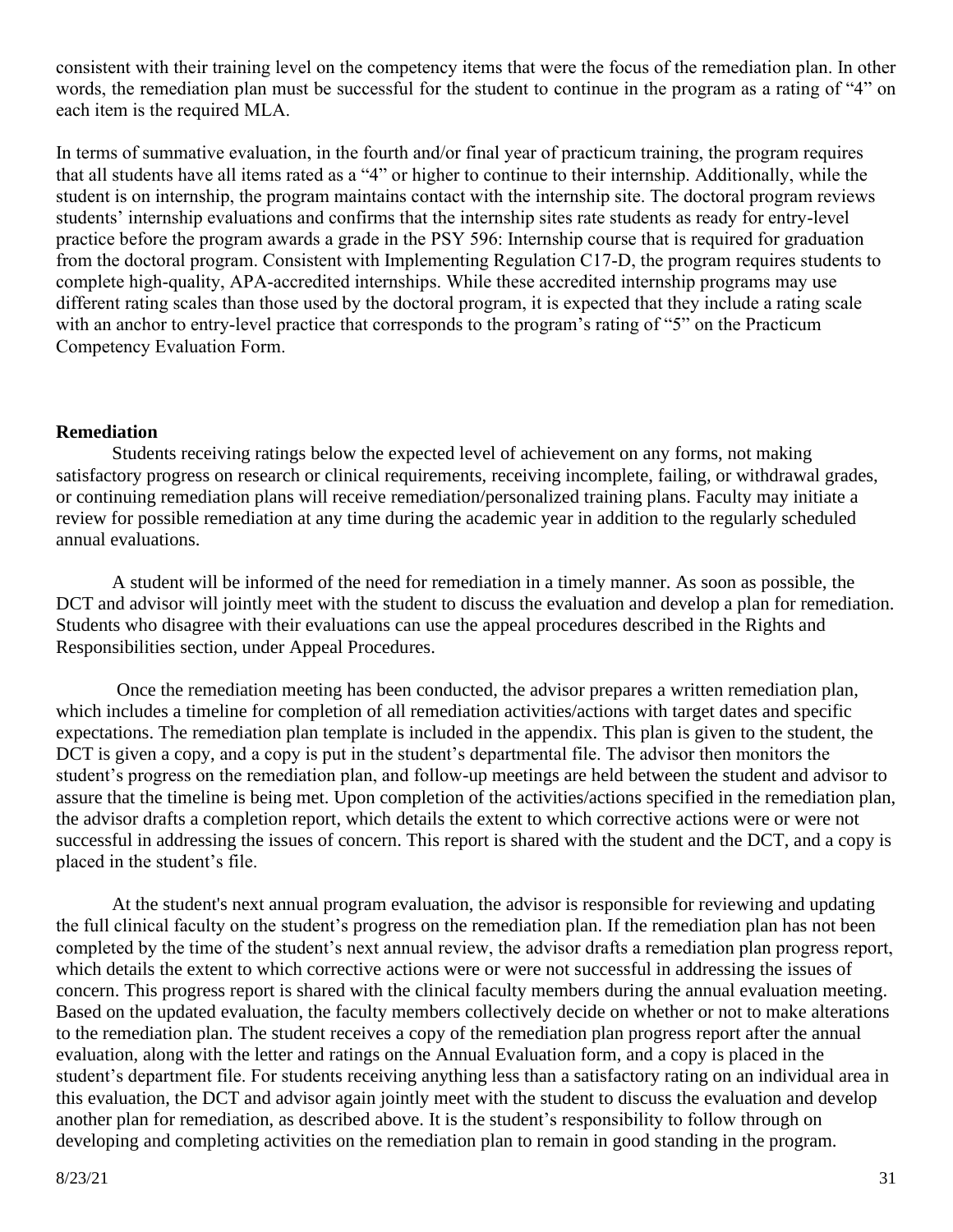#### **Required Sequence and Timeline for Progression in the Program**

Students are expected to complete program steps within a defined timeframe and sequence. Five to six years is usually the desired length of time to complete the program, although some students take more time. Major steps are listed below, along with the deadlines and requirements associated with each point.

Admission to Doctoral Program and Maintenance of Good Standing. Students offered acceptance are admitted into the doctoral program when they enroll in their first quarter of courses in the first year. Students are evaluated annually by the clinical program faculty, and maintenance of good standing is dependent upon meeting the MLA progression as specified on each of the rating forms. Remediation plans can be put into place at any time for circumstance including, but not limited to, failure to meet program-requirements, concerns about professional interactions and communication, and concerns about ethical conduct. The student's remediation needs will be discussed by clinical faculty including the student's advisor during the closed portion of the program meeting. The Director of Clinical Training will notify the student and work with the student and the students' advisor to develop a remediation plan following the procedures described in the Annual Evaluation section of this document.

Master's Thesis Proposal. As described earlier in the section titled Master's and Dissertation, the program has established a structured sequence of activities to support students in timely completion of the Master's thesis. One aspect of the timeline involves having the thesis proposal approved by November 1<sup>st</sup> of the second year of graduate school.

Master's Thesis Defense. The master's thesis is expected to be completed no later than June 1<sup>st</sup> of the student's third year in the program. Students who have not successfully defended the master's thesis by this deadline will not be considered to be in good standing.

Doctoral Comprehensive Examinations. The comprehensive examinations, described above, usually are taken in either the fall or spring of the student's third year, or in the fall of the student's fourth year. (However, the latter schedule or any additional delay postpones graduation beyond the five-year model.) The examinations must be taken within four years of the student's admission to the doctoral program (i.e., in the Winter quarter of the second year). In order to sit for the exams, the student must have completed the final orals for the Master's thesis, submitted final copies to the CSH Graduate Division, and submitted the application for comprehensive exams by the following dates:

- For fall comps deadline: July 15
- For spring comps deadline: February 1

Admission to Doctoral Candidacy and Permission to Defend Dissertation Proposal.

Upon successful completion of the comprehensive exams, the student is admitted to doctoral candidacy. Students cannot formally defend their dissertation proposal or take dissertation credits until they have passed their Comprehensive Examinations and been admitted to doctoral candidacy. Clinical-community students who complete the fieldwork paper option will not be admitted to candidacy until the end of their third year (at the earliest), upon passing (B- or higher) all three quarters of the PSY-585 fieldwork course, passing the comprehensive fieldwork paper, and passing the general comprehensive exam. Therefore, clinical-community students who wish to propose their dissertation prior to the end of their third year are encouraged to select the exam option for their community area comprehensive requirement, or to select the Alternative Project if feasible to complete within their desired timeline for candidacy.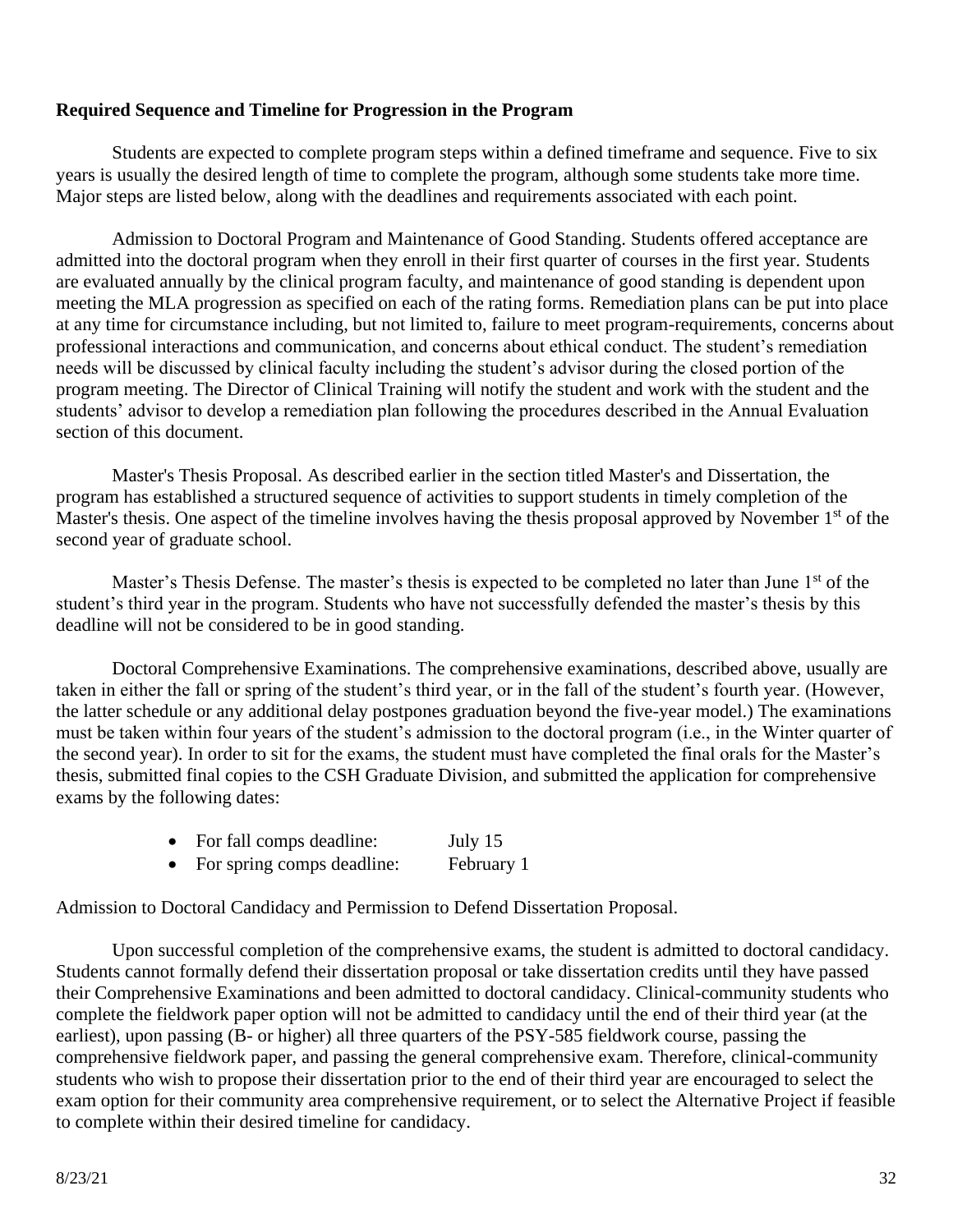Students denied candidacy will be required to withdraw from the program or withdraw after completion of the M.A. For students who enter the program with a Master's degree and have their Master's thesis requirement waived due to having conducted a Master's thesis in their prior program, the option exists to begin work on the dissertation prior to taking Comprehensive Examinations. This procedure is described in the section on Master's and Dissertation, in the subsection titled Dissertation: Specific Guidelines, Exception to Timeline for Students with a Master's Thesis Waiver.

Internship Application. Students applying for internship must have successfully completed the following program requirements before the DCT will verify their eligibility and readiness for internship, which is required as part of their internship applications:

- All required coursework (including three years of practica), with a GPA of 3.2 or above, no grades below "B plus" in the APA competency courses, and no incompletes in required courses other than research (revised according to the Psychology Department's Grade Policy in effect as of Fall 2013)
- Master's thesis successfully defended, with grade and final copies submitted to the CSH Graduate Division
- Comprehensive examination passed for both general and emphasis areas (or Alternative Comprehensive Project completed).
- Dissertation proposal approved by the student's dissertation committee.
- All ratings at the MLA for the Research Competency Rating Form and the Practicum Competency Evaluation Form (e.g., ratings of 4 on both forms). If students have not obtained ratings of 4 by the spring of the year prior to the year in which they plan to apply for internship, the student must meet with the DCT to develop a plan for demonstrating competency in remaining areas prior to beginning the internship or during the internship year.
- While not required, the following are strongly recommended in order to successfully match at an internship site:
	- o Obtain at least 500 total intervention hours and 200 total assessment hours, write at least five integrated assessment reports for children/adolescents and five integrated assessment reports for adults.
	- o Publish at least one refereed journal article and present five posters or publications.

Time Limitations on Completion of Ph.D. Program. CSH Graduate Division policies state that (1) there may be no more than four years between a student's admission to the doctoral program and admission to doctoral candidacy, and (2) there may not be less than eight months and no more than five years between admission to candidacy and the final doctoral oral examination. More time than specified above can result in dismissal from the program.

## Completion of Program Requirements

The Ph.D. is not formally granted until the student completes all program requirements (including the predoctoral internship). A student may participate in June commencement ceremonies only after successfully completing all requirements except the last three months of internship. This includes completing all coursework, practica, the dissertation oral defense, and all final revisions to the dissertation. All requirements must be completed by the grading deadline of the degree conferral quarter. Clinical students who are on internship are allowed to participate in the commencement ceremony if they have completed the above dissertation requirements in the following circumstances: a) internship completion July 1 – student may participate in the ceremony and apply for June degree conferral; or b) internship completion by August 31 – student may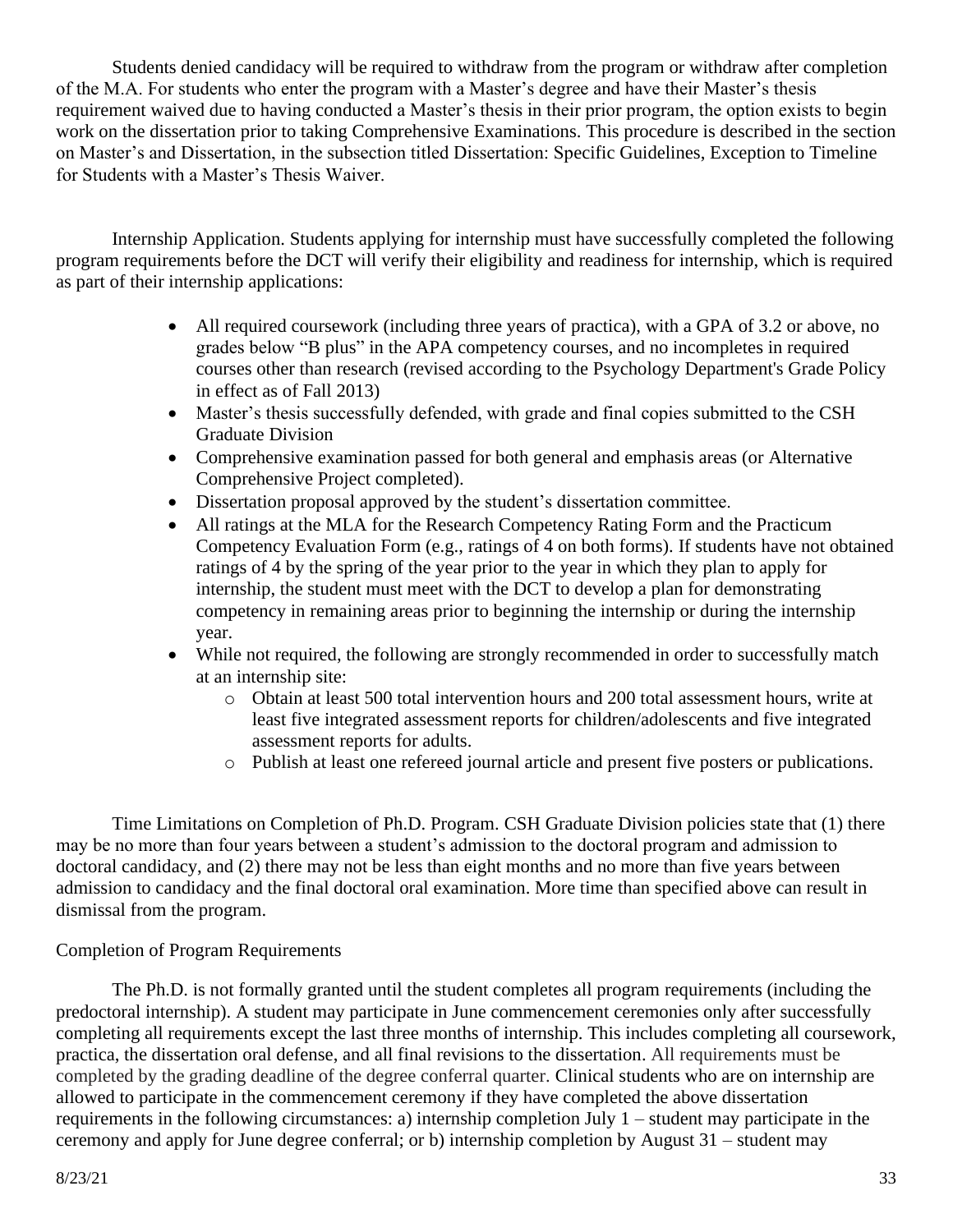participate in the ceremony and apply for August degree conferral. However, the Ph.D. degree will not be formally granted until the student successfully completes the internship and this fact is verified by the DCT. Upon notification through formal written documentation of internship completion, the DCT will change the grade for the internship course from "R-Research" to "Pass". The degree will then be conferrred on the last day of the quarter in which the students' requirements are completed.

Important Note: For both the Master's and the Ph.D. degrees, students are responsible for ensuring that all requirements have been met, including ensuring that any necessary grade changes are made (e.g., changing the "R" grade for research in progress for thesis and dissertation research courses), securing a degree audit, applying for conferral, and confirming that the degree has been confirmed. Faculty and staff will assist with these processes, as needed, but students are ultimately responsible for ensuring that they occur. Students who plan to start post-doctoral positions before the degree has been formally conferred will typically need to request a "completion of degree requirements" letter from the DCT. This letter confirms that all degree requirements have been met and is usually sufficient for post-doctoral employers and state licensure boards.

## Discipline and Discontinuance

Violation of university or Clinical Program regulations can result in disciplinary action ranging anywhere from restrictions on registration to termination of the student's graduate status.

Restriction on registration simply means that the student is not allowed to register for a full load of courses until he or she has cleared up the problem. This may occur, for example, if:

- The student has more than one incomplete in coursework (except research, fieldwork, or practicum) from the previous academic year, as described under the section on Curriculum, subsection on Credit Hours, Registration, and Enrollment Requirements.
- The student has not had the Master's thesis proposal formally approved by the last day of final exams during the Winter quarter of the student's second year.
- A reduced course load or specific restrictions on registration has been specified as part of a remediation plan following a "1" rating in a student's annual evaluation, or as part of a plan developed in response to an individual student concern.

Other forms of disciplinary action can include lowered grades in coursework, removal of financial assistance, or, in severe cases, recommendation for termination from the graduate program. The action taken is based on the stated policies of the university and the Clinical Program, the severity of the student behavior, and current and prior evaluations of student performance. In these cases, the entire clinical faculty review the evidence and determine whether they believe that the student is able to remediate deficiencies or should be discontinued from the program.

Discontinuance from the program may occur if the student:

- Receives a "1" rating in one or more areas of the annual evaluation and is unable or unwilling to comply with the conditions for remediation outlined by the Clinical Program.
- Fails to meet what the Clinical Program, Psychology Department, CSH, or university deems to be satisfactory progress toward a graduate degree.
- Fails a final oral examination (defense of Master's thesis or doctoral dissertation)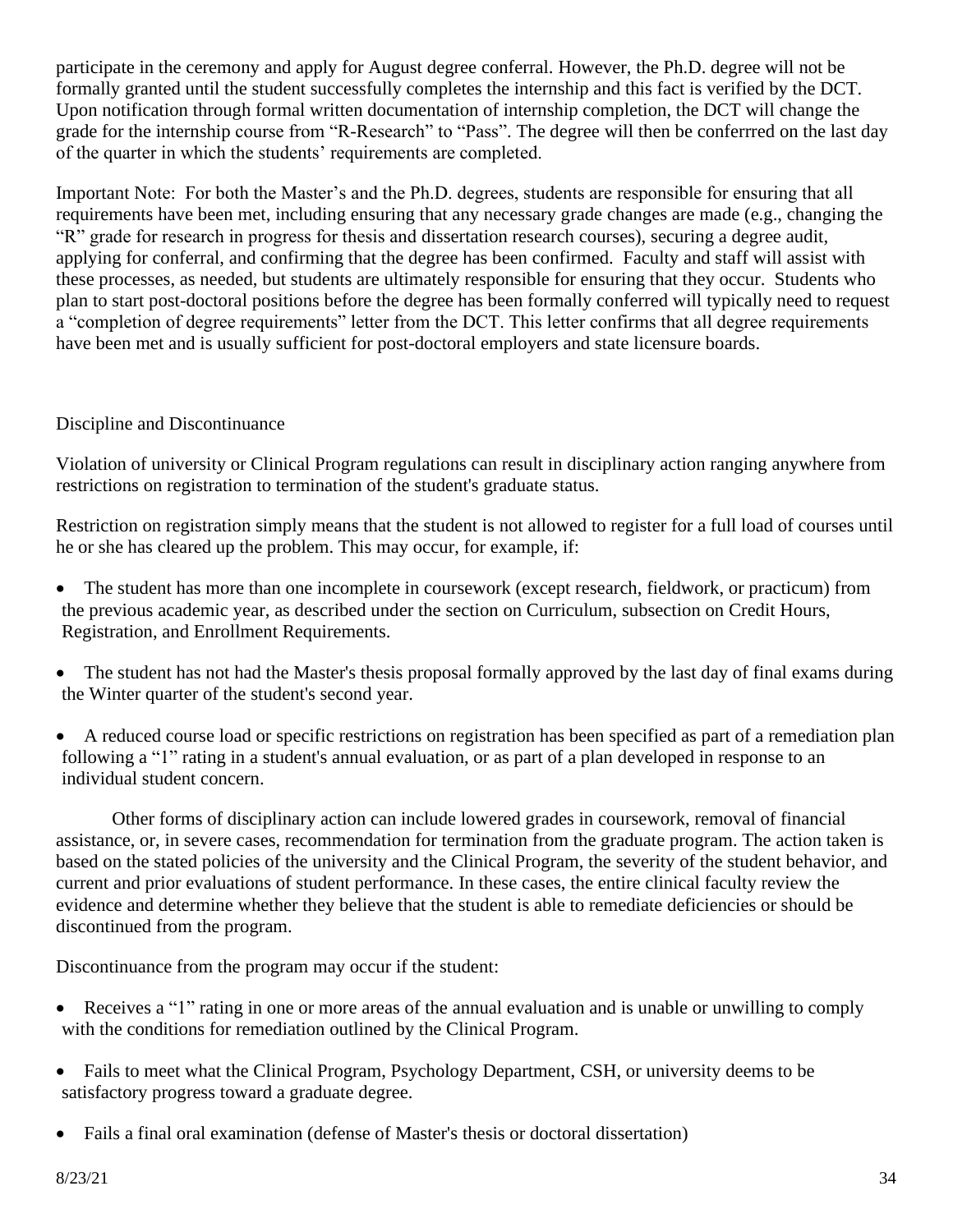- Fails the Comprehensive Examinations twice in one or both areas.
- Violates the University standards of conduct as specified in the Student Handbook.
- Violates professional ethics as stated in the APA ethics code or the Illinois Mental Health Code.
- Violates the university's Academic Integrity Policy.

Students subject to disciplinary action by the Clinical Program can use the appeal procedures described in the section on Rights and Responsibilities, Grievance Policy.

## 7. RIGHTS AND RESPONSIBILITIES

## Code of Student Responsibility

A student, by voluntarily joining the university community, assumes the responsibility for abiding by the standards that have been instituted by DePaul University. Students are advised to read this code carefully so all are aware of the policies that guide the University in its dealings with them. The full Code is available in the DePaul University Student Handbook and can be accessed online at http://www.depaul.edu/universitycatalog/academic-handbooks/graduate/university-information/Pages/about-this-handbook.aspx.

In addition to the Student Handbook, the DePaul Graduate Course Catalog (http://www.depaul.edu/university-catalog/Pages/default.aspx) describes regulations and resources specific to graduate students. Students also should become familiar with the policies of the Department of Psychology, which are available at W:\csh\PSY\psy public\Graduate Student Handbook and Policies.

Finally, as long as the student is enrolled in the Clinical Psychology Program, they are required to provide faculty with up to date contact information. DePaul e-mail accounts are the most efficient means for faculty to contact students. If that method is not available to the student, for whatever reason, the student is responsible for providing faculty with alternative contact information.

## Record Keeping

Student records including practicum evaluations, annual evaluations, course substitutions and waivers, and final requirements forms are kept in hard-copy version in the Graduate Coordinator's office. After graduation, these forms are scanned and are subject to the university's retention policy. Transcripts are part of students' permanent records and are permanently kept by student records. Course syllabi and assignments are not kept by the department nor the program. Students are responsible for keeping personal copies of their syllabi for their courses. Many states require syllabi from specific courses to be eligible for licensure and students may have to provide this themselves if they wish to be licensed in a particular state.

## General Expectations for Ethical and Professional Conduct

The Clinical Psychology training program views the entire period of a student's matriculation in the graduate program as a continual professional development experience. Students and faculty in the program are expected to be knowledgeable about and to maintain behavior consistent with current and evolving professional standards for both research and clinical activities. Students are expected to behave during their time in the program in a manner that is consistent with accepted standards of professional and ethical behavior of the Clinical Program, the Psychology Department, DePaul University (as outlined in the DePaul University Student Handbook), the American Psychological Association (as outlined in the American Psychological Association's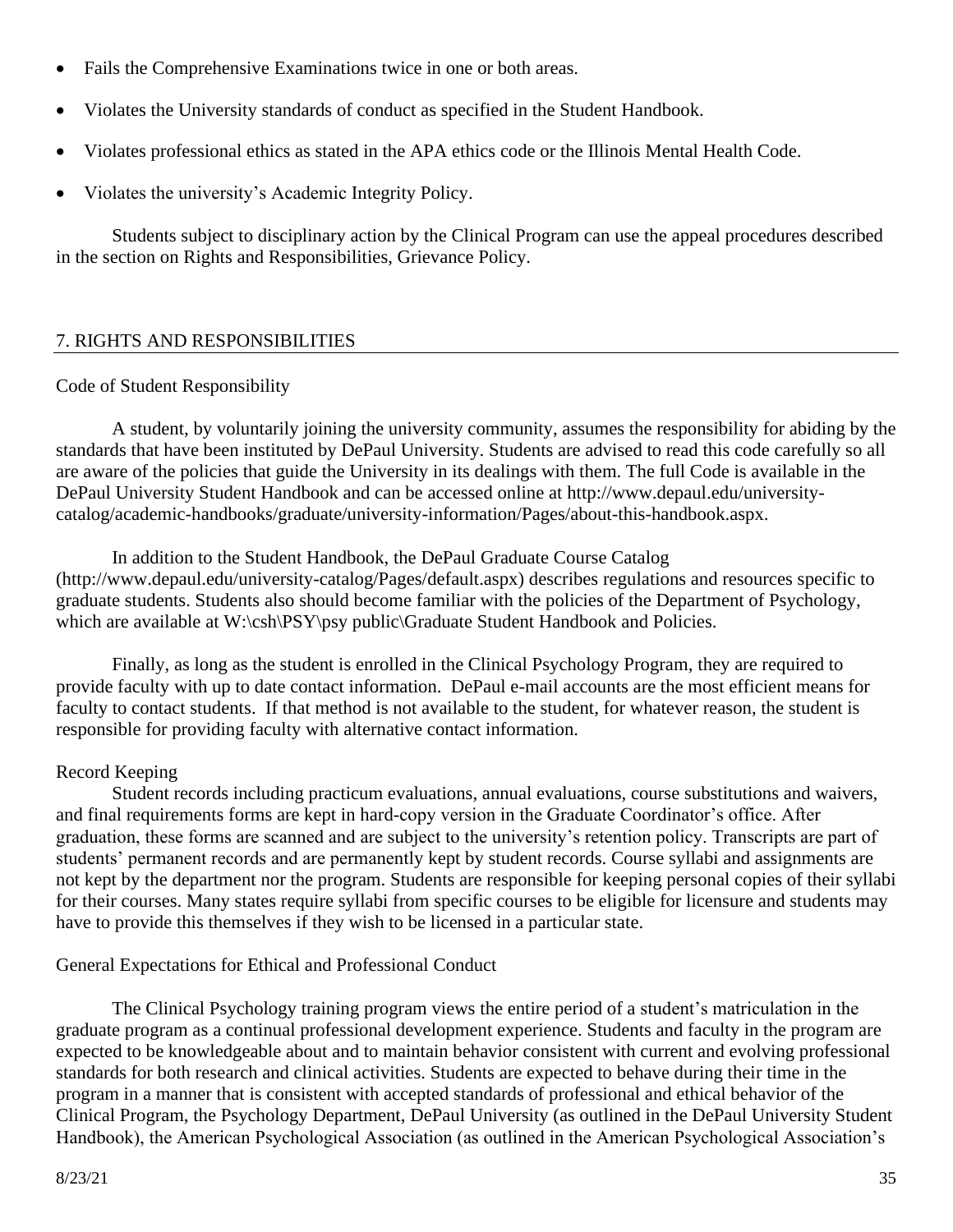most recent version of the Ethical Principles of Psychologists and Code of Conduct), and the Illinois Mental Health Code. Some examples of ethical and professional conduct are described below; others are mentioned elsewhere in this manual.

Any research involving human participants (or records gathered on humans), must be approved by the DePaul University Institutional Review Board (IRB) for the Protection of Human Research Participants (see Approval To Conduct Research: IRB Process subsection under the Masters Thesis and Dissertation section of this document, and the website of the IRB cited therein). This includes research conducted independently by the student or in collaboration with a faculty member/external researcher/community member, regardless of where the study is conducted (research conducted at other institutions or agencies must be approved by the IRB at DePaul University even if it has been approved by another Institutional Review Board), as well as the analysis of secondary data obtained from either internal or external sources. Any deviation from these standards will be reviewed by the members of the clinical faculty for a recommendation of appropriate disciplinary action and/or dismissal from the program.

Students are expected to be informed about and practice regulations regarding confidentiality in all clinical, community, and research related activities as outlined in the American Psychological Association's most recent Ethical Principles of Psychologists and Code of Conduct and the Illinois Mental Health Code.

Psychological assessment materials have been designed for specific and restricted professional purposes. Students should take care to follow ethical and professional guidelines in using and reporting psychological assessment information. In addition, psychological testing materials belonging to the Department of Psychology should be used by clinical graduate students only as part of assignments in psychological assessment courses. Under extenuating circumstances, clinical graduate students may receive permission from the DCT to use the departmental testing materials. Students can only check out psychological testing materials with permission of the instructor for one of the assessment courses, the teaching assistant for these courses, or the DCT. Once permission has been granted, students should obtain the testing materials from the main psychology office or the teaching assistant of the assessment courses. All materials have to be signed out in writing. Materials should be returned immediately after they have been used for assessment purposes. Failure to return the materials will result in an incomplete in the course.

DePaul's Clinical Psychology doctoral program has also adopted the Council of Chairs of Training Councils' model policy (approved by the Council of Chairs of Training Councils in March, 2004) regarding the comprehensive evaluation of student-trainee competence in professional psychology. See below.

> The Comprehensive Evaluation of Student-Trainee Competence in Professional Psychology Programs' Model Policy (approved by the Council of Chairs of Training Councils in March, 2004)

Students and trainees in professional psychology programs (at the doctoral, internship or postdoctoral level) should know—prior to program entry, and at the outset of training—that faculty, training staff, supervisors, and administrators have a professional, ethical, and potentially legal obligation to: (a) establish criteria and methods through which aspects of competence other than, and in addition to, a student-trainee's knowledge or skills may be assessed (including, but not limited to, emotional stability and well being, interpersonal skills, professional development, and personal fitness for practice); and, (b) ensure—insofar as possible—that the student-trainees who complete their programs are competent to manage future relationships (e.g., client, collegial, professional, public, scholarly, supervisory, teaching) in an effective and appropriate manner. Because of this commitment, and within the parameters of their administrative authority, professional psychology education and training programs, faculty, training staff, supervisors, and administrators strive not to advance, recommend, or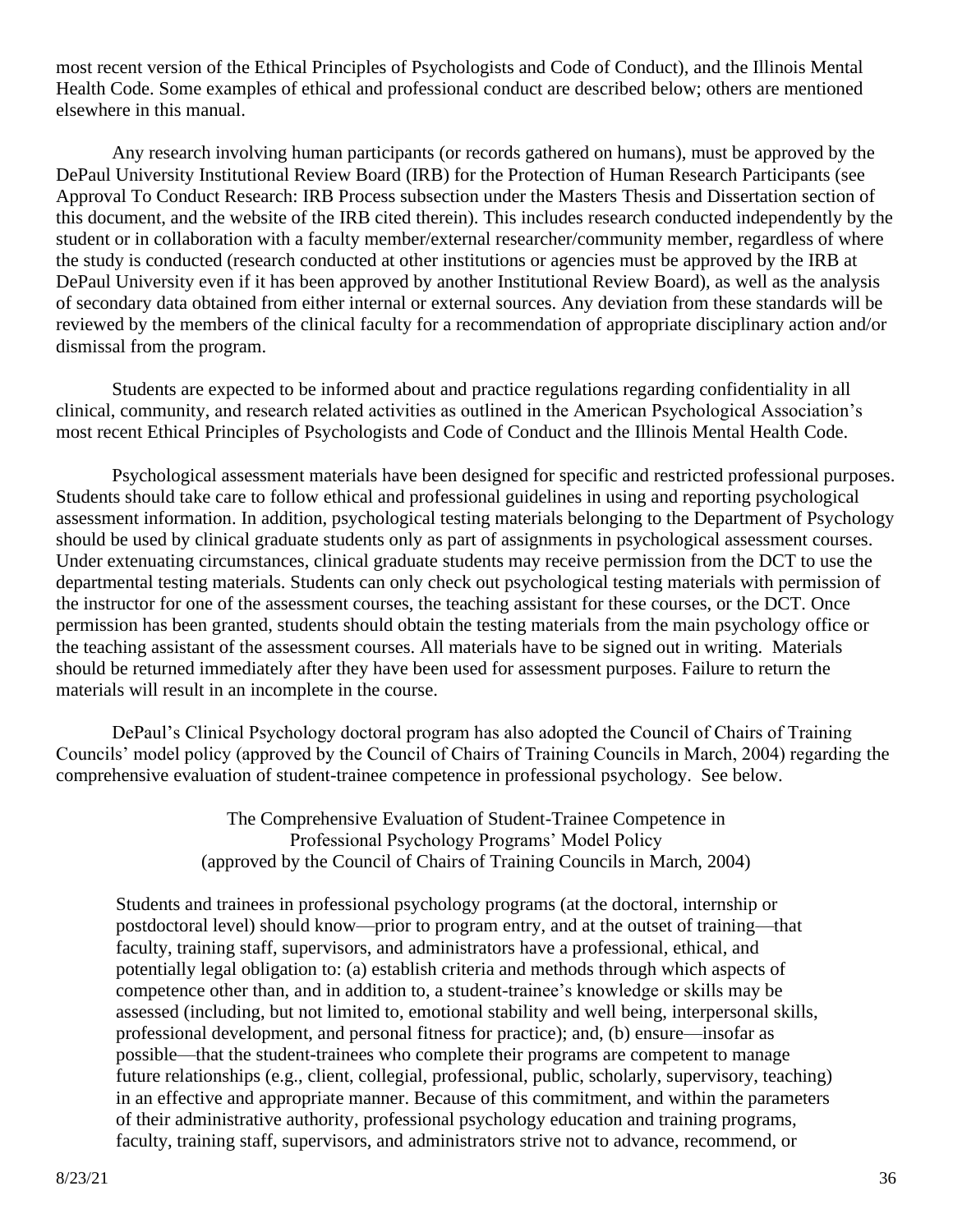graduate students or trainees with demonstrable problems (e.g., cognitive, emotional, psychological, interpersonal, technical, and ethical) that may interfere with professional competence to other programs, the profession, employers, or the public at large.

As such, within a developmental framework, and with due regard for the inherent power difference between students and faculty, students and trainees should know that their faculty, training staff, and supervisors will evaluate their competence in areas other than, and in addition to, coursework, seminars, scholarship, comprehensive examinations, or related program requirements. These evaluative areas include, but are not limited to, demonstration of sufficient: (a) interpersonal and professional competence (e.g., the ways in which student-trainees relate to clients, peers, faculty, allied professionals, the public, and individuals from diverse backgrounds or histories); (b) self-awareness, self-reflection, and self-evaluation (e.g., knowledge of the content and potential impact of one's own beliefs and values on clients, peers, faculty, allied professionals, the public, and individuals from diverse backgrounds or histories); (c) openness to processes of supervision (e.g., the ability and willingness to explore issues that either interfere with the appropriate provision of care or impede professional development or functioning); and (d) resolution of issues or problems that interfere with professional development or functioning in a satisfactory manner (e.g., by responding constructively to feedback from supervisors or program faculty; by the successful completion of remediation plans; by participating in personal therapy in order to resolve issues or problems).

This policy is applicable to settings and contexts in which evaluation would appropriately occur (e.g., coursework, practica, supervision), rather than settings and contexts that are unrelated to the formal process of education and training (e.g., non-academic, social contexts). However, irrespective of setting or context, when a student-trainee's conduct clearly and demonstrably (a) impacts the performance, development, or functioning of the student-trainee, (b) raises questions of an ethical nature, (c) represents a risk to public safety, or (d) damages the representation of psychology to the profession or public, appropriate representatives of the program may review such conduct within the context of the program's evaluation processes.

Although the purpose of this policy is to inform students and trainees that evaluation will occur in these areas, it should also be emphasized that a program's evaluation processes and content should typically include: (a) information regarding evaluation processes and standards (e.g., procedures should be consistent and content verifiable); (b) information regarding the primary purpose of evaluation (e.g., to facilitate student or trainee development; to enhance selfawareness, self-reflection, and self-assessment; to emphasize strengths as well as areas for improvement; to assist in the development of remediation plans when necessary); (c) more than one source of information regarding the evaluative area(s) in question (e.g., across supervisors and setting); and (d) opportunities for remediation, provided that faculty, training staff, or supervisors conclude that satisfactory remediation is possible for a given student-trainee. Finally, the criteria, methods, and processes through which student-trainees will be evaluated should be clearly specified in a program's handbook, which should also include information regarding due process policies and procedures (e.g., including, but not limited to, review of a program's evaluation processes and decisions).

#### Commitment to Diversity

DePaul University has in its history and mission a deep and abiding respect for the dignity of individuals and their cultures. The University is committed to action that supports such diversity and enables all members of the university community to build and enhance relationships in a safe environment. DePaul University is committed to providing and maintaining a healthy learning and working environment for all students, staff, and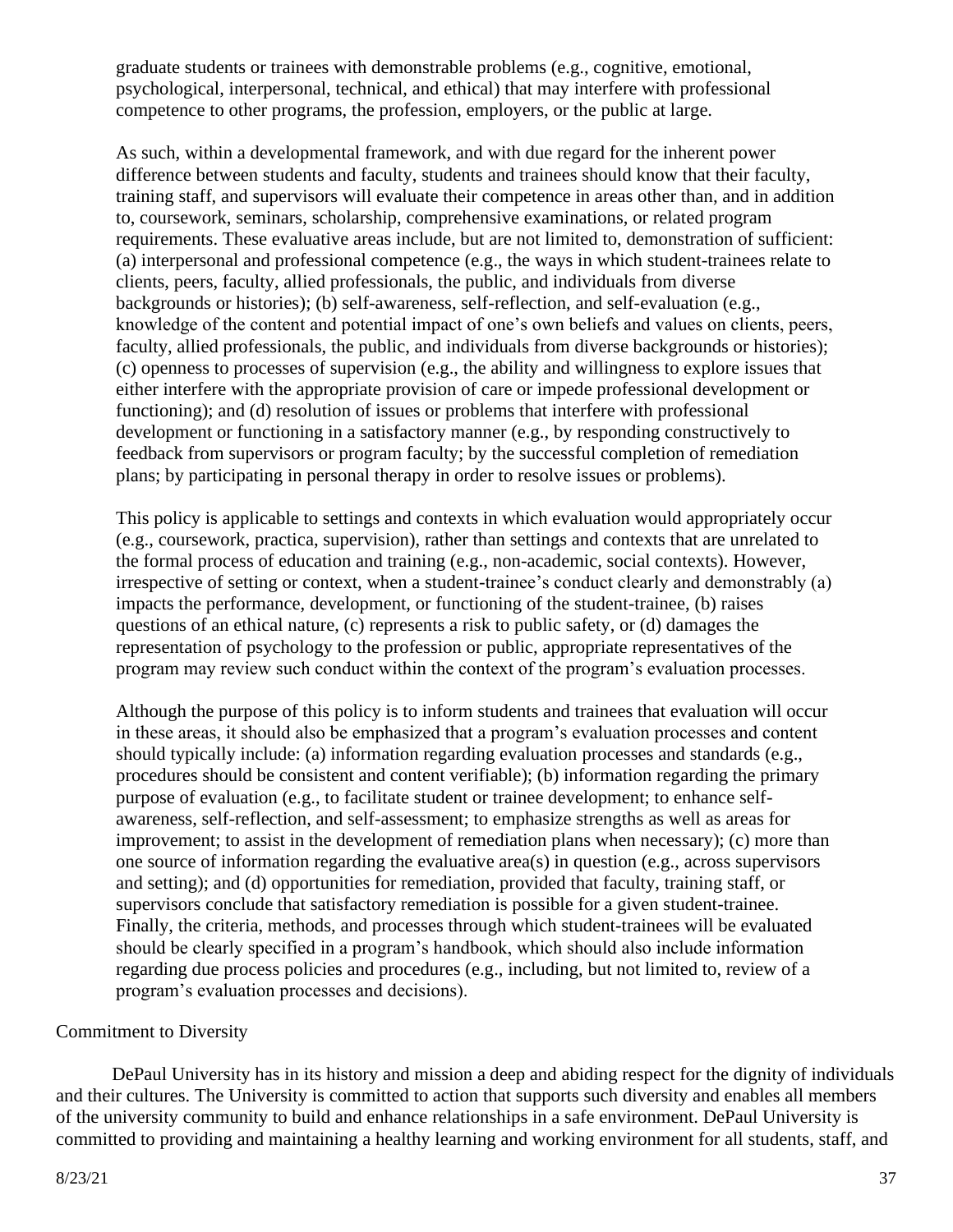faculty members, free of harassment, discrimination and/or assault behavior of any kind against any person or group of individuals based on race, gender, sexual orientation, age, national origin, religion, marital status or disability. The DePaul community is a welcoming one, marked by its inclusivity, diversity, and openness to a wide range of students, faculty and staff.

In the Spring of 2020, the clinical faculty and students adopted the following Diversity Mission Statement that was revised from the original 2002 statement:

Consistent with APA's code of ethics regarding respect for people's rights and dignity, we, the clinical program faculty, students, and staff, value diversity. We respect and celebrate the diversity of our program and the people with whom we have contact in our research, teaching, supervision, and clinical and community work.

What do we mean by diversity? Diversity is the coexistence of various groups of people who possess different cultural and human characteristics. We recognize that diversity is an important asset that enhances our academic community and psychology as a scientific discipline. We value the multiple, intersecting social statuses and identities of the members of our community, including but not limited to: ability status, physical appearance, age, socioeconomic status, race, culture, ethnicity, gender identity, sexual orientation, national origin, generation status, political beliefs, and religion/spirituality.

We recognize that identities are situated within systems of power, privilege, and oppression and commit ourselves to fostering and celebrating diversity through our teaching, mentoring, research, clinical work, and service. We continually seek opportunities to enrich our department through attracting and supporting diverse students, staff, and faculty. We strive for a socially just society in which all human beings are treated with dignity and respect. Further, we envision a society in which there exists absolute intolerance for the degradation or abuse of individuals and groups on account of a dimension of their humanity. As a program, we object to overt and subtle discrimination based on human diversity elements (e.g., racism, sexism, heterosexism, transphobia, classism, xenophobia). Faculty, students, and staff are encouraged to challenge oppressive social systems, practices, and structures.

We acknowledge that there are multiple realities and that individuals with whom we interact come from diverse life experiences and histories. As part of our inextricable professional and personal development, we expect all members of the clinical program to engage in ongoing and honest exploration of their own biases, assumptions, and value systems. We strive to provide a safe space in which this transformation may occur. In this self-exploration and discovery, we strongly encourage a movement toward acceptance and celebration of human differences that is based in compassion, justice, and equity. We value beliefs and perspectives that are not degrading or abusive. Furthermore, acceptance and celebration of human diversity should be distinguished from simple tolerance, which often implies a reluctant and limited acceptance of people.

## Academic Integrity

DePaul University is a learning community that fosters the pursuit of knowledge and the transmission of ideas within a context that emphasizes a sense of responsibility for oneself, for others, and for society at large. Violations of academic integrity, in any of their forms, are, therefore, detrimental to the values of DePaul, to the students' own development as responsible members of society, and to the pursuit of knowledge and the transmission of ideas. Violations of academic integrity include but are not limited to the following categories: cheating; plagiarism; fabrication; falsification or sabotage of research data; destruction or misuse of the university's academic resources—alteration or falsification of academic records; and academic misconduct. Conduct that is punishable under the Academic Integrity Policy could result in additional disciplinary actions by other university officials and possible civil or criminal prosecution. Copies of the Academic Integrity Policy and the procedures for addressing violations of the policy can be found on the DePaul University web page at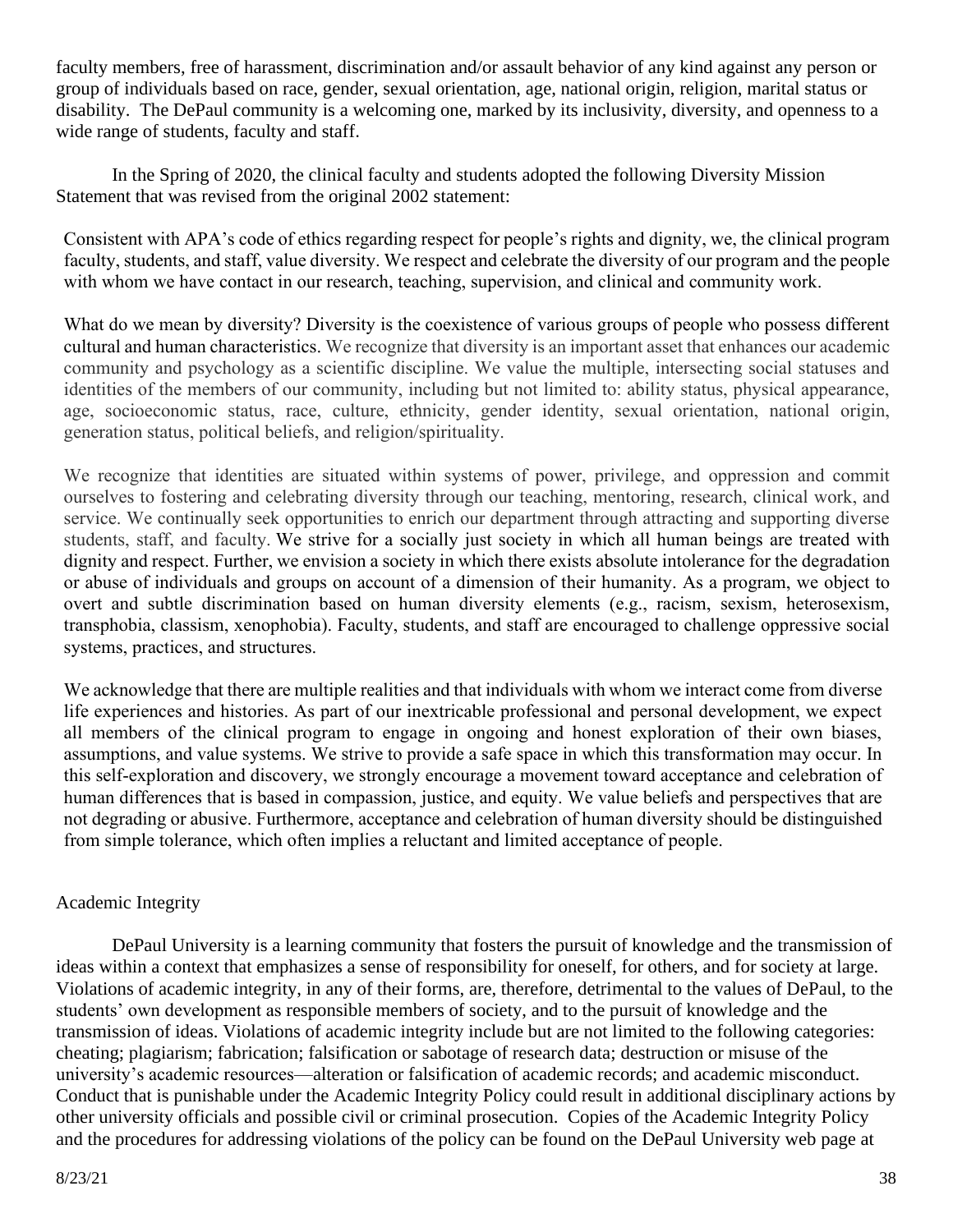http://academicintegrity.depaul.edu/ and in the DePaul University Student Handbook. All members of the university community share the responsibility for creating conditions in which violations of academic integrity are curtailed. In particular:

- 1. Beginning in the 2020-2021 academic year, incoming students must complete a plagiarism tutorial to ensure that they are aware of the academic integrity standards for scholarly writing. The training is available at this website: https://plagiarism.ju.edu/index.html. A copy of the completed certificate must be turned into the psychology department graduate coordinator.
- 2. Students must abstain from any violations of academic integrity and set examples for each other by assuming full responsibility for their academic and personal development, including informing themselves about and following the university's academic policy. Per the Graduate Student Handbook, "[Academic integrity] Violations do not require intent." Students are responsible for fully understanding academic integrity guidelines.
- 3. Faculty members are responsible for fostering a climate that is conducive to the development of student responsibility—they should provide guidance as to what constitutes violations of the Academic Integrity Policy and educate students about the ethical and educational implications of their actions. Syllabi should call attention to the Academic Integrity Policy. Outside of specific courses, such as for research products, theses, and dissertations, faculty and students may request access from the DCT to a clinical program D2L course to allow faculty and students to see Turnitin similarity scores and identify potential cases of plagiarism.
- 4. Faculty members, furthermore, have the authority and the responsibility to make the initial judgment regarding violations of academic integrity in the context of the courses that they teach and other areas of training that they supervise. Faculty members are required to report academic integrity violations to the student and Academic Integrity Office by the third week of the quarter following the violation. They may impose sanctions up to and including failure of a course at their own discretion in cases involving a violation of academic integrity policies. In cases such as alleged plagiarism, it is important that faculty members distinguish between an intentional violation of the Academic Integrity Policy and a technical error or careless work. Clinical students' theses, dissertations, scholarly writing, and all other work that occurs in the context of the clinical training program is subject to the academic integrity policy and these violations will be reported.
- 5. Deans of the various colleges are responsible for ensuring that their faculty, particularly new faculty and part-time faculty, are aware of the university's Academic Integrity Policy and of their responsibilities in this regard. The deans should monitor periodically the number and disposition of cases involving students in their college to ensure that their faculty are both fair and rigorous in enforcing the university's Academic Integrity Policy.

These efforts are supported by detailed guidelines and procedures that are designed to deal with violations, to maintain the integrity of the institution and to ensure that university standards are upheld.

Because of the serious nature of academic integrity violations, students found to have engaged in such actions jeopardize their status in the Clinical Program as well as the university (See Academic Integrity Policy 7.3.23). The Clinical Program will consider the student's behavior with regard to the ethical and professional standards of psychology and may recommend procedures up to and including permanent dismissal from the program.

## Sexual Harassment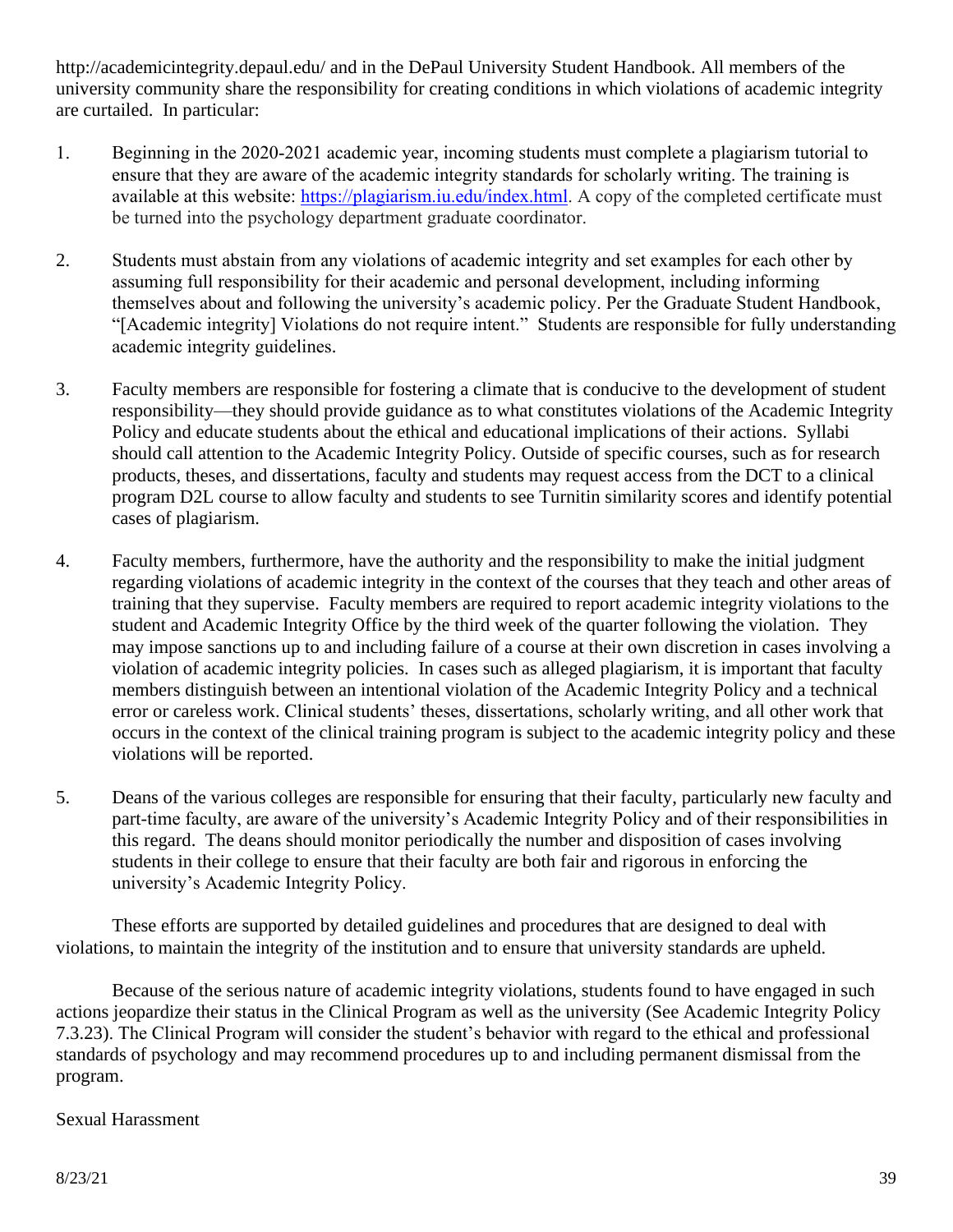DePaul University is committed to providing and maintaining a healthy learning and working environment for all students, staff, faculty and other members of the University's community, free of discrimination and all forms of sexual and gender harassment, which diminish the dignity or impede the academic freedom of any member of the University community. In accordance with DePaul's Vincentian values, its role as an educational institution, and both federal and state law, the University condemns any form of sexual or gender harassment or assault and is committed to taking action to prevent and eliminate all forms of them, including coercive sexual behavior. These types of harassment also may constitute unethical conduct. Any staff member, faculty member or student found to have engaged in such conduct is subject to disciplinary action, up to and including discharge and/or expulsion.

Further, the University condemns any acts in violation of this policy involving any third parties, including visitors, guests and agents, representatives and employees of suppliers or contractors, and will take violations of this policy by such parties into consideration in the awarding of contracts and the future conduct of business. Sexual and gender harassment are not only repugnant to the DePaul community and a violation of this policy, but may be criminal offenses according to Illinois or federal law. Members of the university's community who have been found in violation of statutes related to sexual harassment and/or assault may be subject to additional University disciplinary action.

The Director of DePaul's Sexual Harassment Policy Office offers confidential advising and resolution concerning sexual harassment issues within the university community. Three complaint advisors are available at all times for consultation at either the Lincoln Park or the Loop campus. The Sexual Harassment Policy Office website (http://condor.depaul.edu/~harass/) contains the University's Sexual Harassment Policy and Procedures and information regarding who to contact if students or others have sexual harassment related concerns and or questions.

### Appeal Procedures

The university has established policies for students who wish to appeal disciplinary actions regarding alleged student misconduct or academic integrity, as well as to challenge grades received in courses. These policies are described below and in the Student Handbook.

A student may appeal a decision of the Clinical Program faculty by preparing a statement (this can be delivered in person, but it also must be delivered in writing) giving the grounds and rationale for the appeal. This statement should be presented to the DCT, who then will arrange a meeting with the clinical faculty. Students can be present at this meeting to present the appeal, or can opt to have him/herself represented by the written statement or a faculty member familiar with the situation. If the student chooses to be present at this meeting, the student can be asked to leave the meeting after making the presentation, in order to allow for faculty discussion and decision-making. The clinical faculty as a group will then consider the appeal, and its decision will be communicated to the student by the DCT on behalf of the program in writing.

If the student feels that this is still unsatisfactory, the next level of appeal is to the Department Chairperson. The Department Chair will review the situation, with input both from the student and the Clinical Program faculty. The Department Chair will then communicate a decision in writing.

If the student is dissatisfied with the Chair's decision, the student has a right to appeal the Chair's decision to the entire Psychology Department faculty. Again, the student must present the case in writing, and the student is free to also be present at the faculty meeting at which the appeal is discussed to make the student's case. The student can be asked to leave the room at the point at which the faculty discuss and vote on the issue. The Psychology Department's decision regarding the appeal will be communicated to the student.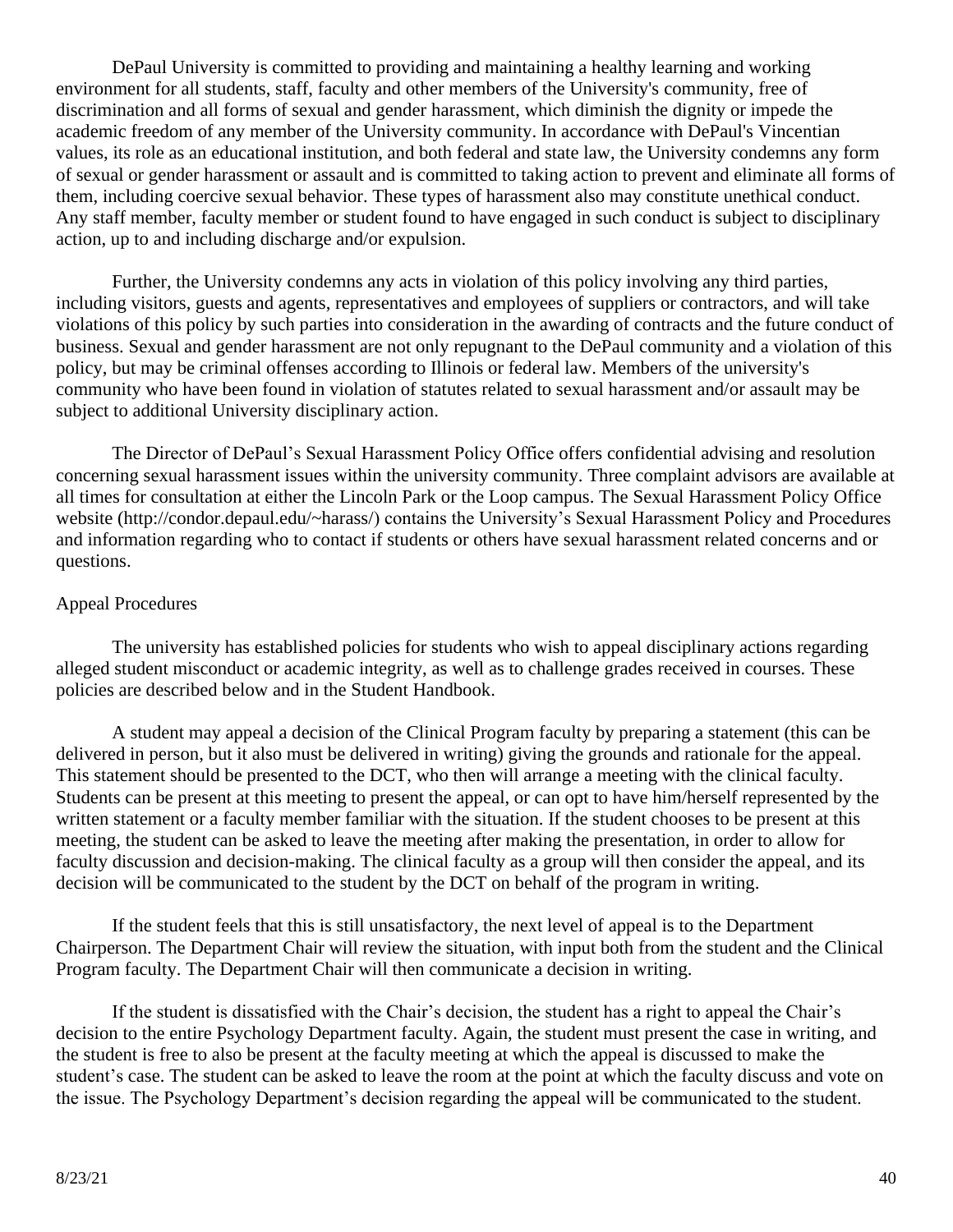In addition to this university-wide appeal process, the Clinical Program has developed its own grievance process (described below). Students have the option of choosing whichever process they believe would be most beneficial to them.

#### Grievance Policy

During the 2001/2002 and 2002/2003 academic years, the Clinical Program's Quality of Life Committee developed a grievance policy and procedures for implementing this policy within the Clinical Program. In June, 2003, the clinical faculty voted to approve this policy and implement it beginning in the fall of 2003. The policy was reviewed at the end of the 2003/2004 academic year, and a decision was made to retain the policy. A minor revision to the policy regarding records was made in September, 2011, to comply with APA policies, which require that records of all investigations be made available to site visitors at periodic accreditation reviews. The current policy is located in the appendix of this document.

#### 8. STUDENT SUPPORTS AND REPRESENTATION IN GOVERNANCE

#### Departmental and Campus Resources

DePaul University, the Psychology Department, and the Clinical Program provide students with various resources to support them during their doctoral training. The Student Handbook (available at Graduate Study in Psychology on d2l.depaul.edu) contains information on numerous university programs and services available to students (e.g., library facilities, computer centers, photocopying facilities, email accounts, health services and insurance, handicapped student services, and international student services), as well as many community resources (e.g., banks, transportation facilities, restaurants, cultural establishments) of potential interest to students. In addition, the Psychology Department's graduate student orientation, prior to the first day of school, provides incoming students with information about space, facilities, parking, security, discounts at the bookstore, and other services available to students. All graduate students have access to the following resources:

- A shared office with their own desk and file cabinet.
- Keys to Byrne Hall, offices, photocopying room, computer lab, etc.
- ID cards for building access, photocopying, library, computer labs, check cashing, etc.
- Personal mailboxes.
- Refrigerators, microwave ovens, and vending machines in Byrne Hall.

All students are assigned their own computer accounts. They receive network and web training during orientation, and they have opportunities for advanced training from the department and the university throughout their graduate careers. Statistics and research courses include exposure to different computer applications.

#### Funding

 $8/23/21$  41 The Clinical Program has a policy to fund students for their first three years of graduate school, which is the timeframe in which students are expected to complete all formal coursework. Funding offers typically include a \$19,300 stipend and a full tuition waiver (worth approximately \$38,000). First through third year doctoral students in good standing will receive an additional \$1,300 per year to be used toward health insurance or health costs. The decision on how the funds will be used is up to the individual student. As long as students remain in good standing, this funding package is renewable for each of the three years in which they are taking full-time coursework. During the fourth year, students fund themselves in various ways, including teaching, working in FCS, on funded research projects, and/or in paid clinical positions in Chicago (which the DCT can help arrange). Beginning in the 2017-2018 academic year, fourth and fifth year students who have been admitted to doctoral candidacy and are otherwise in good standing are eligible to receive the Doctoral Research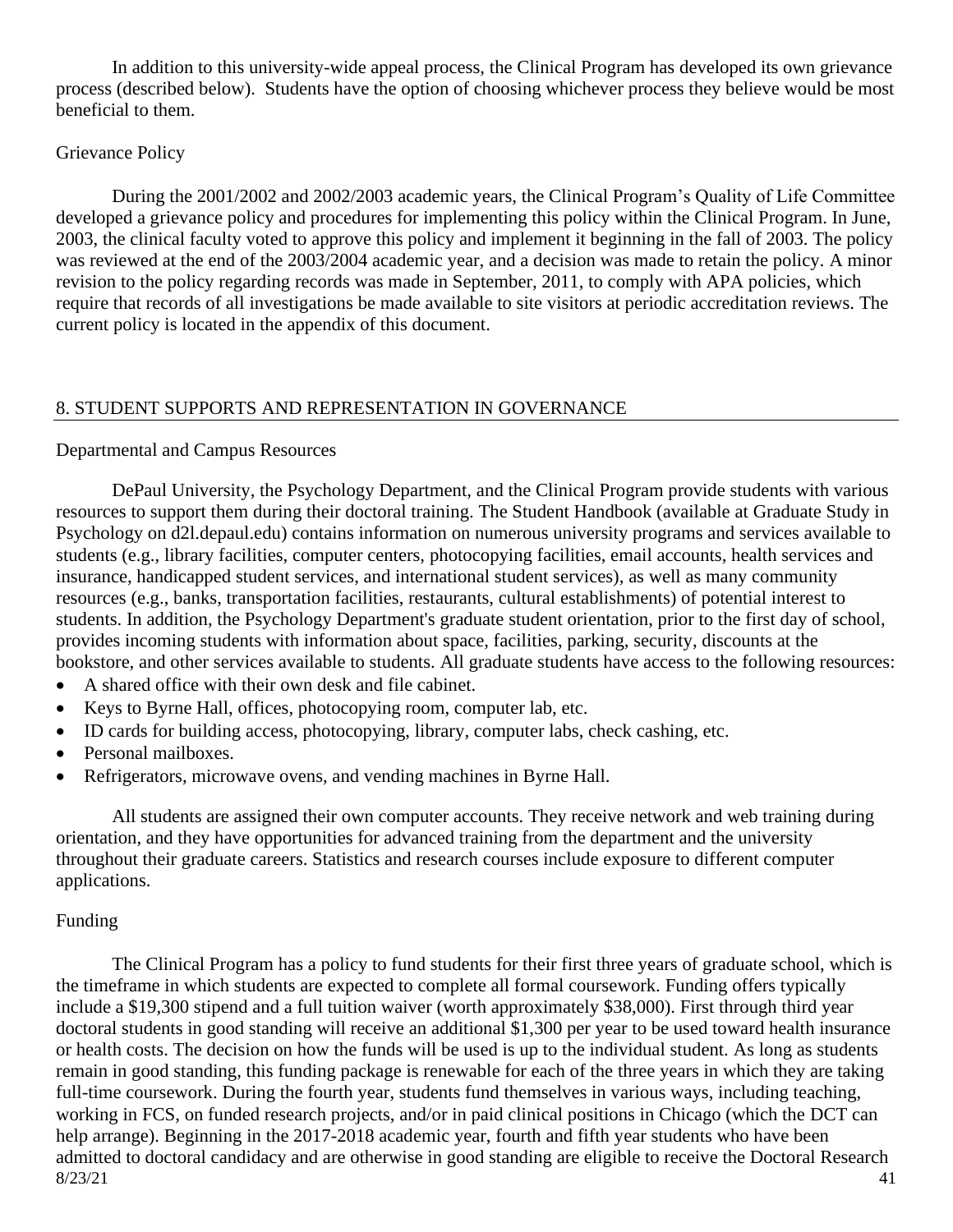Fellowship which provides funding for 7, 11, or 20 hours of dissertation work per quarter. This funding is paid at a similar hourly rate as the stipend.

The Psychology Department established Graduate Assistantship guidelines as follows:

- Graduate Assistants (both RA and TA) are expected to work 20 hours per week (700 total hours) for 35 weeks, which is typically three 11-week quarters (10 weeks, plus finals week), and 2 additional weeks following the end of the fall quarter (after the Thanksgiving holiday), but can be negotiated. In the Fall 2013, the Psychology Department piloted a plan of 20 hours of GA assignments per week.
- Graduate Assistants are not expected to work the Wednesday through Sunday of Thanksgiving week, between mid-December and New Year's, or during Spring Break.
- FCS trainees, the Web master, and the Subject Pool coordinator will complete some of their GA hours during the summer.

To the extent feasible, the Clinical Program attempts to match students for assistantships with faculty who have similar interests. However, some assistantships are designated for particular roles (e.g., teaching assistant for a particular course), and thus students may have responsibilities that are out of their professional interest area. In the spring of each academic year, students are welcome to approach particular faculty about their interest in working with them, and students are welcome to communicate preferences to the DCT, who will communicate these preferences to the departmental administrators. Final assistantship decisions are made at the departmental level.

DePaul Family and Community Services (FCS) has employed clinical students as FCS trainees for over 30 years. These traineeships extend over 12 months and have different expected time commitments than the assistantships described above. Students apply for positions at the FCS and are selected based on their relevant experience and expertise.

## Teaching Opportunities

Students who have an interest in university teaching have the opportunity to gain experience serving as an instructor for one or more undergraduate Psychology course(s) as part of their graduate training. The Clinical Program strongly encourages students to gain supervised teaching experience; however, this is not a requirement of the Clinical Program. Students who have completed and conferred their Master's degree, are in good standing in the Clinical Program as verified by the DCT, and who have completed the *PSY 550:* Seminar *in Teaching Psychology* are eligible to teach an undergraduate class on their own. The Teaching Seminar meets for one hour a week and is directed by a psychology faculty member. Students in the seminar attend sessions with guest speakers who are experienced instructors, attend an institute on the teaching of psychology, and do academic presentations and class simulations.

There are usually ample teaching opportunities for students to serve as instructors for undergraduate Psychology courses. Class schedules are developed one year in advance, and graduate students are asked to volunteer to teach sections originally listed as being taught by "staff." Graduate students who are eligible to teach are assigned a specific course and a mentor who can help them with course preparation and organization. Ideally, the mentor is a faculty member who has taught the same course. Graduate students are paid for teaching these courses.

#### Travel Funds

Funds to support graduate student travel are quite limited, in that the Psychology Department has no budget for student travel. The CSH Dean's office provides limited assistance for travel or dissertation expenses up to \$500 per trip. The main criteria for funding are that the student is currently enrolled, has completed a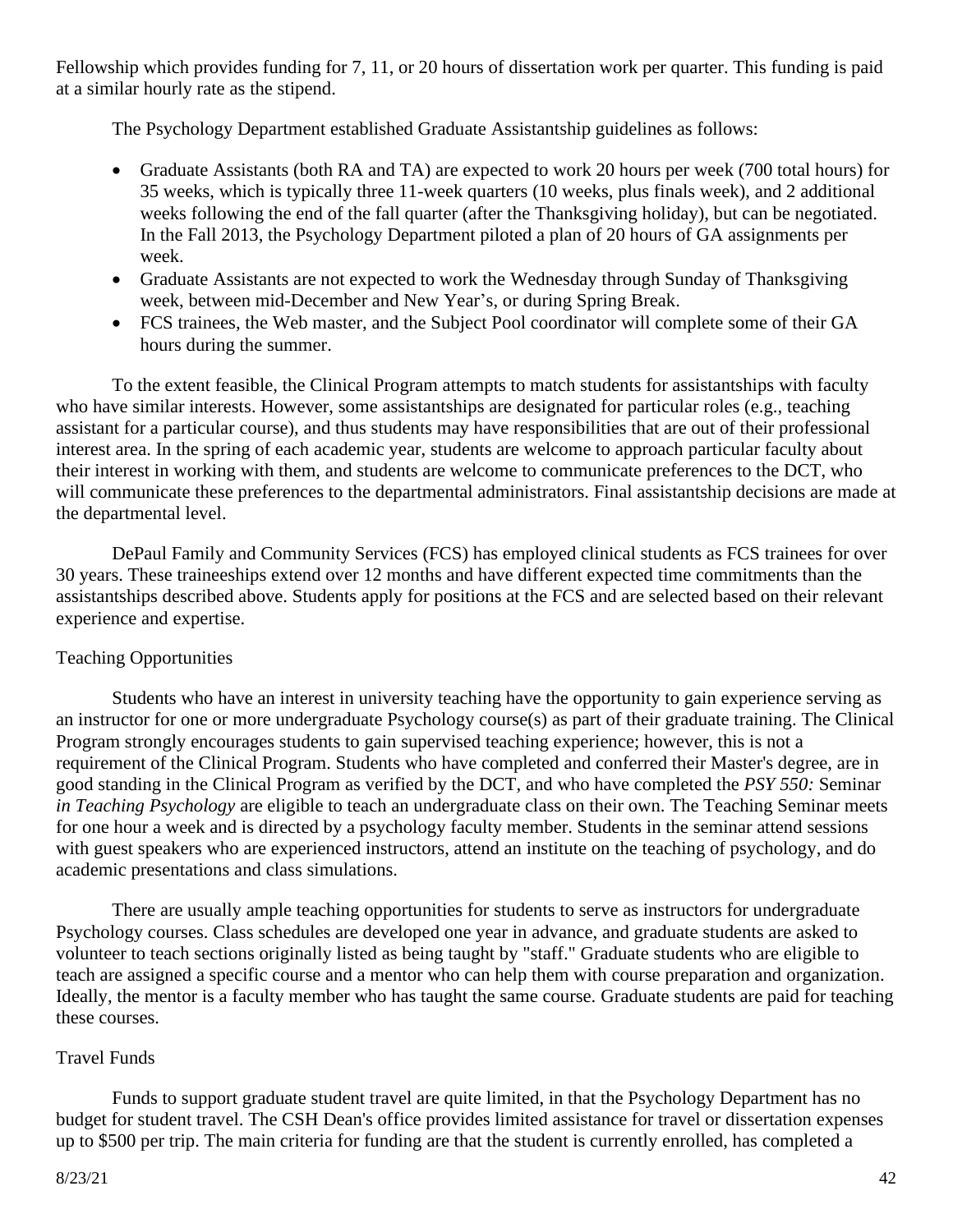Master's degree, and is presenting a single-author or first-author, peer-reviewed paper at a major conference in their professional field. In addition, students may have access to travel funds through a faculty member, who has funding through an external grant. An application form for travel funding is provided on the CSH website.

Students also frequently apply for travel awards through their professional memberships or use money available from the DUOS (Doctoral-Undergraduate Opportunities for Scholarship) program to fund conference travel: [https://las.depaul.edu/academics/philosophy/student-resources/duos/Pages/default.aspx.](https://las.depaul.edu/academics/philosophy/student-resources/duos/Pages/default.aspx)

### Student Participation in Governance

Graduate students are encouraged to take an active role in departmental and Clinical Program meetings and decision-making. Department-wide faculty meetings are held once a month. Graduate students receive email correspondence about the agenda and minutes of monthly departmental faculty meetings, and they are welcome to attend. Clinical Program meetings are also held once a month, and students are encouraged to attend those as well. In fact, at least one representative from each of the first three years in the program is required to attend the Clinical Program meetings to ensure that student views are represented. The only exception is when meetings are devoted to evaluating students or related issues.

Students often are asked to join committees so their views can be identified and addressed. Examples of recent or current committees in which students have played an active role are the Culture of Research Enhancement Committee and the Diversity Committee.

The Clinical Program requests that students elect a representative from each of the first, second, and third year classes to participate in clinical faculty meetings, in order to facilitate communication and student involvement in program decisions. Clinical students are notified in advance of the monthly clinical faculty meetings, and, whether or not serving as student representatives, they are invited to attend and contribute to discussions. Students participate in committees and/or discussions relating to many topics, such as program administration, curriculum development, and faculty recruitment and hiring. The students have one vote on issues of personnel in clinical program matters.

Students also play an active and important role in the recruitment of potential Clinical Program students. Each year, current graduate students are invited to participate in planning and implementing two group interviewing days for top candidates for the Child and Community tracks. Potential roles for students include contacting their alma maters to recruit promising candidates, hosting social functions before or during the interview days, hosting candidates for overnight stays around interview days, providing tours and sharing information with candidates during interview days, interviewing candidates, providing feedback to faculty on candidates, and informally mentoring incoming students. Student participation is noted by candidates as one of the most significant factors affecting their decision to come to DePaul, and faculty recognize it as a valuable recruitment activity. Faculty coordinating the admissions process will contact students early in Winter quarter to request and encourage (but not require) student involvement.

Students are eligible to vote on some department decisions, as spelled out in the Psychology Department's Constitution (most recent version is November, 2017):

a) For the Election of the Chairperson, the students get one vote. This vote is jointly cast by graduate student representatives and the undergraduate representative. b) On all other Departmental matters, students do not get a vote, unless specifically authorized by the faculty in attendance at the meeting.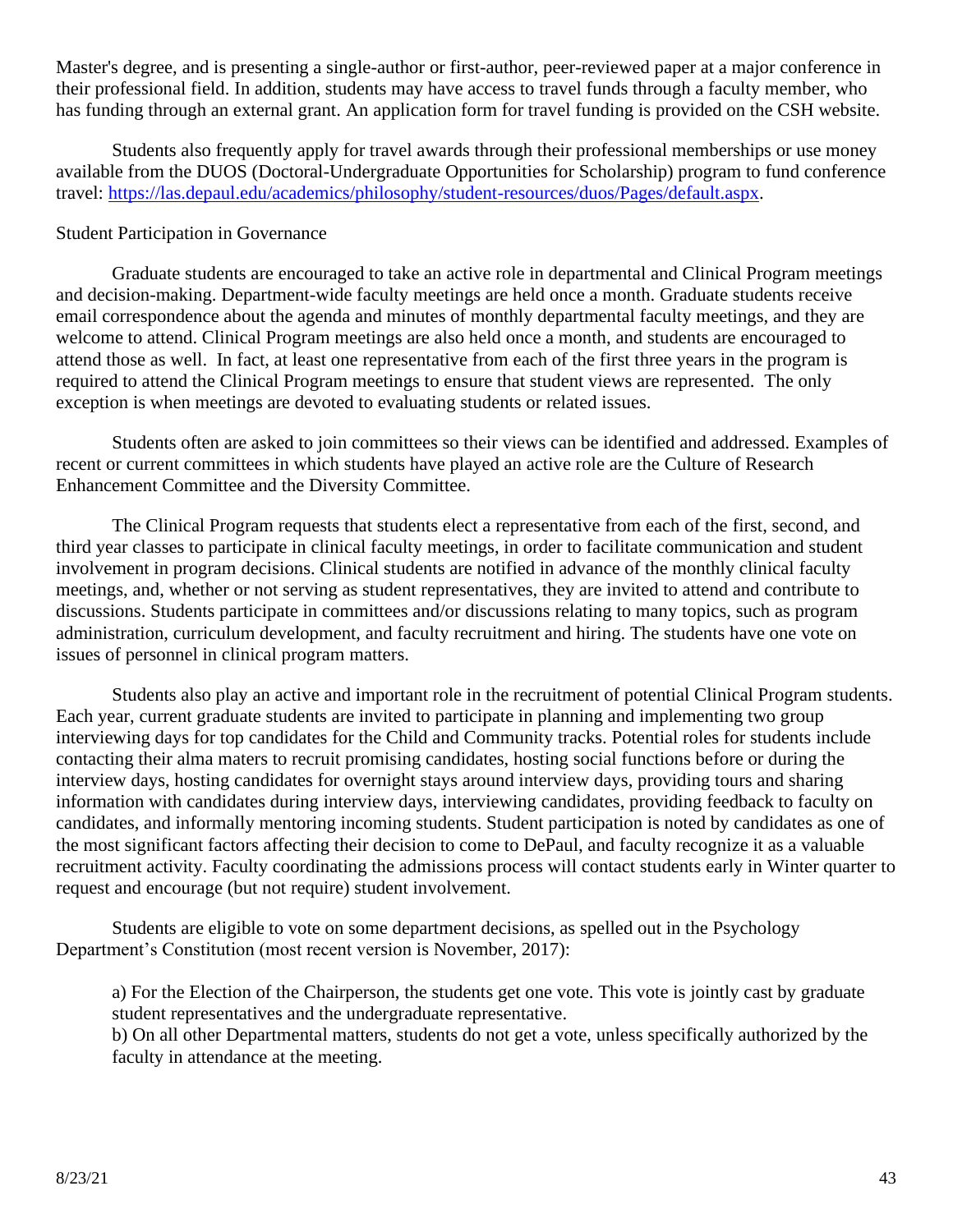INCLUDED IN THE WORD DOCUMENT Clinical Program Course Schedule by Year Clinical Program Thesis and Dissertation Options Clinical Psychology Program Grievance Policy

#### INCLUDED IN THE [LINKED FILE](https://depauledu-my.sharepoint.com/:f:/g/personal/jcarter9_depaul_edu/EvhiFfsYsIxEjmwlm8lSQN4BMDzjb6hmAfBUfaXXUiBnJg?e=3R1xcL)

Practicum and Internship Related Forms

- DePaul University Clinical Psychology Training Program Practicum Agreement
- Employment Outside the Program
- Petition for Program-Sanctioned Hours
- Practicum Competency Evaluation Form (2019)
- Clinical Practicum Site Survey Form (Revised 2019)
- TQCVL Policy **(**2019)
- TQCVL Form (2019)

Comprehensive Exam Forms

- Comps Scoring Forms
- Comprehensive Exam Alternative Project Form Proposal
- Comprehensive Exam Alternative Project Form Completion
- Rubric for Fieldwork Paper Option for Community Area Comprehensive

Student Evaluation and Competency Documentation and Forms

- Research Competency Evaluation Form (Revised 2019)
- Research Presentation Rating Form (Revised 2019)
- Progress Checklist (Revised 2019)

Miscellaneous Forms

- Clinical Psychology Program Grievance Report
- Remediation Plan Template (2019)
- Previous Thesis Waiver Form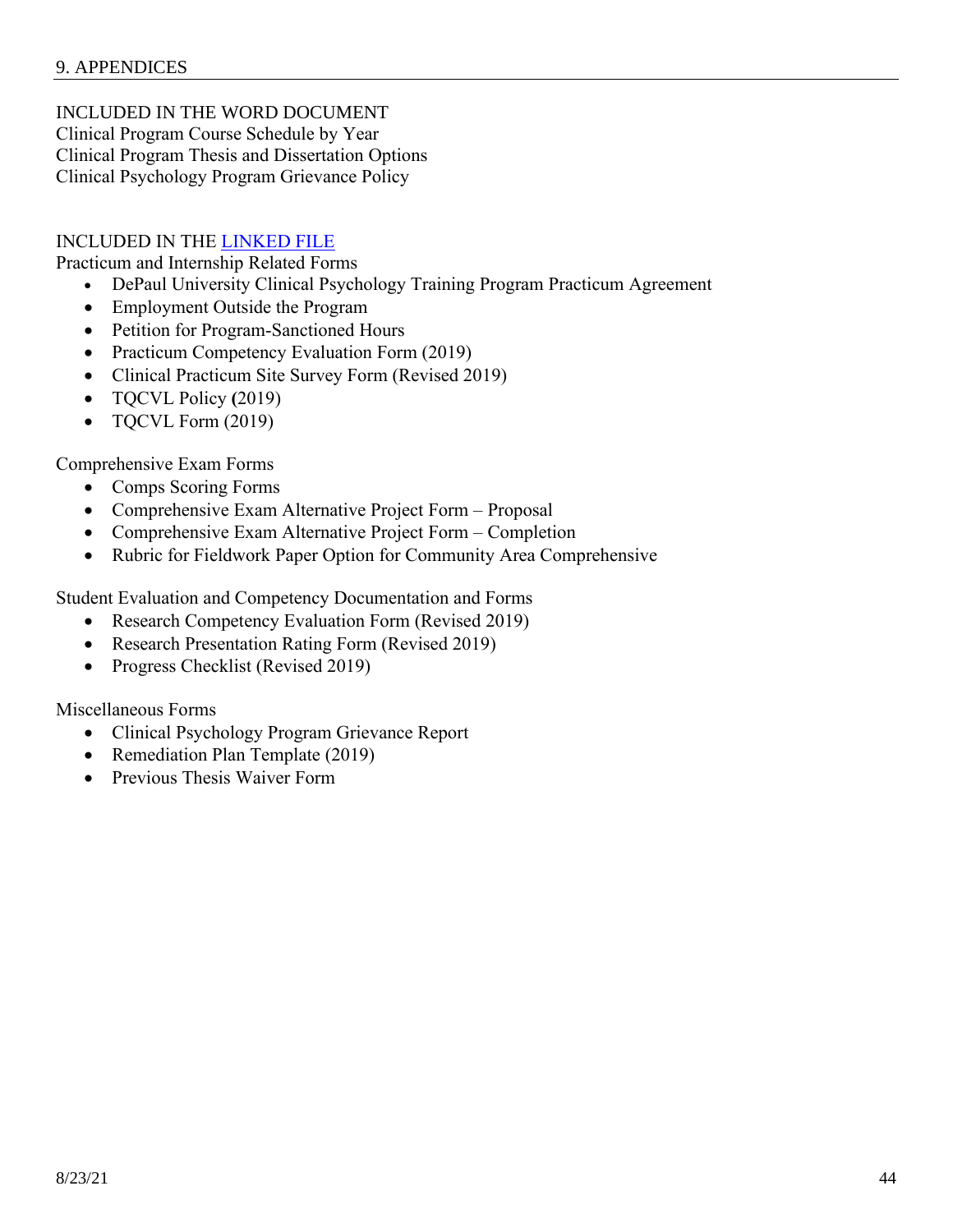First Year (48 credit hrs) *Recommended Coursework: 4 classes per term*

| Fall (16 credits)                       | Winter (16 credits)                   | Spring (16 credits)                          |
|-----------------------------------------|---------------------------------------|----------------------------------------------|
| 410, Statistics I $(4)$                 | 411, Statistics II $(4)$              | 418, Mutivariate OR 419, Factor Analysis (4) |
| 486, Advanced Psychopathology (4)       | 420, Quantitative Research Design (4) | 482, Adult Assessment (4)                    |
| 493, Principles of Community Psychology | 481, Child Assessment (4)             | 461, Ethics and History of Psychology (4)    |
| (4)                                     | 439, 554, OR 555 Developmental (4)    | 520, Principles of Diversity                 |
| 404, 424, OR 473 Cognitive (4)          | 590, Master's Thesis Seminar (0)      | 590, Master's Thesis Seminar (0)             |
| 590, Master's Thesis Seminar (0)        | 499, Intro to Clinical (0)            | 499, Intro to Clinical (0)                   |
| 499, Intro to Clinical (0)              |                                       |                                              |

Second Year CLINICAL/COMMUNITY (28 credit hrs)

*Recommended Coursework: 2-3 classes per term*

*\*597 Master's Thesis Research can be taken any quarter in year 2 or 3*

| Fall (8 credits)                          | Winter (8 credits)                        | Spring (8 credits)                          |
|-------------------------------------------|-------------------------------------------|---------------------------------------------|
| 488, Principles of Psychotherapy and      | 569, Seminar in Program Evaluation (4)    | 406, Physiological Processes (4)            |
| Behavior Change (4)                       | Elective (EVEN) (4)                       | 430, 556, OR 560 Social (4)                 |
| 492, Principles of Consultation (4)       | 578, Practicum in Clinical Psychology (0) | 579, Practicum in Child Clinical Procedures |
| 577, Practicum in Clinical Assessment (0) | 565, Prof. Development Sem (0)            |                                             |
| 565, Prof. Development Sem (0)            |                                           | 565, Prof. Development Sem (0)              |
|                                           |                                           |                                             |

#### Third Year CLINICAL/COMMUNITY (12 credit hrs)

*Recommended Coursework: 1 class in Fall, Winter & Spring (for 3 total courses) \*597 Master's Thesis Research can be taken any quarter in year 2 or 3*

| Fall (4 credits)                  | Winter (4 credits)                     | Spring (4 credits)                         |
|-----------------------------------|----------------------------------------|--------------------------------------------|
| Elective (4)                      | Elective (EVEN) (4)                    | 495, Grant Writing (4)                     |
| 597, Master's Thesis Research (4) | 585, Fieldwork (0)                     | 585, Fieldwork (0)                         |
| $585$ , Fieldwork $(0)$           | 583, Pract Community Mental Health (0) | 584, Adv Pract Evidence Based Practice (0) |
| 582, Adv Practicum (0)            | 565, Prof. Development Sem (0)         | 565, Prof. Development Sem (0)             |
| 565, Prof. Development Sem (0)    |                                        |                                            |
|                                   |                                        |                                            |

Fourth Year (0 - 4 credit hrs)

*\* 599 Dissertation Research can be taken in any quarter in year 4 or 5*

| Fall                                | Winter                              | Spring                              |
|-------------------------------------|-------------------------------------|-------------------------------------|
| 574, Practicum in Special Areas (0) | 574, Practicum in Special Areas (0) | 574, Practicum in Special Areas (0) |
| 598, Dissertation Research Sem (0)  | 598, Dissertation Research Sem (0)  | 598, Dissertation Research Sem (0)  |
| 595, Psychology Research (0)        | 595, Psychology Research (0)        | 595, Psychology Research (0)        |
| *599, Dissertation Research (4)     |                                     |                                     |

Fifth Year and beyond (0-4 credit hrs)

- *\* 599 Dissertation Research can be taken in any quarter in year 4 or 5*
- *\*\*596 Internship each quarter if on internship during fifth year*

*\*\*\*574 if enrolled in additional (optional) year of practicum* 

| Fall                         | Winter                       | Spring                       | Summer I and II          |
|------------------------------|------------------------------|------------------------------|--------------------------|
| 595, Psychology Research (0) | 595, Psychology Research (0) | 595, Psychology Research (0) | $596$ . Internship $(0)$ |
| $596.$ Internship $(0)$      | Internship (0)               | $596$ . Internship $(0)$     |                          |

Zero Credit Course **Elective** Opportunity to Select Course for Requirement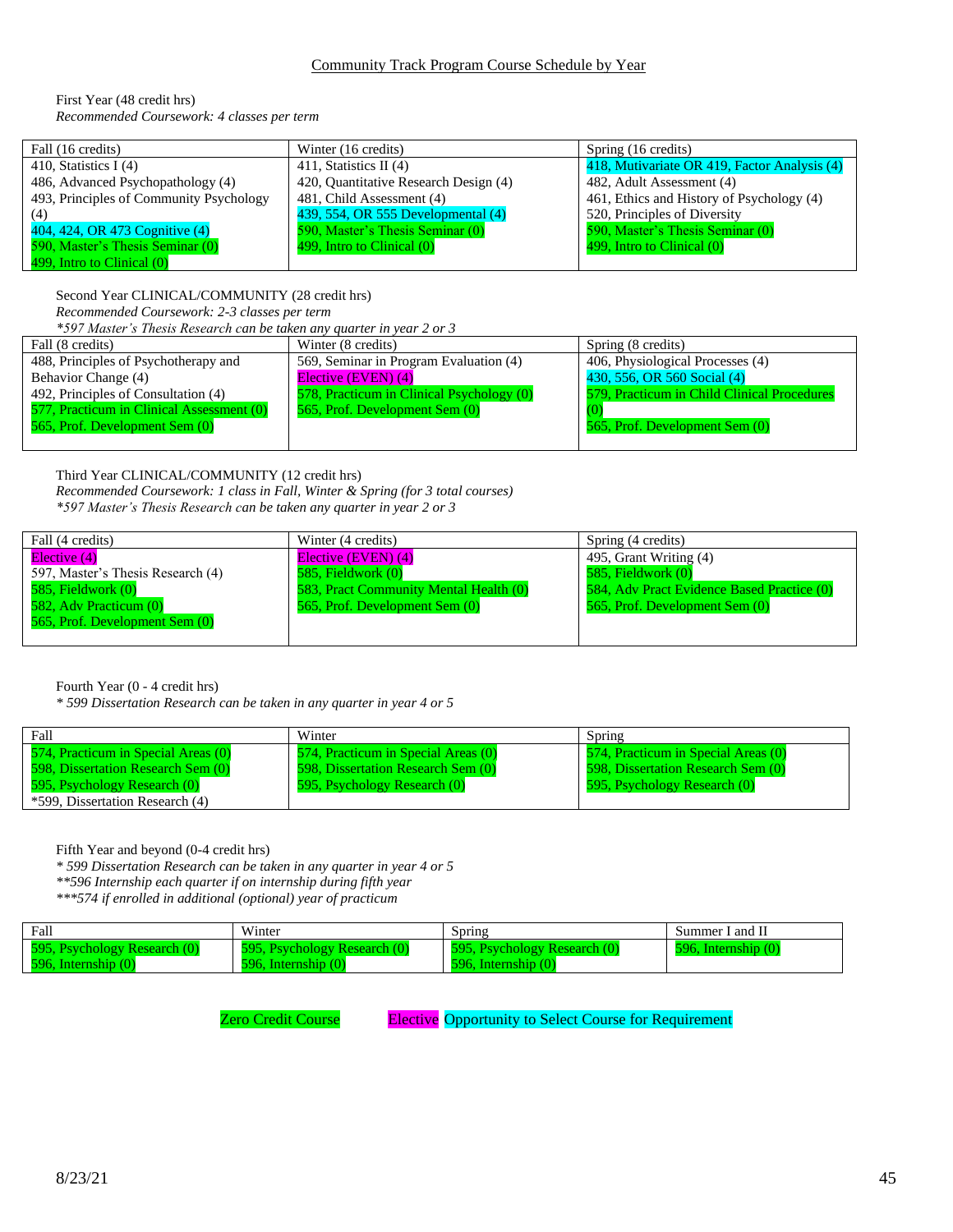First Year (48 credit hrs) *Recommended Coursework: 4 classes per term*

| Fall (16 credits)                       | Winter (16 credits)                   | Spring (16 credits)                          |
|-----------------------------------------|---------------------------------------|----------------------------------------------|
| 410, Statistics I $(4)$                 | 411, Statistics II $(4)$              | 418, Mutivariate OR 419, Factor Analysis (4) |
| 486, Advanced Psychopathology (4)       | 420, Quantitative Research Design (4) | 482, Adult Assessment (4)                    |
| 493, Principles of Community Psychology | 481, Child Assessment (4)             | 461, Ethics and History of Psychology (4)    |
| (4)                                     | 439, 554, OR 555 Developmental (4)    | 520, Principles of Diversity (4)             |
| 404, 424, OR 473 Cognitive (4)          | 590, Master's Thesis Seminar (0)      | 590, Master's Thesis Seminar (0)             |
| 590, Master's Thesis Seminar (0)        | 499, Intro to Clinical (0)            | 499, Intro to Clinical (0)                   |
| 499, Intro to Clinical (0)              |                                       |                                              |

Second Year CHILD (28 credit hrs)

*Notes: Recommended Coursework: 2-3 classes per term*

*\*597 Master's Thesis Research can be taken any quarter in years 2 or 3*

| Fall (8 credits)                          | Winter (8 credits)                        | Spring (12 credits)                         |
|-------------------------------------------|-------------------------------------------|---------------------------------------------|
| 488, Principles of Psychotherapy and      | 491, Treatment Methods with Children (4)  | 406, Physiological Processes (4)            |
| Behavior Change (4)                       | 510, Seminar in Psychotherapy Research    | 430, 556, OR 560 Social (4)                 |
| Elective (4)                              | $(EVEN)$ (4)                              | 562 Family Therapy (ODD) (4)                |
| 577, Practicum in Clinical Assessment (0) | 578, Practicum in Clinical Psychology (0) | 579, Practicum in Child Clinical Procedures |
| 565, Prof. Development Sem (0)            | 565, Prof. Development Sem (0)            |                                             |
|                                           |                                           | 565, Prof. Development Sem (0)              |
|                                           |                                           |                                             |

Third Year CHILD (12-16 credit hrs)

*Recommended Coursework:1 to 2 classes in Fall, Winter & Spring (for total 4 classes over the year) \*597 Master's Thesis Research can be taken any quarter in year 2 or 3*

| Fall (4-8 credits)                | Winter (4-8 credits)                   | Spring (4-8 credits)                       |
|-----------------------------------|----------------------------------------|--------------------------------------------|
| Elective (4)                      | 510, Seminar in Psychotherapy Research | 562 Family Therapy (ODD) (4)               |
| 597, Master's Thesis Research (4) | $(EVEN)$ (4) $AND/OR$                  | AND/OR                                     |
| 582, Adv Practicum (0)            | Elective (ODD) (4)                     | Elective (EVEN) (4)                        |
| 565, Prof. Development Sem (0)    | 583, Pract Community Mental Health (0) | 584, Adv Pract Evidence Based Practice (0) |
|                                   | 565, Prof. Development Sem (0)         | 565, Prof. Development Sem (0)             |
|                                   |                                        |                                            |

Fourth Year (0 - 4 credit hrs)

*\* 599 Dissertation Research can be taken in any quarter in yearyear 4 or 5*

| Fall                                | Winter                              | Spring                              |
|-------------------------------------|-------------------------------------|-------------------------------------|
| 574, Practicum in Special Areas (0) | 574, Practicum in Special Areas (0) | 574, Practicum in Special Areas (0) |
| 598, Dissertation Research Sem (0)  | 598. Dissertation Research Sem (0)  | 598. Dissertation Research Sem (0)  |
| *599, Dissertation Research (4)     | 595, Psychology Research (0)        | 595, Psychology Research (0)        |

Fifth Year and beyond (0-4 credit hrs)

*\* 599 Dissertation Research can be taken in any quarter in yearyear 4 or 5*

*\*\*596 Internship each quarter if on internship during fifth year* 

*\*\*\*574, 575, and 576 if enrolled in additional (optional) year of practicum* 

| Fall                         | Winter                                 | Spring                       | Summer I and II        |
|------------------------------|----------------------------------------|------------------------------|------------------------|
| 595, Psychology Research (0) | <b>Psychology Research (0)</b><br>595. | 595, Psychology Research (0) | 596.<br>Internship (0) |
| 596. Internship $(0)$        | Internship $(0)$<br>596                | $596$ . Internship $(0)$     |                        |

Zero Credit Course **Elective** Opportunity to Select Course for Requirement

#### CLINICAL PROGRAM THESIS AND DISSERTATION OPTIONS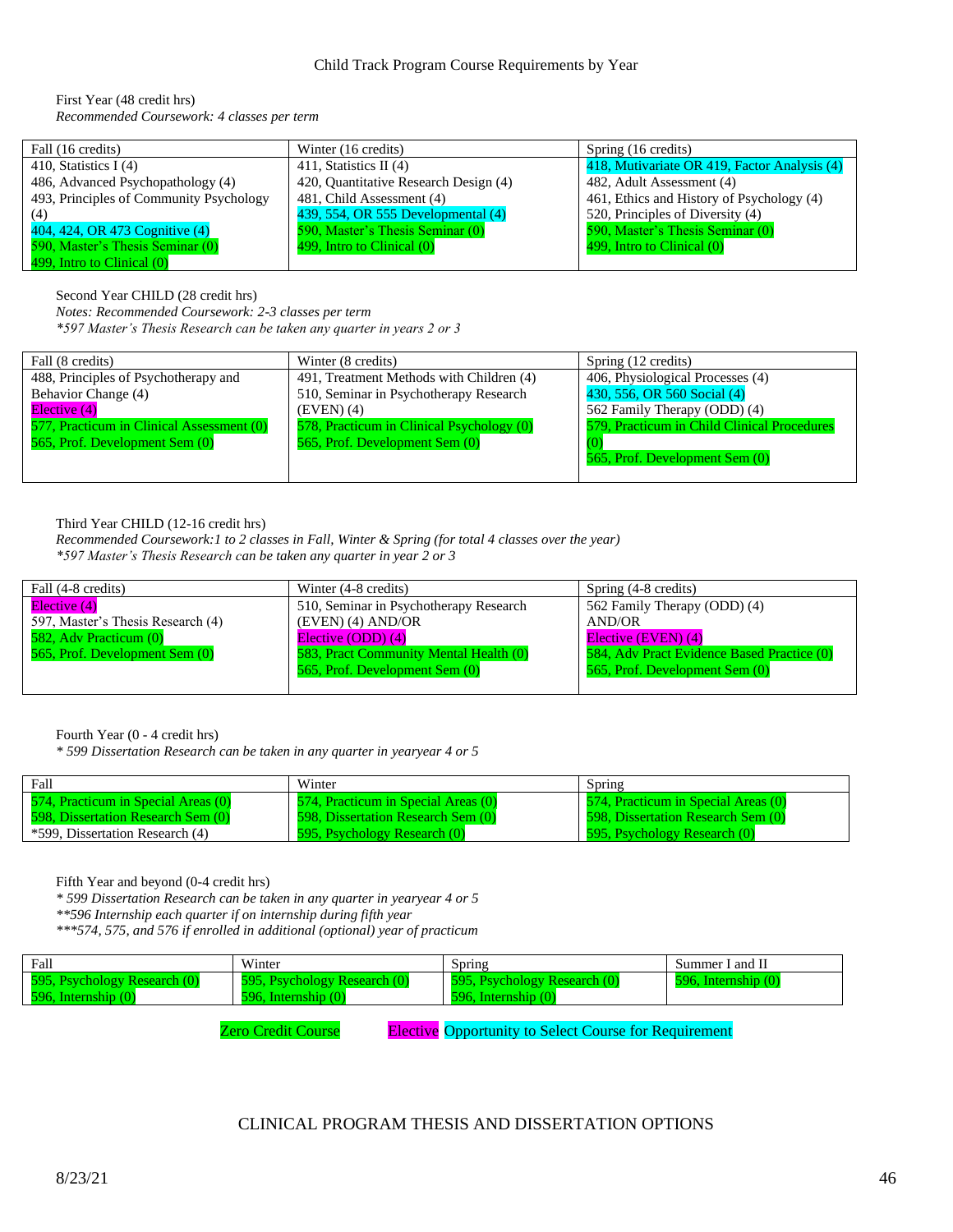The Psychology Department's Thesis Manual provides an overview of the thesis and dissertation process. This manual should serve as the primary reference. The section below details additional options or exceptions for the clinical program.

The content and quality of the thesis and dissertation will be agreed upon by the advisor and the thesis or dissertation committee, in conjunction with the student. It may include adventuresome research methods such as meta-analyses. (The decision to allow newer empirical research methods for master's and dissertation projects was made by the Clinical program faculty in March of 2011.)

The clinical faculty decided in the spring of 2013 to articulate guidelines around possible continued involvement of a departing clinical faculty member on a student's thesis or dissertation committee. The faculty agreed to the following considerations, which will be evaluated again in two years: In rare cases, such as when a primary advisor leaves DePaul, the chair of the thesis or dissertation may continue to be the primary advisor even if they are no longer affiliated with DePaul University. Both the student and departed faculty would need to agree that such a role would be in the best interest of the student and departed faculty; thus, such a situation would not be automatic and should be careful considered by the student and faculty member. In such cases, the student, departed advisor, and at least one other psychology committee member need to draft a plan to clarify the expectations and roles of all involved, such as by clarifying who will provide primary mentorship and oversight and who needs to give approval at various stages of the process. This plan should be signed by the student, chair, and the one other psychology committee member and should be sent to the DCT and a copy placed in the student's file. Departed faculty members also may serve as a general committee member for previous students, though similar clarification of expectations would be needed.

In addition to the traditional thesis format, the Clinical Faculty approved (4/17/2006) an optional alternative format. The goal of this alternative format is to facilitate the process of submitting a thesis for publication. In the alternative format, the format of the thesis proposal is identical to the traditional thesis proposal format. But, the final document will be prepared in a condensed style, consistent with page limits in typical peer-reviewed journals in the field of Clinical Psychology. In addition to this streamlined manuscript, the final document should have an appendix that includes the original proposal (in its traditional format) and a brief discussion of the results of any analyses originally proposed but not included in the final manuscript. Students who opt to prepare their thesis using this alternative format must actually submit the manuscript for publication (after it has officially been approved) *prior* to receiving a grade for their thesis requirement.

In addition to the traditional dissertation format, the Clinical Faculty approved  $(2/27/2017)$  an optional alternative format designed for publication. This option was further evaluated at the February 2018 program meeting. This dissertation format consists of writing and submitting a manuscript for publication to meet the dissertation requirement. A key advantage of the Publication Dissertation is that it requires writing a concise publication-length and publication-quality paper. This option is intended to be *as or more rigorous* than the traditional dissertation.

Following are the expectations and requirements:

- 1. A Publication Dissertation consists of a publication-quality manuscript describing an empirical study (or studies).
- 2. Students are not allowed to use a paper that was completed for another course or program requirement (e.g., Comps Project, PSY 593: Fieldwork –  $3<sup>rd</sup>$ -year Project, Master's Thesis) to fulfill this requirement, too. If the student is unsure about whether a possible paper is distinctly different from a paper completed for another program requirement, then the student should discuss this with the dissertation chair.
- 3. The paper should be about 30 pages, which is typically the expectation for journal articles. However, this is an approximate guideline and students should check the page limit of the journal to which they would like to submit.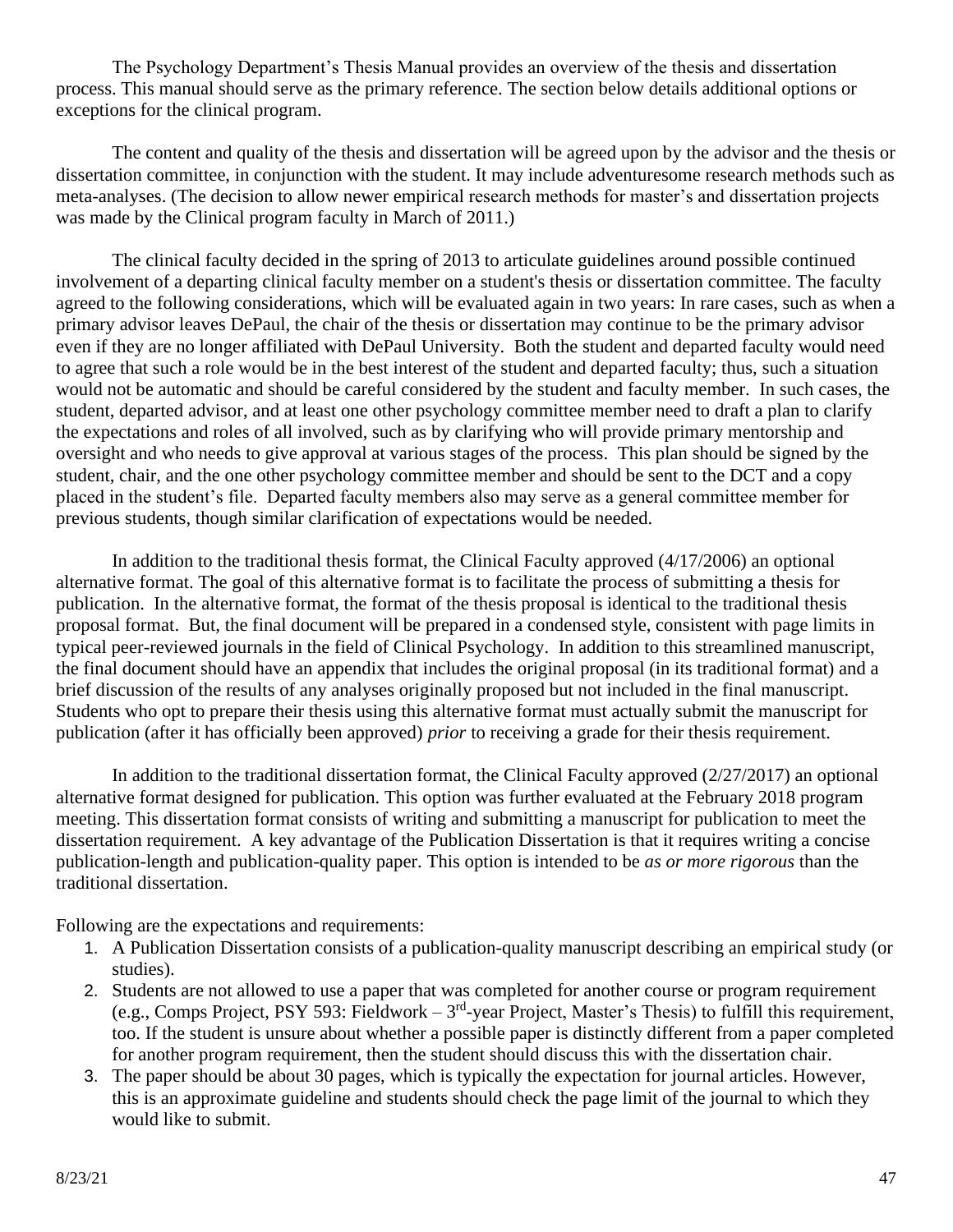- 4. The work to be published in the paper must be based on work performed and completed as a DePaul graduate student.
- 5. Student must be first author (i.e., the major contributor) on the manuscript. The dissertation chair is typically the second author given the mentoring and supervision provided by dissertation chairs.
- 6. The timeline for this option does not differ from the timeline for a regular dissertation.
- 7. Proposal
	- a. When recruiting dissertation committee members, the student should share this document with potential committee members and ensure that each member is on board with the student conducting this type of dissertation.
	- b. The proposed should include a brief literature review, the rationale and logic for the paper and a proposed methods and analyses section. A comprehensive literature review that justifies the focus of the dissertation study should be appended.
	- c. A timetable should be included that details the completion and planned submission of the paper to a peer-reviewed journal.
- 8. A successful proposal defense includes the following:
	- a. Approval to conduct the Publication Dissertation option instead of a traditional dissertation.
	- b. Approval of the manuscript that will constitute the dissertation.
	- c. Review and approval of the student's principal authorship role on the manuscript.
- 9. Final Dissertation defense:
	- a. It is expected that the paper will be submission ready at the time of the defense.

## Faculty Responsibilities for Theses and Dissertations

The thesis or dissertation chair's role is to help the student focus in on a practical, yet scientifically sound, research area. Since the Master's thesis is regarded as a learning experience, Master's thesis projects should be "doable" and not overly grandiose. The doctoral dissertation is regarded as a much more independent research project in which the student should require much less structure and assistance from the research committee. The student should feel free to ask for guidance from their thesis/dissertation chair, and this faculty member should be helpful in suggesting relevant ideas of literature to examine. In those cases in which the student will be using a pre-existing data set, the chair shall be helpful in identifying possible data sources/samples. When necessary, the chair can help the student access a population of interest. Thus, the thesis/dissertation project is a cooperative effort between the student and the faculty chair. To make this relationship work most effectively, chairs need to make themselves accessible to students, and students need to allow chairs (and committee members when applicable) sufficient time to read various drafts of the research proposal. The following table details the responsibilities of the thesis/dissertation chair.

| <b>STUDENT STEPS</b>                                                                                            | <b>FACULTY RESPONSIBILITIES</b>                                                                                                                                                                                                                                                                                                                                                                                                                   |
|-----------------------------------------------------------------------------------------------------------------|---------------------------------------------------------------------------------------------------------------------------------------------------------------------------------------------------------------------------------------------------------------------------------------------------------------------------------------------------------------------------------------------------------------------------------------------------|
| Approach psychology faculty members to<br>discuss and narrow down research topics for<br>thesis or dissertation | Be available to meet with students to discuss initial research<br>topics and issues of the viability of the research as a thesis or<br>dissertation                                                                                                                                                                                                                                                                                               |
| Approach psychology faculty members to<br>identify a chair/advisor                                              | a. Respond to the student's ideas by clarifying your interest,<br>availability, and expertise in their area of interest<br>b. Discuss your expectations of the student (e.g., regular meetings,<br>proposed schedule of progress) and potential problems (e.g.,<br>reliance on data from a third party, scheduling conflicts)<br>c. Encourage students to read the department's thesis manual and<br>latest edition of the APA Publication Manual |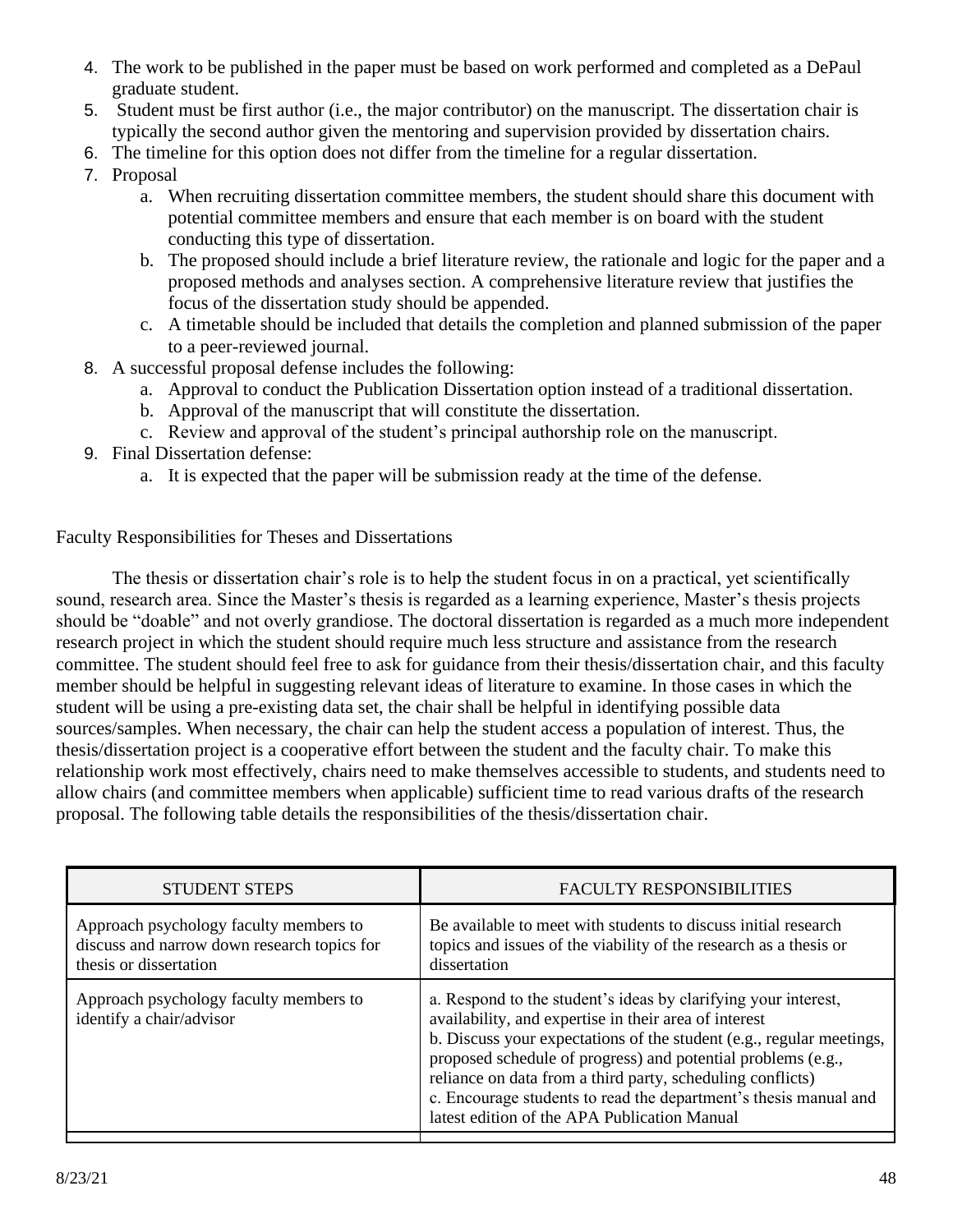| <b>STUDENT STEPS</b>                                                                                                                           | <b>FACULTY RESPONSIBILITIES</b>                                                                                                                                                                                                                                                                                                                                                                                                                                                                                                                                                                                                                                                                                                                                                                            |
|------------------------------------------------------------------------------------------------------------------------------------------------|------------------------------------------------------------------------------------------------------------------------------------------------------------------------------------------------------------------------------------------------------------------------------------------------------------------------------------------------------------------------------------------------------------------------------------------------------------------------------------------------------------------------------------------------------------------------------------------------------------------------------------------------------------------------------------------------------------------------------------------------------------------------------------------------------------|
| Conduct literature search, formulate research<br>questions, and begin to develop<br>thesis/dissertation proposal                               | a. Meet regularly with student to flesh out research ideas and<br>methods and review drafts of student written work<br>b. Provide written and verbal feedback on the student's drafts<br>within two weeks of receiving them (or inform students in<br>advance if more time is needed)                                                                                                                                                                                                                                                                                                                                                                                                                                                                                                                      |
| Approach psychology faculty members to serve<br>as committee members; one plus chair for<br>Master's thesis or two plus chair for dissertation | a. Discuss with students possible nominees for committee<br>member(s)<br>b. Know that adjunct faculty members can serve as one of the<br>departmental dissertation readers                                                                                                                                                                                                                                                                                                                                                                                                                                                                                                                                                                                                                                 |
| Enroll in Master's or dissertation hours across<br>quarters                                                                                    | Provide student with a grade of R for thesis or dissertation hours<br>until the final version of the write-up is completed and turned in                                                                                                                                                                                                                                                                                                                                                                                                                                                                                                                                                                                                                                                                   |
| Defend thesis/dissertation proposal                                                                                                            | a. Serve as gatekeeper between student and other committee<br>member(s), ensuring that all sections of the proposal are in place.<br>Some committee members may wish to be involved in a project<br>early on, but others assume the advisor will handle everything<br>prior to a finished draft of the proposal.<br>b. Review with the student any concerns raised by committee<br>members prior to the proposal defense.<br>c. Guide the student through any required rewrites. It is the<br>advisor's role to help the student resolve disagreements with the<br>reader(s). In rare cases, the advisor may recommend replacement<br>of a particular reader if agreement cannot be reached.<br>d. Discuss with the student what will take place during the<br>proposal defense and how to prepare for it. |
| Get approval for research from Departmental<br>Local Review Board (LRB) and University<br><b>Institutional Review Board (IRB)</b>              | Co-sign student's LRB/IRB applications, and ensure that the<br>study is approved prior to beginning data collection                                                                                                                                                                                                                                                                                                                                                                                                                                                                                                                                                                                                                                                                                        |
| Begin data collection                                                                                                                          | a. Encourage student to begin data collection immediately. Help<br>student to review, and revise if necessary, the schedule of<br>completion.<br>b. Have student keep committee members informed of progress,<br>and obtain their approval (in writing and, if necessary, in another<br>committee meeting) of any major changes in procedures. If<br>changes are approved, the written changes with the committee's<br>signatures should be attached to the original proposal approval<br>form.                                                                                                                                                                                                                                                                                                            |
| Prepare study results and discussion, and<br>convert proposal into final thesis/dissertation<br>manuscript                                     | a. Meet periodically with student, as needed, to review progress<br>on data summarization, analysis, and write-up of findings and<br>discussion.<br>b. Review drafts of manuscript to ensure student appropriately<br>converts proposal into final manuscript.                                                                                                                                                                                                                                                                                                                                                                                                                                                                                                                                             |
| Defend thesis/dissertation                                                                                                                     | a. Again serve as gatekeeper for completion of finished draft of<br>thesis/dissertation before it is distributed by the student to<br>committee member(s).<br>b. For dissertation, help student select two additional committee<br>members outside the department to serve as readers.                                                                                                                                                                                                                                                                                                                                                                                                                                                                                                                     |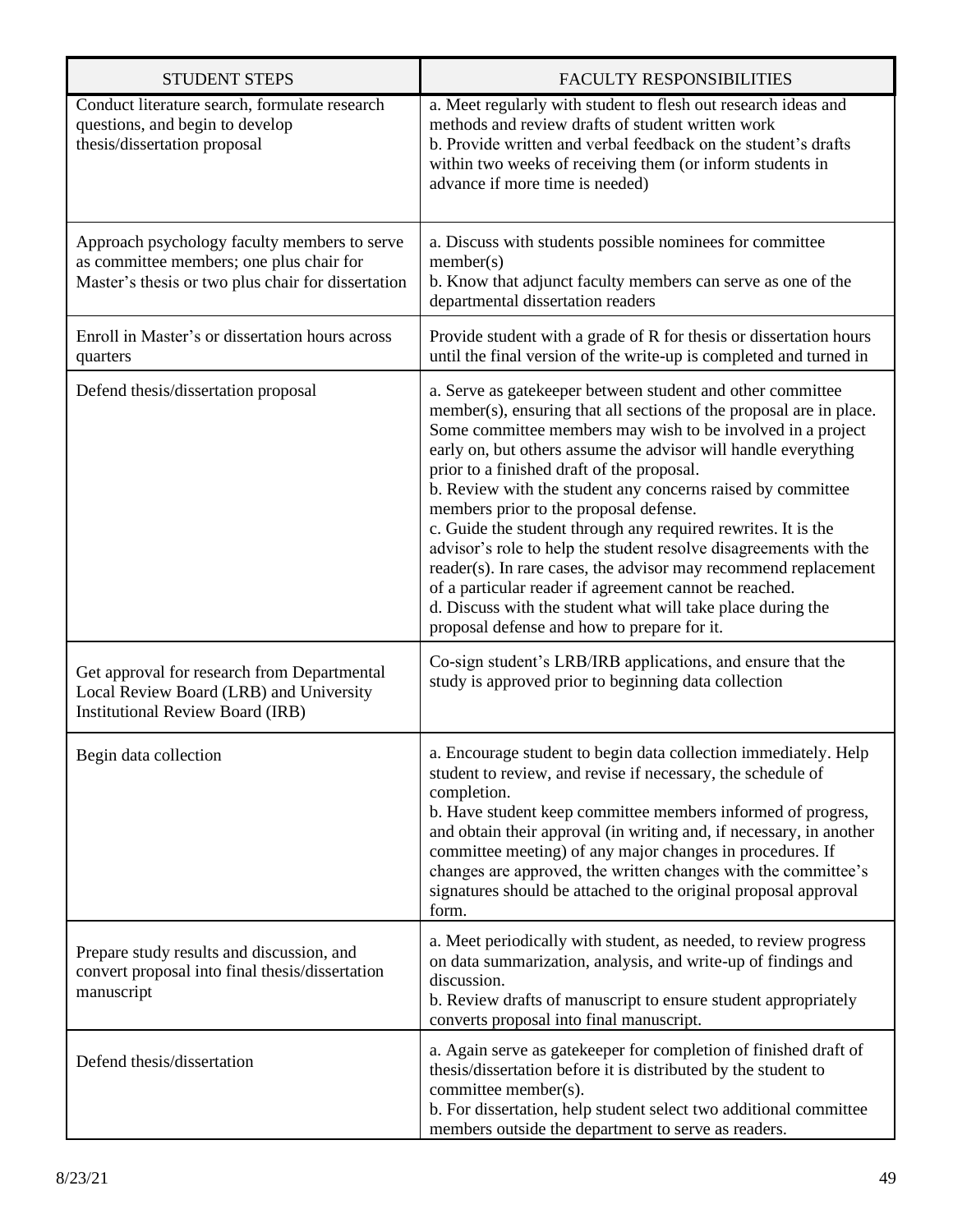| <b>STUDENT STEPS</b>                                                                                                                                                                                                                                                                                                                                                                        | <b>FACULTY RESPONSIBILITIES</b>                                                                                                                                                                                                                                               |
|---------------------------------------------------------------------------------------------------------------------------------------------------------------------------------------------------------------------------------------------------------------------------------------------------------------------------------------------------------------------------------------------|-------------------------------------------------------------------------------------------------------------------------------------------------------------------------------------------------------------------------------------------------------------------------------|
|                                                                                                                                                                                                                                                                                                                                                                                             | c. Discuss with the student what will take place during the defense<br>and how to prepare for it                                                                                                                                                                              |
| Complete final revisions on thesis/dissertation<br>Submit the signed final report form. (Remind<br>advisor to change grade). Copies of the form<br>will be made and sent to CSH Graduate<br>Division, as well as distributed to department<br>committee members and placed in student's file.<br>Upon final approval of revisions, submit final<br>manuscript to the CSH Graduate Division. | a. If orals were successful but written revisions are required,<br>withhold signing the final written report form and keep the form<br>until the revisions are made.<br>b.<br>Change the student's grade for thesis/dissertation hours from an<br>"R" to an "A," "B," or "C." |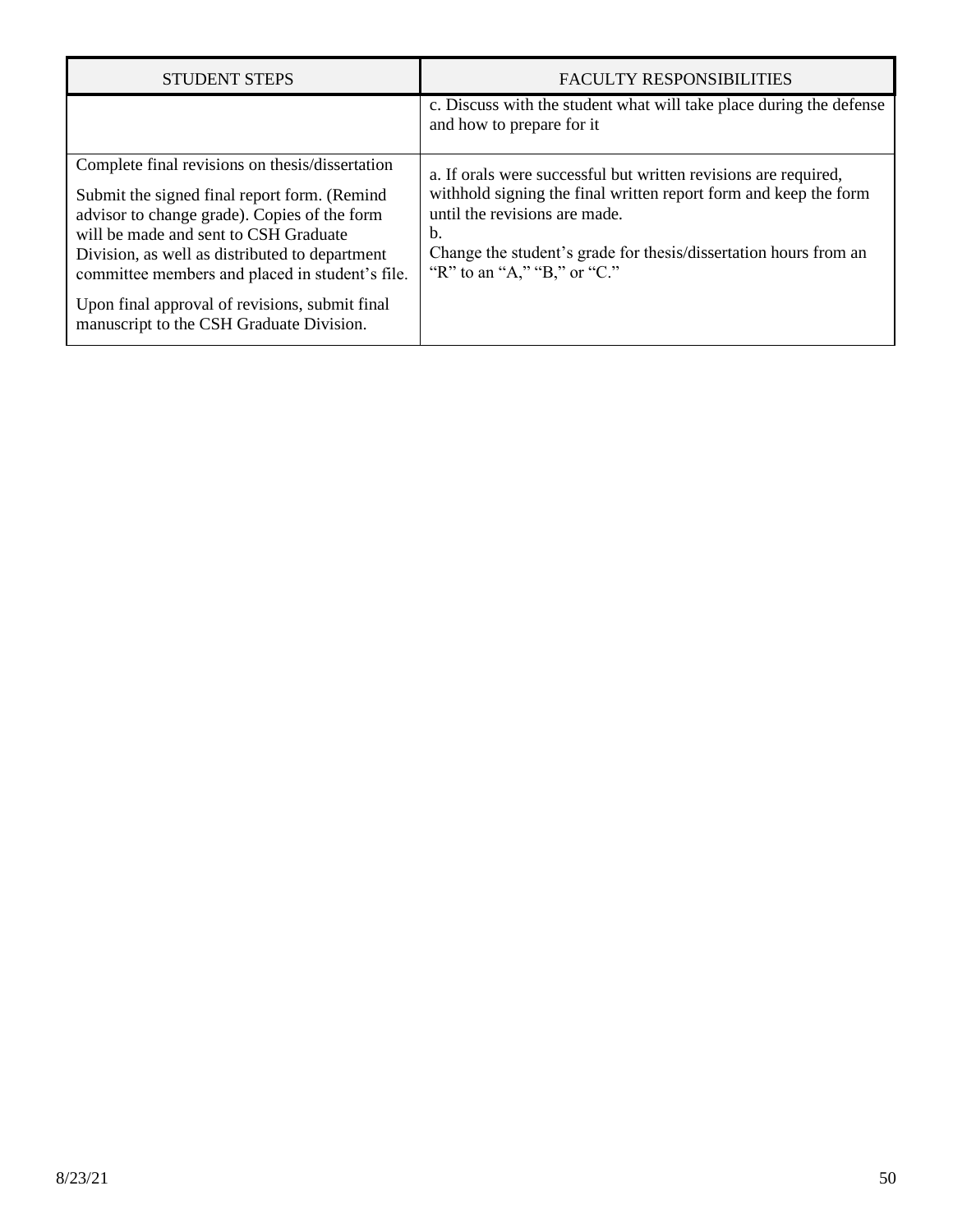## Clinical Psychology Program Grievance Policy

Acknowledgements: This proposal is based in large part on documents prepared by students (Chad Balz, Angela Burch, Deborah Hanna, Fumiko Itaya, Kristen Langheld, Zachary Nelson, Debbie Zetic, Kana Waugh) in partial fulfillment of course requirements for Dr. Alice Stuhlmacher's seminar in I/O psychology on organizations and conflict.

## General Guidelines

The Clinical Psychology Program Grievance Policy encompasses any undergraduate or graduate student concern not covered by the University grade challenge policy or the University sexual harassment policy that is not of a criminal nature. Concerns covered by the grievance policy may include, but are not limited to, concerns about student credit for research; working relationships between students and faculty members; review of comprehensive exam grading; review of dissertation committee decisions, etc. In sum, any non-criminal issue (not covered by existing university grade challenge and sexual harassment policies) that arises during the course of a student's career that is not resolvable through direct communication with the involved parties may be channeled through the grievance process of the program. All inquiries and complaints will be treated confidentially.

## The Procedure

If a student believes that they have been subject to an incident(s) meriting filing a grievance, the first steps are to pursue informal resolution of the conflict. The grievant should first:

- Discuss their concerns directly and immediately with the party(ies) causing the grievance; and/ or
- Consult with the Director of Clinical Training about the incident for suggestions about how best to proceed; and/ or
- Consult with their faculty advisor about the incident for suggestions about how best to proceed; and/ or
- Consult with the Clinical Psychology Program Grievance Ombudsperson about the incident for suggestions about how best to proceed (see below).

## The Clinical Psychology Program Grievance Ombudsperson:

An ombudsperson is available to the complainant to provide consultation regarding both 1) informal strategies for resolving conflict with the party(ies) causing the grievance and 2) the process for filing a formal grievance. The DePaul University ombudsperson has been trained in negotiation and conflict resolution skills, and has agreed to serve in this role for our program. The role of the ombudsperson is to serve as an advisor and resource to the grievant. The grievant may choose to meet with the ombudsperson before filing a formal grievance. The ombudsperson is responsible for:

- Exploring informal means of resolving the grievance;
- Explaining the grievance policy to the complainant;
- Assisting the complainant with the process of filing a formal complaint if needed;
- Providing training to the grievance committee on best practice procedures for the resolution of grievance complaints;
- Explaining the committees' decision to the complainant.

## Informal Resolution Process

Complainants may be able to resolve the grievance by immediately and directly expressing their concerns to the responsible party(ies) about such an incident. The ombudsperson can act as a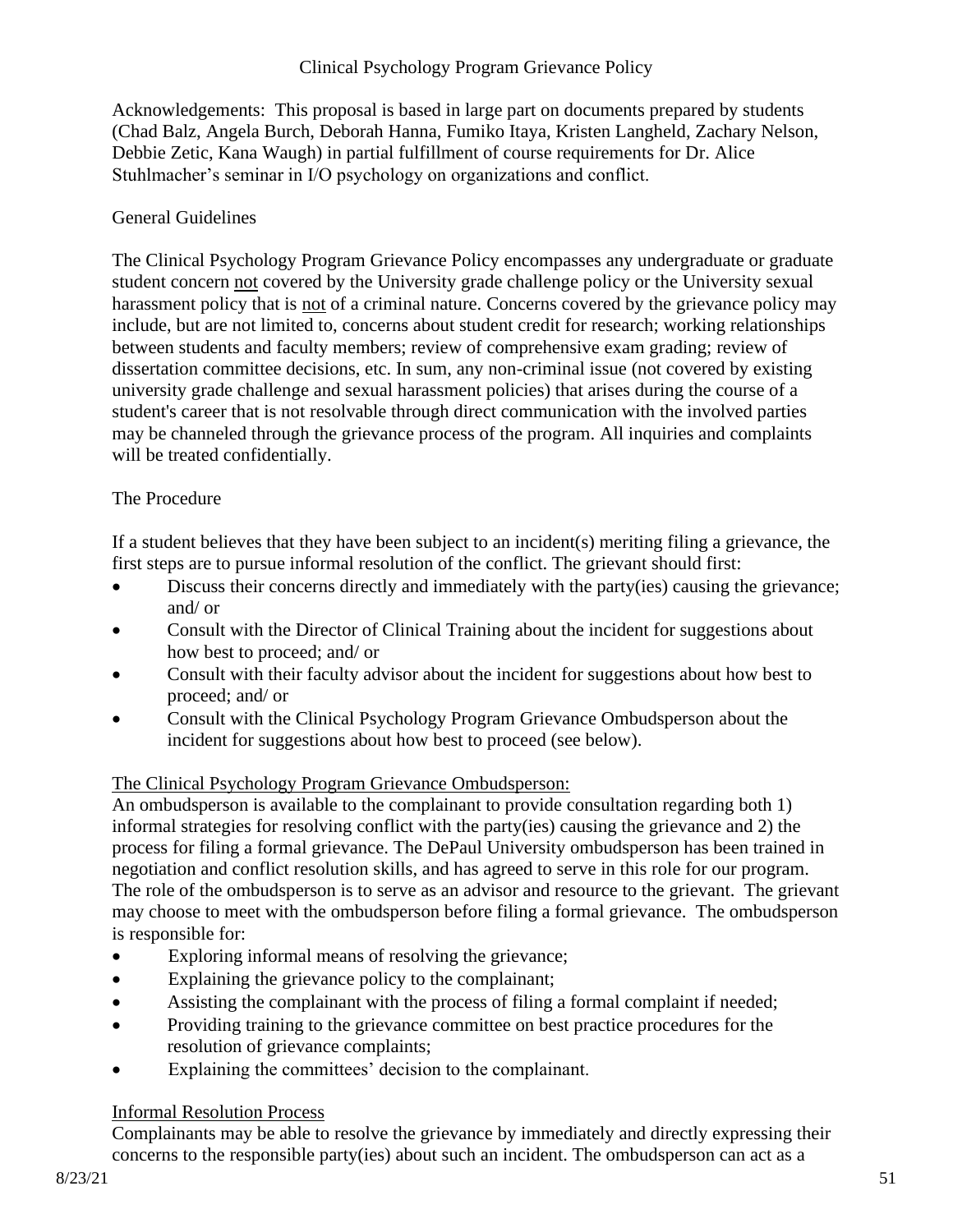mediator between the complainant and the party(ies) involved in the incident to work toward informal problem resolution. If this mediation is successful, a written settlement agreement will be prepared by the ombudsperson. This mediation agreement will generally include:

- Pledge by the parties involved not to engage in any behavior that could result in the reinstatement of the grievance;
- Promise by the respondent not to retaliate against the complainant;
- Procedures for monitoring the grievance agreement.
	- o The settlement must be in writing, signed by both parties, and approved by the ombudsperson. If the complaint cannot be resolved informally, the ombudsperson will assist the complainant in filing a written grievance with the Clinical Psychology Program Grievance Committee.

If informal resolution of the conflict is not possible,

- The complainant should file a formal complaint by:
	- $\circ$  Making a written record of the date, time, and nature of the incident(s) and the names of any witnesses (see Grievance Report form in the Appendix and on the "W" drive under Clinical Psychology Program); and
	- o Reporting, in writing, the incident to the Chairperson of the Clinical Psychology Grievance Committee (see Grievance Report form).

Both the complainant and the accused party(ies) have the options of a) appearing before the Committee to present their cases and/ or b) presenting their cases to the Committee in writing only.

## Clinical Psychology Program Grievance Committee:

The Clinical Psychology Program Grievance Committee will seek to deal expeditiously, confidentially and fairly with the grievance expressed. This committee includes three faculty members and three graduate students. Two faculty members and two graduate students will come from the Clinical Psychology program as these people would be most familiar with the intricacies of the program. The other two members (one faculty member and one graduate student) will come from the Community, Psychological Science, or Industrial-Organizational programs. All of the committee members will be randomly selected by the Director of Clinical Training and appointed for two years (the initial terms will be staggered to ensure continuity). The Committee will select a chairperson from among its members to oversee the completion of its responsibilities. Alternate committee members (selected by the Director of Clinical Training) will step in as needed. The Director of Clinical Training will work to ensure equity in the committee with regard to race/ethnicity, gender, and level of experience (i.e. tenure and nontenure faculty, first year and advanced graduate students), to name a few.

Note: Both the complainant and the respondent will be provided with a list of the six members on the grievance committee. If either the complainant and/or respondent believe that a committee member(s) could not be impartial, the complainant and/or respondent must provide evidence to support the claim. If the claim is supported, this individual(s) should not participate on the panel for this particular case. In addition, all the committee members should be provided with the names of the complainant and respondent so that a member(s) may excuse him or herself due to an inability to be impartial.

The Grievance Committee will not consider evidence outside the parameters of the grievance (e.g., grade records of students, publication records of faculty members will not be examined